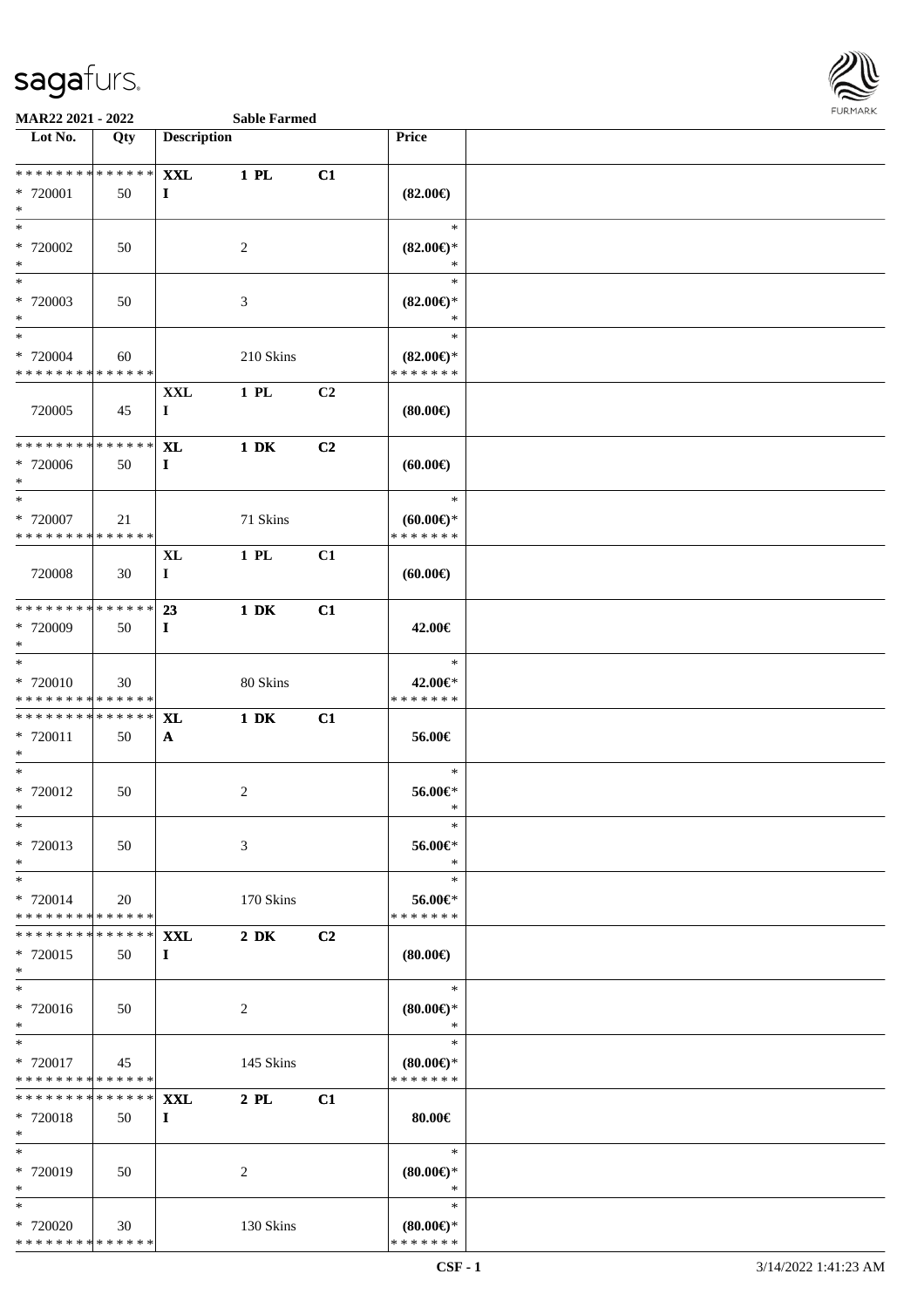

| Lot No.                      | Qty | <b>Description</b> |                |                | Price               |  |
|------------------------------|-----|--------------------|----------------|----------------|---------------------|--|
|                              |     |                    |                |                |                     |  |
| * * * * * * * * * * * * * *  |     | <b>XXL</b>         | 2 PL           | C <sub>2</sub> |                     |  |
| * 720021                     | 50  | $\bf{I}$           |                |                | $(78.00\epsilon)$   |  |
| $*$                          |     |                    |                |                |                     |  |
| $*$                          |     |                    |                |                | $\ast$              |  |
| * 720022                     | 40  |                    | 90 Skins       |                | $(78.00\epsilon)$ * |  |
| * * * * * * * * * * * * * *  |     |                    |                |                | * * * * * * *       |  |
| ******** <mark>******</mark> |     | <b>XL</b>          | $2\,$ DK       | C1             |                     |  |
| $*720023$                    | 50  | $\mathbf{I}$       |                |                | 58.00€              |  |
| $*$                          |     |                    |                |                |                     |  |
| $*$                          |     |                    |                |                | $\ast$              |  |
| * 720024                     | 50  |                    | $\sqrt{2}$     |                | 58.00€*             |  |
| $*$                          |     |                    |                |                | $\ast$              |  |
| $*$                          |     |                    |                |                | $\ast$              |  |
| $* 720025$                   | 50  |                    | $\mathfrak{Z}$ |                | 58.00€*             |  |
| $*$                          |     |                    |                |                | $\ast$              |  |
| $\overline{\phantom{0}}$     |     |                    |                |                | $\ast$              |  |
| $*720026$                    | 50  |                    | $\overline{4}$ |                | 58.00€*             |  |
| $*$                          |     |                    |                |                | $\ast$              |  |
| $*$                          |     |                    |                |                | $\ast$              |  |
|                              |     |                    |                |                |                     |  |
| $*720027$                    | 50  |                    | 5              |                | $58.00 \in$ *       |  |
| $*$                          |     |                    |                |                | $\ast$              |  |
| $*$                          |     |                    |                |                | $\ast$              |  |
| * 720028                     | 30  |                    | 280 Skins      |                | 58.00€*             |  |
| * * * * * * * * * * * * * *  |     |                    |                |                | * * * * * * *       |  |
| ******** <mark>******</mark> |     | <b>XL</b>          | $2$ PL         | C1             |                     |  |
| * 720029                     | 50  | $\mathbf{I}$       |                |                | 58.00€              |  |
| $*$                          |     |                    |                |                |                     |  |
| $*$                          |     |                    |                |                | $\ast$              |  |
| * 720030                     | 50  |                    | $\overline{2}$ |                | $58.00 \in$ *       |  |
| $*$                          |     |                    |                |                | $\ast$              |  |
| $*$                          |     |                    |                |                | $\ast$              |  |
| $* 720031$                   | 55  |                    | 155 Skins      |                | 58.00€*             |  |
| * * * * * * * * * * * * * *  |     |                    |                |                | * * * * * * *       |  |
| * * * * * * * * * * * * * *  |     | <b>XXL</b>         | $2\,$ DK       | C1             |                     |  |
| * 720032                     | 50  | $\mathbf{A}$       |                |                | $(72.00\epsilon)$   |  |
| $*$                          |     |                    |                |                |                     |  |
| $*$                          |     |                    |                |                | $\ast$              |  |
| * 720033                     | 50  |                    | $\overline{c}$ |                | $(72.00\epsilon)$ * |  |
| $*$                          |     |                    |                |                | $\ast$              |  |
| $*$                          |     |                    |                |                | $\ast$              |  |
| * 720034                     | 50  |                    | $\mathfrak{Z}$ |                | $(72.00\epsilon)$ * |  |
| $*$                          |     |                    |                |                | $\ast$              |  |
| $\overline{\ast}$            |     |                    |                |                | $\ast$              |  |
|                              |     |                    |                |                |                     |  |
| $*720035$                    | 50  |                    | $\overline{4}$ |                | $(72.00\epsilon)$ * |  |
| $*$<br>$\overline{\ast}$     |     |                    |                |                | $\ast$<br>$\ast$    |  |
|                              |     |                    |                |                |                     |  |
| * 720036                     | 50  |                    | $\sqrt{5}$     |                | $(72.00\epsilon)$ * |  |
| $*$                          |     |                    |                |                | $\ast$              |  |
| $*$                          |     |                    |                |                | $\ast$              |  |
| $*$ 720037                   | 50  |                    | $6\,$          |                | $(72.00\epsilon)$ * |  |
| $*$                          |     |                    |                |                | $\ast$              |  |
| $*$                          |     |                    |                |                | $\ast$              |  |
| * 720038                     | 50  |                    | $\overline{7}$ |                | $(72.00\epsilon)$ * |  |
| $*$                          |     |                    |                |                | $\ast$              |  |
| $\ast$                       |     |                    |                |                | $\ast$              |  |
| * 720039                     | 50  |                    | $\,8\,$        |                | $(72.00\epsilon)$ * |  |
| $\ast$                       |     |                    |                |                | $\ast$              |  |
| $*$                          |     |                    |                |                | $\ast$              |  |
| $* 720040$                   | 50  |                    | $\overline{9}$ |                | $(72.00\in)^\ast$   |  |
| $*$                          |     |                    |                |                | $\ast$              |  |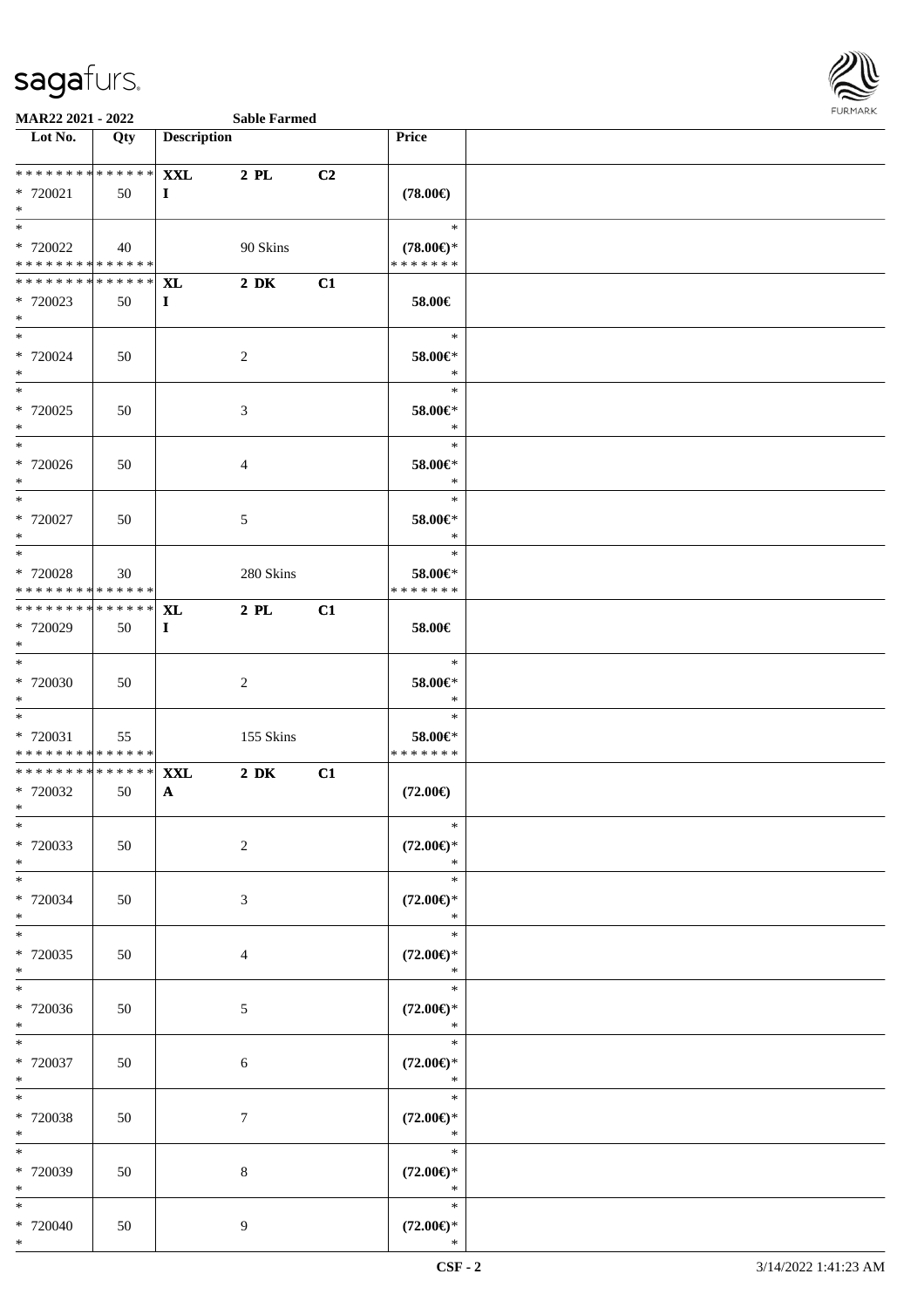

**MAR22 2021 - 2022 Sable Farmed**

| Lot No.                                 | Qty             | <b>Description</b> |                  |    | Price                                |  |
|-----------------------------------------|-----------------|--------------------|------------------|----|--------------------------------------|--|
|                                         |                 |                    |                  |    |                                      |  |
| $*$                                     |                 | $\mathbf{XXL}$     | $2\,$ DK         | C1 | $\ast$                               |  |
| * 720041                                |                 |                    |                  |    | $(72.00\epsilon)$ *                  |  |
| $\ast$                                  | 50              | $\mathbf{A}$       |                  |    | $\ast$                               |  |
| $\overline{\ast}$                       |                 |                    |                  |    | $\ast$                               |  |
|                                         |                 |                    |                  |    |                                      |  |
| $* 720042$                              | 50              |                    | 11               |    | $(72.00\epsilon)$ *                  |  |
| $*$                                     |                 |                    |                  |    | $\ast$                               |  |
| $\ast$                                  |                 |                    |                  |    | $\ast$                               |  |
| * 720043                                | 50              |                    | 12               |    | $(72.00\epsilon)$ *                  |  |
| $*$                                     |                 |                    |                  |    | $\ast$                               |  |
| $*$                                     |                 |                    |                  |    | $\ast$                               |  |
| * 720044                                | 50              |                    | 13               |    | $(72.00\epsilon)$ *                  |  |
| $*$                                     |                 |                    |                  |    | $\ast$                               |  |
|                                         |                 |                    |                  |    | $\ast$                               |  |
| * 720045                                | 50              |                    | 14               |    | $(72.00\epsilon)$ *                  |  |
| $*$                                     |                 |                    |                  |    | $\ast$                               |  |
| $\overline{\phantom{0}}$                |                 |                    |                  |    | $\ast$                               |  |
| * 720046                                | 55              |                    | 755 Skins        |    | $(72.00\epsilon)$ *                  |  |
| * * * * * * * * * * * * * *             |                 |                    |                  |    | * * * * * * *                        |  |
| * * * * * * * * * * * * * * *           |                 | <b>XL</b>          | $2\ \mathrm{DK}$ | C2 |                                      |  |
| * 720047                                | 50              | A                  |                  |    | 55.00€                               |  |
| $*$                                     |                 |                    |                  |    |                                      |  |
|                                         |                 |                    |                  |    | $\ast$                               |  |
| * 720048                                |                 |                    |                  |    | 55.00€*                              |  |
| $*$                                     | 50              |                    | 2                |    | $\ast$                               |  |
| $\overline{\ast}$                       |                 |                    |                  |    | $\ast$                               |  |
|                                         |                 |                    |                  |    |                                      |  |
| * 720049<br>* * * * * * * * * * * * * * | 39              |                    | 139 Skins        |    | 55.00€*<br>* * * * * * *             |  |
| ******** <mark>******</mark>            |                 |                    |                  |    |                                      |  |
|                                         |                 | <b>XXL</b>         | $2\,$ DK         | C1 |                                      |  |
| * 720050                                | 50              | B                  |                  |    | (60.00)                              |  |
| $*$                                     |                 |                    |                  |    |                                      |  |
| $*$                                     |                 |                    |                  |    | $\ast$                               |  |
| * 720051                                | 50              |                    | $\overline{c}$   |    | $(60.00ε)$ *                         |  |
| $*$                                     |                 |                    |                  |    | $\ast$                               |  |
| $*$                                     |                 |                    |                  |    | $\ast$                               |  |
| * 720052                                | 45              |                    | 145 Skins        |    | $(60.00ε)$ *                         |  |
| * * * * * * * * * * * * * *             |                 |                    |                  |    | * * * * * * *                        |  |
| * * * * * * * * * * * * * *             |                 | XL                 | $2\,$ DK         | C1 |                                      |  |
| * 720053                                | 50              | B                  |                  |    | 44.00€                               |  |
| $*$                                     |                 |                    |                  |    |                                      |  |
| $*$                                     |                 |                    |                  |    | $\ast$                               |  |
| * 720054                                | 15              |                    | 65 Skins         |    | 44.00€*                              |  |
| * * * * * * * * * * * * * *             |                 |                    |                  |    | * * * * * * *                        |  |
| * * * * * * * * * * * * * * *           |                 | <b>XXL</b>         | $3\,$ DK         | C1 |                                      |  |
| * 720055                                | 50              | $\bf{I}$           |                  |    | $(78.00\in)$                         |  |
| $*$                                     |                 |                    |                  |    |                                      |  |
| $\ast$                                  |                 |                    |                  |    | $\ast$                               |  |
| $* 720056$                              | 50              |                    | 2                |    | $(78.00\epsilon)$ *                  |  |
| $*$                                     |                 |                    |                  |    | $\ast$                               |  |
| $\ast$                                  |                 |                    |                  |    | $\ast$                               |  |
| * 720057                                | 50              |                    | 150 Skins        |    | $(78.00\epsilon)$ *                  |  |
| * * * * * * * * * * * * * *             |                 |                    |                  |    | * * * * * * *                        |  |
| * * * * * * * *                         | $* * * * * * *$ | <b>XL</b>          | $3\ \mathrm{DK}$ | C1 |                                      |  |
| * 720058                                | 50              | $\bf{I}$           |                  |    | $(58.00\epsilon)$                    |  |
| $*$                                     |                 |                    |                  |    |                                      |  |
| $*$                                     |                 |                    |                  |    | $\ast$                               |  |
| * 720059                                | 50              |                    |                  |    |                                      |  |
| $*$                                     |                 |                    | 2                |    | $(58.00ε)$ *<br>$\ast$               |  |
| $*$                                     |                 |                    |                  |    | $\ast$                               |  |
|                                         |                 |                    |                  |    |                                      |  |
| * 720060<br>* * * * * * * * * * * * * * | 40              |                    | 140 Skins        |    | $(58.00\epsilon)$ *<br>* * * * * * * |  |
|                                         |                 |                    |                  |    |                                      |  |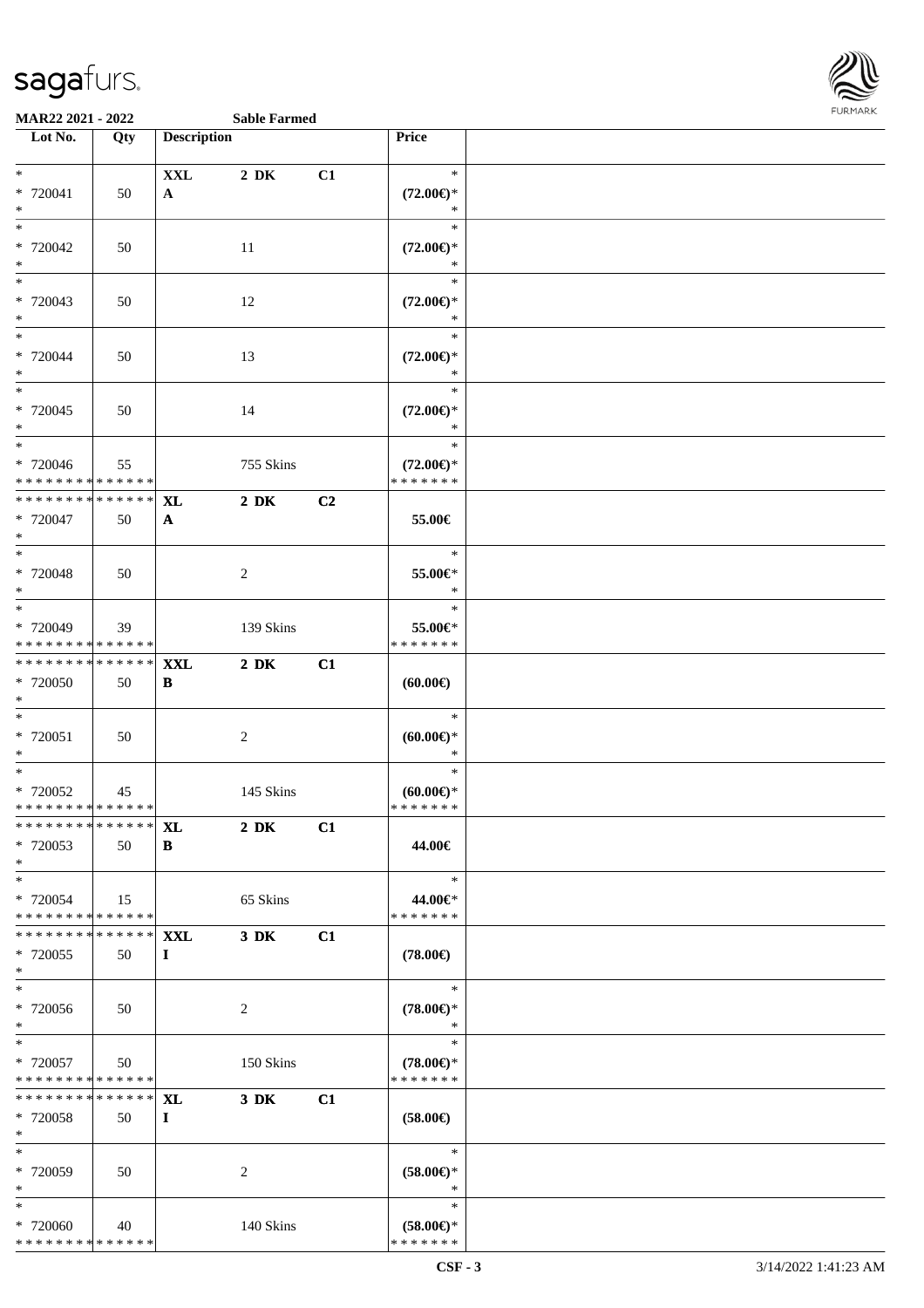

#### **MAR22 2021 - 2022 Sable Farmed**

| Lot No.                                    | Qty | <b>Description</b> |                  |                | <b>Price</b>        |  |
|--------------------------------------------|-----|--------------------|------------------|----------------|---------------------|--|
|                                            |     |                    |                  |                |                     |  |
| * * * * * * * * <mark>* * * * * *</mark>   |     | <b>XL</b>          | 3 DK             |                |                     |  |
|                                            |     |                    |                  | C2             |                     |  |
| * 720061                                   | 50  | $\bf{I}$           |                  |                | $(56.00\epsilon)$   |  |
| $*$                                        |     |                    |                  |                |                     |  |
| $*$                                        |     |                    |                  |                | $\ast$              |  |
| * 720062                                   | 30  |                    | 80 Skins         |                | $(56.00ε)$ *        |  |
| * * * * * * * * * * * * * *                |     |                    |                  |                | * * * * * * *       |  |
| * * * * * * * * * * * * * * *              |     | <b>XXL</b>         | 3 DK             | C1             |                     |  |
| * 720063                                   | 50  | A                  |                  |                | $(70.00\in)$        |  |
| $*$                                        |     |                    |                  |                |                     |  |
| $*$                                        |     |                    |                  |                | $\ast$              |  |
| * 720064                                   | 50  |                    | 2                |                | $(70.00\epsilon)$ * |  |
| $\ast$                                     |     |                    |                  |                | $\ast$              |  |
| $*$                                        |     |                    |                  |                | $\ast$              |  |
|                                            |     |                    |                  |                |                     |  |
| * 720065                                   | 45  |                    | 145 Skins        |                | $(70.00\epsilon)$ * |  |
| * * * * * * * * * * * * * *                |     |                    |                  |                | * * * * * * *       |  |
| * * * * * * * * * * * * * * *              |     | <b>XXL</b>         | 3 DK             | C <sub>2</sub> |                     |  |
| * 720066                                   | 50  | $\mathbf{A}$       |                  |                | $(68.00\epsilon)$   |  |
| $*$                                        |     |                    |                  |                |                     |  |
|                                            |     |                    |                  |                | $\ast$              |  |
| * 720067                                   | 60  |                    | 110 Skins        |                | $(68.00\epsilon)$ * |  |
| * * * * * * * * * * * * * *                |     |                    |                  |                | * * * * * * *       |  |
| * * * * * * * * <mark>* * * * * * *</mark> |     | XL                 | 3 DK             | C <sub>2</sub> |                     |  |
| * 720068                                   | 50  |                    |                  |                | 53.00€              |  |
| $*$                                        |     | $\mathbf{A}$       |                  |                |                     |  |
| $\ddot{x}$                                 |     |                    |                  |                | $\ast$              |  |
|                                            |     |                    |                  |                |                     |  |
| * 720069                                   | 55  |                    | 105 Skins        |                | 53.00€*             |  |
| * * * * * * * * * * * * * *                |     |                    |                  |                | * * * * * * *       |  |
| * * * * * * * * <mark>* * * * * * *</mark> |     | 23                 | 3 DK             | C1             |                     |  |
| * 720070                                   | 50  | $\mathbf{A}$       |                  |                | 40.00€              |  |
| $\ast$                                     |     |                    |                  |                |                     |  |
| $*$                                        |     |                    |                  |                | $\ast$              |  |
| * 720071                                   | 51  |                    | 101 Skins        |                | 41.00€*             |  |
| * * * * * * * * <mark>* * * * * * *</mark> |     |                    |                  |                | * * * * * * *       |  |
| * * * * * * * * * * * * * * *              |     | 23                 | 3 DK             | C2             |                     |  |
| * 720072                                   | 50  | $\mathbf{A}$       |                  |                | 41.00€              |  |
| $*$                                        |     |                    |                  |                |                     |  |
| $\ast$                                     |     |                    |                  |                | $\ast$              |  |
|                                            |     |                    |                  |                |                     |  |
| * 720073                                   | 22  |                    | 72 Skins         |                | 41.00€*             |  |
| * * * * * * * * * * * * * *                |     |                    |                  |                | * * * * * * *       |  |
|                                            |     | XXL                | 3 DK             | C2             |                     |  |
| 720074                                     | 55  | B                  |                  |                | $(58.00\epsilon)$   |  |
|                                            |     |                    |                  |                |                     |  |
| * * * * * * * * * * * * * *                |     | <b>XXL</b>         | 1 PL             | C1             |                     |  |
| * 720075                                   | 50  | $\bf{I}$           | SIL1             |                | $(82.00\epsilon)$   |  |
| $\ast$                                     |     |                    |                  |                |                     |  |
| $\ast$                                     |     |                    |                  |                | $\ast$              |  |
| * 720076                                   | 45  |                    | 95 Skins         |                | $(82.00\epsilon)$ * |  |
| * * * * * * * * <mark>* * * * * * *</mark> |     |                    |                  |                | * * * * * * *       |  |
| * * * * * * * * <mark>* * * * * *</mark> * |     | <b>XXL</b>         | $1$ PL           | C <sub>2</sub> |                     |  |
| * 720077                                   | 50  |                    | SL1              |                | $(80.00\epsilon)$   |  |
| $\ast$                                     |     | $\bf{I}$           |                  |                |                     |  |
| $*$                                        |     |                    |                  |                | $\ast$              |  |
|                                            |     |                    |                  |                |                     |  |
| * 720078                                   | 30  |                    | 80 Skins         |                | $(80.00\epsilon)$ * |  |
| * * * * * * * * * * * * * *                |     |                    |                  |                | * * * * * * *       |  |
| * * * * * * * * * * * * * * *              |     | <b>XL</b>          | $1\ \mathrm{DK}$ | C1             |                     |  |
| * 720079                                   | 50  | $\bf{I}$           | SIL1             |                | $60.00 \in$         |  |
| $\ast$                                     |     |                    |                  |                |                     |  |
| $*$                                        |     |                    |                  |                | $\ast$              |  |
| * 720080                                   | 25  |                    | 75 Skins         |                | $60.00 \in$         |  |
| * * * * * * * * <mark>* * * * * * *</mark> |     |                    |                  |                | * * * * * * *       |  |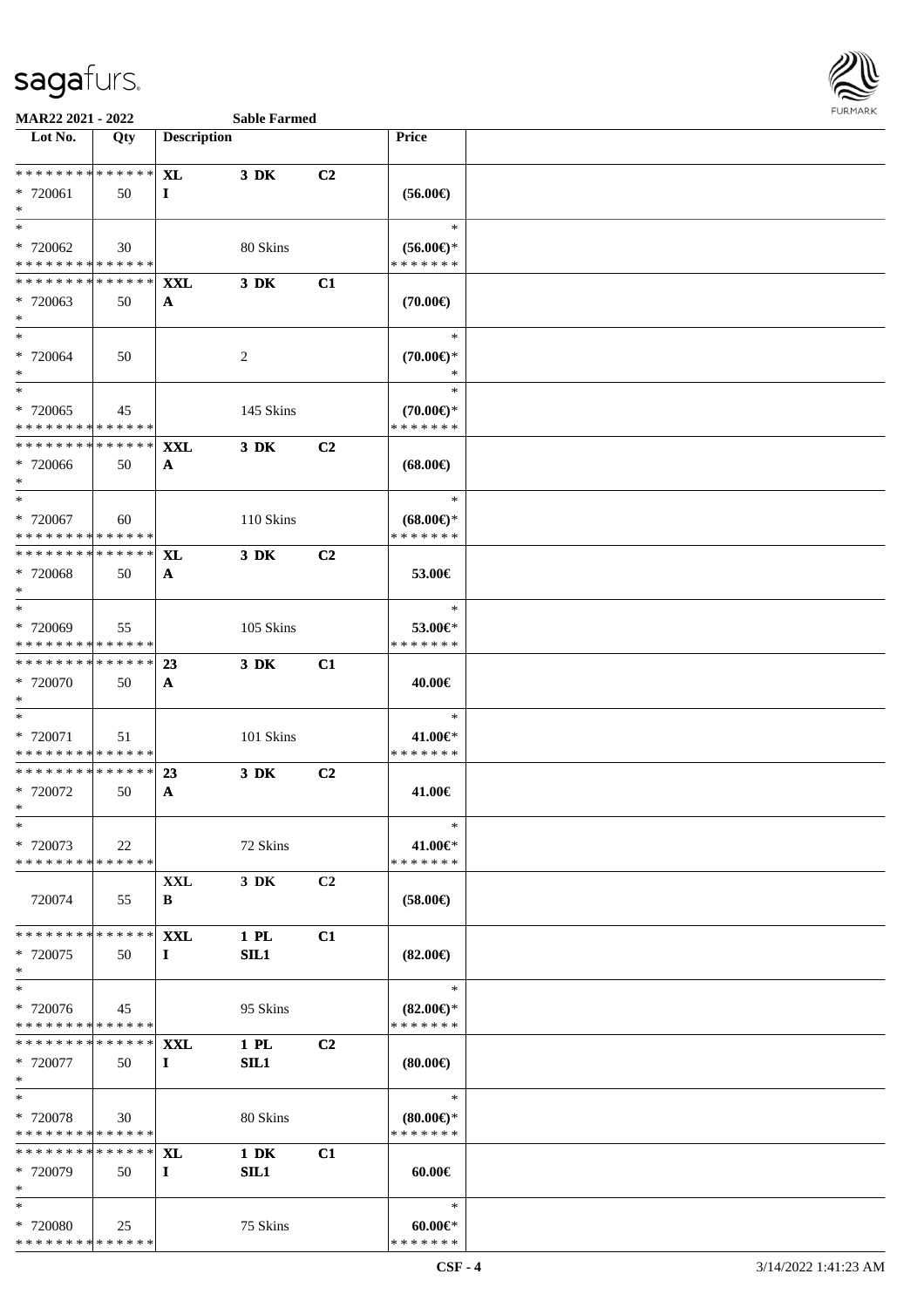

| Lot No.                                                        | Qty         | <b>Description</b> |                          |                | Price         |  |
|----------------------------------------------------------------|-------------|--------------------|--------------------------|----------------|---------------|--|
|                                                                |             |                    |                          |                |               |  |
| * * * * * * * * * * * * * * *                                  |             | <b>XL</b>          | 1 DK                     | C <sub>2</sub> |               |  |
| * 720081                                                       | 50          | $\bf{I}$           | SL1                      |                | 59.00€        |  |
| $*$<br>$\ast$                                                  |             |                    |                          |                | $\ast$        |  |
| * 720082                                                       | 30          |                    | 80 Skins                 |                | 59.00€*       |  |
| * * * * * * * * * * * * * *                                    |             |                    |                          |                | * * * * * * * |  |
| * * * * * * * * * * * * * * *                                  |             | <b>XXL</b>         | $1\ \mathrm{DK}$         | C1             |               |  |
| * 720083                                                       | 50          | A                  | SIL1                     |                | 72.00€        |  |
| $*$                                                            |             |                    |                          |                |               |  |
| $*$                                                            |             |                    |                          |                | $\ast$        |  |
| * 720084                                                       | 24          |                    | 74 Skins                 |                | 72.00€*       |  |
| ******** <mark>******</mark>                                   |             |                    |                          |                | * * * * * * * |  |
| * * * * * * * * * * * * * * *                                  |             | <b>XXL</b>         | $1\ \mathrm{DK}$         | C <sub>2</sub> |               |  |
| * 720085<br>$*$                                                | 50          | $\mathbf{A}$       | SIL1                     |                | 71.00€        |  |
| $*$                                                            |             |                    |                          |                | $\ast$        |  |
| * 720086                                                       | 28          |                    | 78 Skins                 |                | 71.00€*       |  |
| * * * * * * * * * * * * * *                                    |             |                    |                          |                | * * * * * * * |  |
| * * * * * * * * * * * * * * *                                  |             | <b>XL</b>          | $2\ \mathrm{DK}$         | C <sub>2</sub> |               |  |
| * 720087                                                       | 50          | $\mathbf{I}$       | SL1                      |                | 58.00€        |  |
| $*$                                                            |             |                    |                          |                |               |  |
| $*$                                                            |             |                    |                          |                | $\ast$        |  |
| * 720088                                                       | 30          |                    | 80 Skins                 |                | 58.00€*       |  |
| * * * * * * * * * * * * * * *<br>* * * * * * * * * * * * * * * |             |                    |                          |                | * * * * * * * |  |
| * 720089                                                       | 50          | 23<br>$\bf{I}$     | $2\ \mathrm{DK}$<br>SIL1 | C1             | 43.00€        |  |
| $*$                                                            |             |                    |                          |                |               |  |
| $\ast$                                                         |             |                    |                          |                | $\ast$        |  |
| * 720090                                                       | 57          |                    | 107 Skins                |                | 43.00€*       |  |
| * * * * * * * * * * * * * *                                    |             |                    |                          |                | * * * * * * * |  |
|                                                                |             | 23                 | $2\,$ DK                 | C <sub>2</sub> |               |  |
| 720091                                                         | 42          | $\mathbf{I}$       | SL1                      |                | 43.00€        |  |
|                                                                |             |                    |                          |                |               |  |
| * * * * * * * * * * * * * * *<br>* 720092                      |             | <b>XXL</b>         | $2\,$ DK                 | C1             |               |  |
| $*$                                                            | 50          | $\mathbf{A}$       | SIL1                     |                | 72.00€        |  |
| $*$                                                            |             |                    |                          |                | ∗             |  |
| * 720093                                                       | 50          |                    | 2                        |                | 72.00€*       |  |
| $*$                                                            |             |                    |                          |                |               |  |
| $\ast$                                                         |             |                    |                          |                | $\ast$        |  |
| * 720094                                                       | 50          |                    | 150 Skins                |                | 72.00€*       |  |
| * * * * * * * * * * * * * *                                    |             |                    |                          |                | * * * * * * * |  |
| **************                                                 |             | <b>XXL</b>         | $2\,$ DK                 | C2             |               |  |
| $*720095$<br>$*$                                               | 50          | $\mathbf{A}$       | SIL1                     |                | 71.00€        |  |
| $\ast$                                                         |             |                    |                          |                | $\ast$        |  |
| * 720096                                                       | 36          |                    | 86 Skins                 |                | 71.00€*       |  |
| * * * * * * * * * * * * * * *                                  |             |                    |                          |                | * * * * * * * |  |
| * * * * * * * *                                                | * * * * * * | XL                 | $2\,$ DK                 | C1             |               |  |
| * 720097                                                       | 50          | $\mathbf{A}$       | SL1                      |                | 55.00€        |  |
| $*$                                                            |             |                    |                          |                |               |  |
| $*$                                                            |             |                    |                          |                | $\ast$        |  |
| * 720098                                                       | 56          |                    | 106 Skins                |                | 55.00€*       |  |
| * * * * * * * * * * * * * *                                    |             |                    |                          |                | * * * * * * * |  |
| 720099                                                         |             | XL                 | $2\,$ DK<br>SL1          | C2             | 55.00€        |  |
|                                                                | 64          | $\mathbf{A}$       |                          |                |               |  |
| * * * * * * * * * * * * * * *                                  |             | 23                 | $2\,$ DK                 | C2             |               |  |
| * 720100                                                       | 50          | $\mathbf{A}$       | SL1                      |                | 43.00€        |  |
| $*$                                                            |             |                    |                          |                |               |  |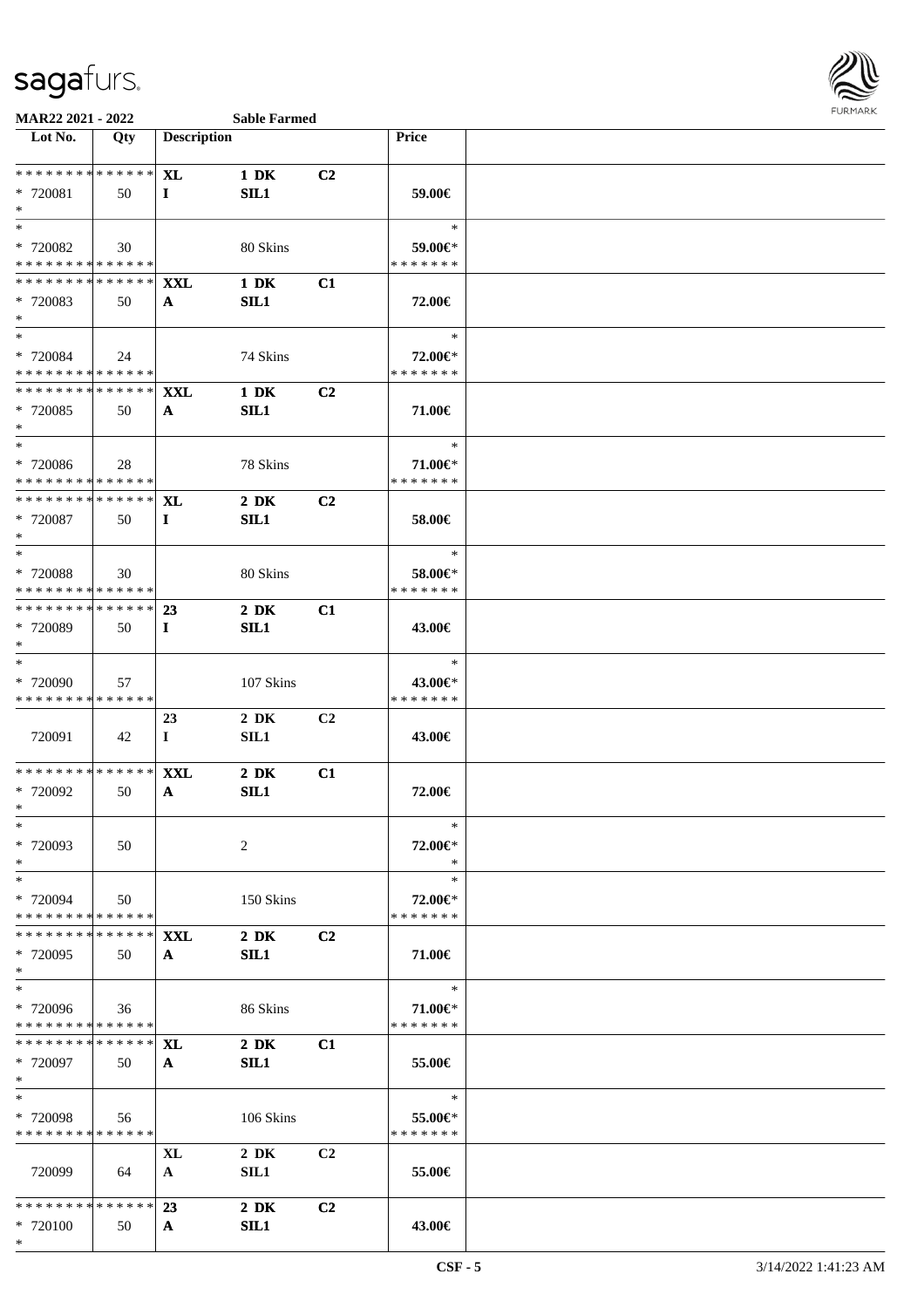

#### **MAR22 2021 - 2022 Sable Farmed**

| Lot No.                                 | Qty | <b>Description</b> |             |                | <b>Price</b>             |  |
|-----------------------------------------|-----|--------------------|-------------|----------------|--------------------------|--|
|                                         |     |                    |             |                |                          |  |
| $*$                                     |     | 23                 | $2\,$ DK    | C2             | $\ast$                   |  |
| * 720101                                | 47  | $\mathbf{A}$       | SIL1        |                | 43.00€*                  |  |
| * * * * * * * * * * * * * *             |     |                    |             |                | * * * * * * *            |  |
|                                         |     | XXL                | $2\,$ DK    | C1             |                          |  |
| 720102                                  | 62  | В                  | SL1         |                | $60.00 \in$              |  |
|                                         |     |                    |             |                |                          |  |
|                                         |     | <b>XXL</b>         | $2\,$ DK    | C2             |                          |  |
| 720103                                  | 55  | B                  | SIL1        |                | 58.00€                   |  |
|                                         |     |                    |             |                |                          |  |
| * * * * * * * * * * * * * * *           |     | <b>XL</b>          | $2\,$ DK    | C2             |                          |  |
| * 720104                                | 50  | B                  | SIL1        |                | 46.00€                   |  |
| $*$                                     |     |                    |             |                |                          |  |
| $*$                                     |     |                    |             |                | $\ast$                   |  |
| * 720105                                | 41  |                    | 91 Skins    |                | 46.00€*                  |  |
| * * * * * * * * * * * * * *             |     |                    |             |                | * * * * * * *            |  |
|                                         |     | 23                 | $2\,$ DK    | C <sub>2</sub> |                          |  |
| 720106                                  | 46  | B                  | SIL1        |                | 37.00€                   |  |
|                                         |     |                    |             |                |                          |  |
| * * * * * * * * * * * * * * *           |     | <b>XL</b>          | 3 DK        | C1             |                          |  |
| * 720107                                | 50  | $\bf{I}$           | SL1         |                | 58.00€                   |  |
| $*$<br>$*$                              |     |                    |             |                | $\ast$                   |  |
|                                         |     |                    |             |                |                          |  |
| * 720108<br>* * * * * * * * * * * * * * | 40  |                    | 90 Skins    |                | 58.00€*<br>* * * * * * * |  |
| ******** <mark>******</mark>            |     | <b>XL</b>          | 3 DK        | C <sub>2</sub> |                          |  |
| * 720109                                | 50  | $\bf{I}$           | SIL1        |                | 56.00€                   |  |
| $*$                                     |     |                    |             |                |                          |  |
| $*$                                     |     |                    |             |                | $\ast$                   |  |
| * 720110                                | 48  |                    | 98 Skins    |                | 56.00€*                  |  |
| * * * * * * * * * * * * * *             |     |                    |             |                | * * * * * * *            |  |
| * * * * * * * * * * * * * * *           |     | 23                 | 3 DK        | C2             |                          |  |
| * 720111                                | 50  | $\bf{I}$           | SIL1        |                | 43.00€                   |  |
| $\ast$                                  |     |                    |             |                |                          |  |
| $*$                                     |     |                    |             |                | $\ast$                   |  |
| * 720112                                | 55  |                    | 105 Skins   |                | 44.00€*                  |  |
| * * * * * * * * * * * * * *             |     |                    |             |                | * * * * * * *            |  |
|                                         |     | XXL                | 3 DK        | C1             |                          |  |
| 720113                                  | 60  | $\mathbf{A}$       | <b>SIL1</b> |                | 70.00€                   |  |
|                                         |     | <b>XXL</b>         | 3 DK        | C <sub>2</sub> |                          |  |
| 720114                                  | 57  | $\mathbf{A}$       | <b>SIL1</b> |                | 68.00€                   |  |
|                                         |     |                    |             |                |                          |  |
| * * * * * * * * * * * * * *             |     | <b>XL</b>          | 3 DK        | C1             |                          |  |
| * 720115                                | 50  | $\mathbf{A}$       | SIL1        |                | 55.00€                   |  |
| $*$                                     |     |                    |             |                |                          |  |
| $*$                                     |     |                    |             |                | $\ast$                   |  |
| * 720116                                | 30  |                    | 80 Skins    |                | 55.00€*                  |  |
| * * * * * * * * * * * * * *             |     |                    |             |                | * * * * * * *            |  |
| * * * * * * * * * * * * * *             |     | <b>XL</b>          | 3 DK        | C <sub>2</sub> |                          |  |
| * 720117                                | 50  | $\mathbf{A}$       | SIL1        |                | 54.00€                   |  |
| $*$                                     |     |                    |             |                |                          |  |
| $*$                                     |     |                    |             |                | $\ast$                   |  |
| * 720118<br>* * * * * * * * * * * * * * | 40  |                    | 90 Skins    |                | 54.00€*<br>* * * * * * * |  |
| * * * * * * * * * * * * * * *           |     | 23                 | 3 DK        | C <sub>2</sub> |                          |  |
| * 720119                                | 50  | $\mathbf{A}$       | SIL1        |                | 44.00€                   |  |
| $*$                                     |     |                    |             |                |                          |  |
| $*$                                     |     |                    |             |                | $\ast$                   |  |
| * 720120                                | 46  |                    | 96 Skins    |                | 44.00€*                  |  |
| * * * * * * * * * * * * * *             |     |                    |             |                | * * * * * * *            |  |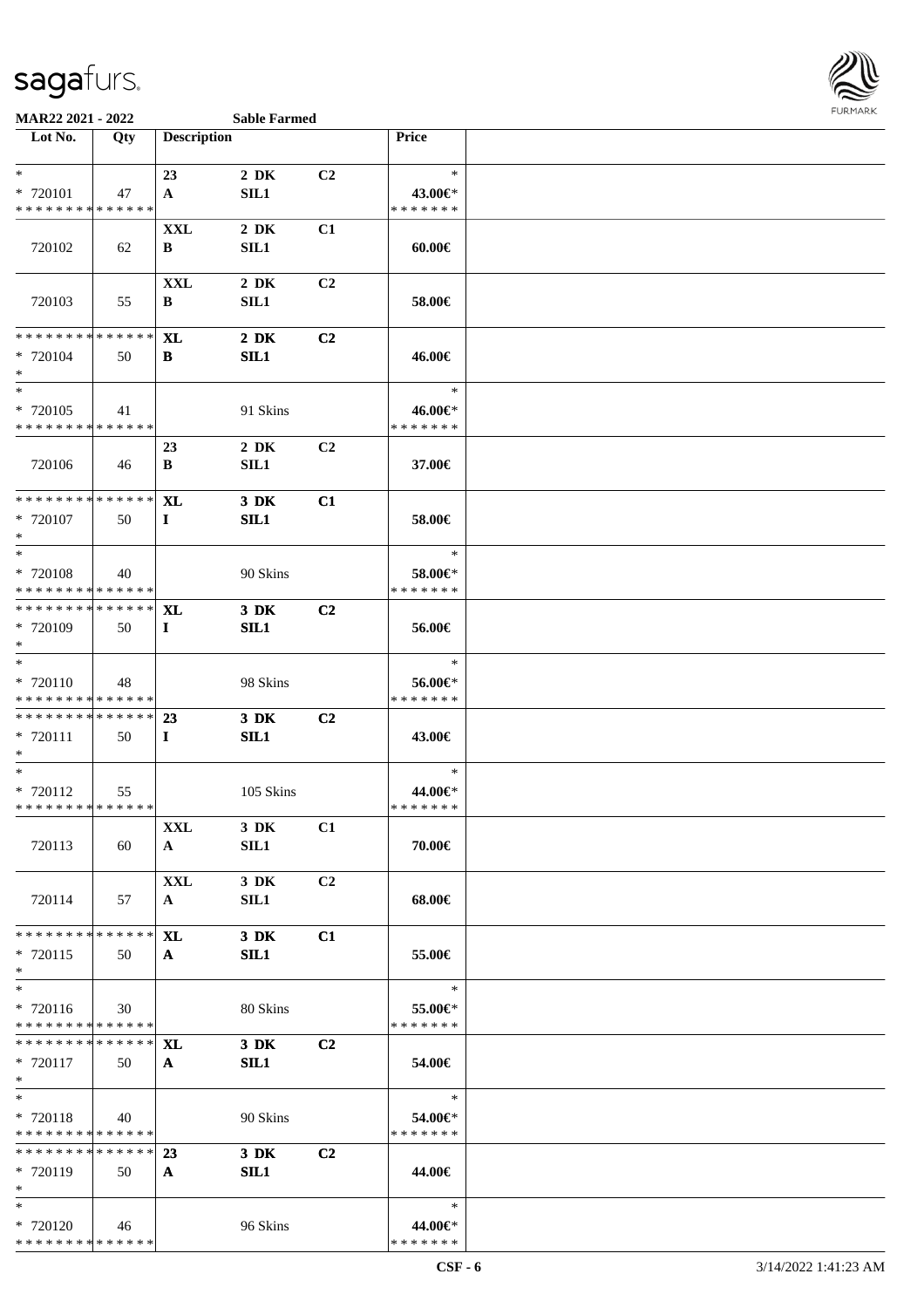

| Lot No.                                   | Qty | <b>Description</b>        |                         |                | Price                         |  |
|-------------------------------------------|-----|---------------------------|-------------------------|----------------|-------------------------------|--|
|                                           |     |                           |                         |                |                               |  |
| ******** <mark>******</mark>              |     | $\mathbf{XX}/\mathbf{X}$  | $3\,$ DK                | C2             |                               |  |
| * 720121<br>$*$                           | 50  | B                         | SL1                     |                | 54.00€                        |  |
| $\ast$                                    |     |                           |                         |                | $\ast$                        |  |
| * 720122                                  | 50  |                           | $\sqrt{2}$              |                | 54.00€*                       |  |
| $*$                                       |     |                           |                         |                | $\ast$                        |  |
| $\ast$                                    |     |                           |                         |                | $\ast$                        |  |
| * 720123<br>* * * * * * * * * * * * * *   | 16  |                           | 116 Skins               |                | 54.00€*<br>* * * * * * *      |  |
| * * * * * * * * * * * * * * *             |     | <b>XL</b>                 | <b>4 DK</b>             | C2             |                               |  |
| * 720124                                  | 50  | $\bf{I}$                  | SL1                     |                | 56.00€                        |  |
| $*$                                       |     |                           |                         |                |                               |  |
| $*$                                       |     |                           |                         |                | $\ast$                        |  |
| * 720125                                  | 30  |                           | 80 Skins                |                | 56.00€*                       |  |
| * * * * * * * * * * * * * *               |     |                           |                         |                | * * * * * * *                 |  |
| * * * * * * * * * * * * * * *<br>* 720126 | 50  | <b>XXL</b>                | <b>4 DK</b><br>SIL1     | C <sub>2</sub> | 70.00€                        |  |
| $*$                                       |     | $\mathbf{A}$              |                         |                |                               |  |
| $*$                                       |     |                           |                         |                | $\ast$                        |  |
| * 720127                                  | 44  |                           | 94 Skins                |                | 70.00€*                       |  |
| * * * * * * * * * * * * * *               |     |                           |                         |                | * * * * * * *                 |  |
| * * * * * * * * * * * * * * *             |     | <b>XL</b>                 | $4\ \mathrm{DK}$        | C2             |                               |  |
| * 720128<br>$*$                           | 50  | $\mathbf{A}$              | SL1                     |                | 52.00€                        |  |
| $\ast$                                    |     |                           |                         |                | $\ast$                        |  |
| * 720129                                  | 35  |                           | 85 Skins                |                | 52.00€*                       |  |
| * * * * * * * * * * * * * *               |     |                           |                         |                | * * * * * * *                 |  |
|                                           |     | <b>XXL</b>                | $1\ \mathrm{DK}$        | C2             |                               |  |
| 720130                                    | 50  | $\bf{I}$                  | SIL <sub>2</sub>        |                | $(108.00\epsilon)$            |  |
|                                           |     |                           | $1\,$ DK                | C1             |                               |  |
| 720131                                    | 50  | <b>XL</b><br>$\mathbf{I}$ | SL2                     |                | $(88.00\epsilon)$             |  |
|                                           |     |                           |                         |                |                               |  |
|                                           |     | <b>XXL</b>                | $1\ \mathrm{DK}$        | C1             |                               |  |
| 720132                                    | 63  | $\mathbf{A}$              | SL2                     |                | $(96.00\epsilon)$             |  |
| ******** <mark>******</mark> XL           |     |                           | $1\ \mathrm{DK}$        | C1             |                               |  |
| * 720133                                  | 50  | $\mathbf{A}$              | SL2                     |                | $(78.00\epsilon)$             |  |
| $*$                                       |     |                           |                         |                |                               |  |
| $\ast$                                    |     |                           |                         |                | $\ast$                        |  |
| * 720134                                  | 27  |                           | 77 Skins                |                | $(78.00\epsilon)$ *           |  |
| * * * * * * * * * * * * * *               |     |                           |                         |                | * * * * * * *                 |  |
| 720135                                    | 49  | <b>XXL</b><br>B           | $1\ \mathrm{DK}$<br>SL2 | C1             | $(78.00\epsilon)$             |  |
|                                           |     |                           |                         |                |                               |  |
|                                           |     | <b>XXL</b>                | $2\,$ DK                | C1             |                               |  |
| 720136                                    | 48  | $\bf{I}$                  | SL2                     |                | $(108.00\epsilon)$            |  |
|                                           |     |                           |                         |                |                               |  |
|                                           |     | <b>XXL</b>                | $2\,$ DK                | C2             |                               |  |
| 720137                                    | 48  | $\mathbf{I}$              | SL2                     |                | $(106.00\epsilon)$            |  |
| * * * * * * * * * * * * * * *             |     | XL                        | $2\,$ DK                | C1             |                               |  |
| * 720138                                  | 50  | $\mathbf{I}$              | SL2                     |                | $(88.00\epsilon)$             |  |
| $*$                                       |     |                           |                         |                |                               |  |
| $\ast$                                    |     |                           |                         |                | $\ast$                        |  |
| * 720139<br>$*$                           | 50  |                           | 2                       |                | $(88.00\epsilon)$ *<br>$\ast$ |  |
| $\ast$                                    |     |                           |                         |                | $\ast$                        |  |
| * 720140                                  | 27  |                           | 127 Skins               |                | $(88.00\epsilon)$ *           |  |
| * * * * * * * * * * * * * *               |     |                           |                         |                | * * * * * * *                 |  |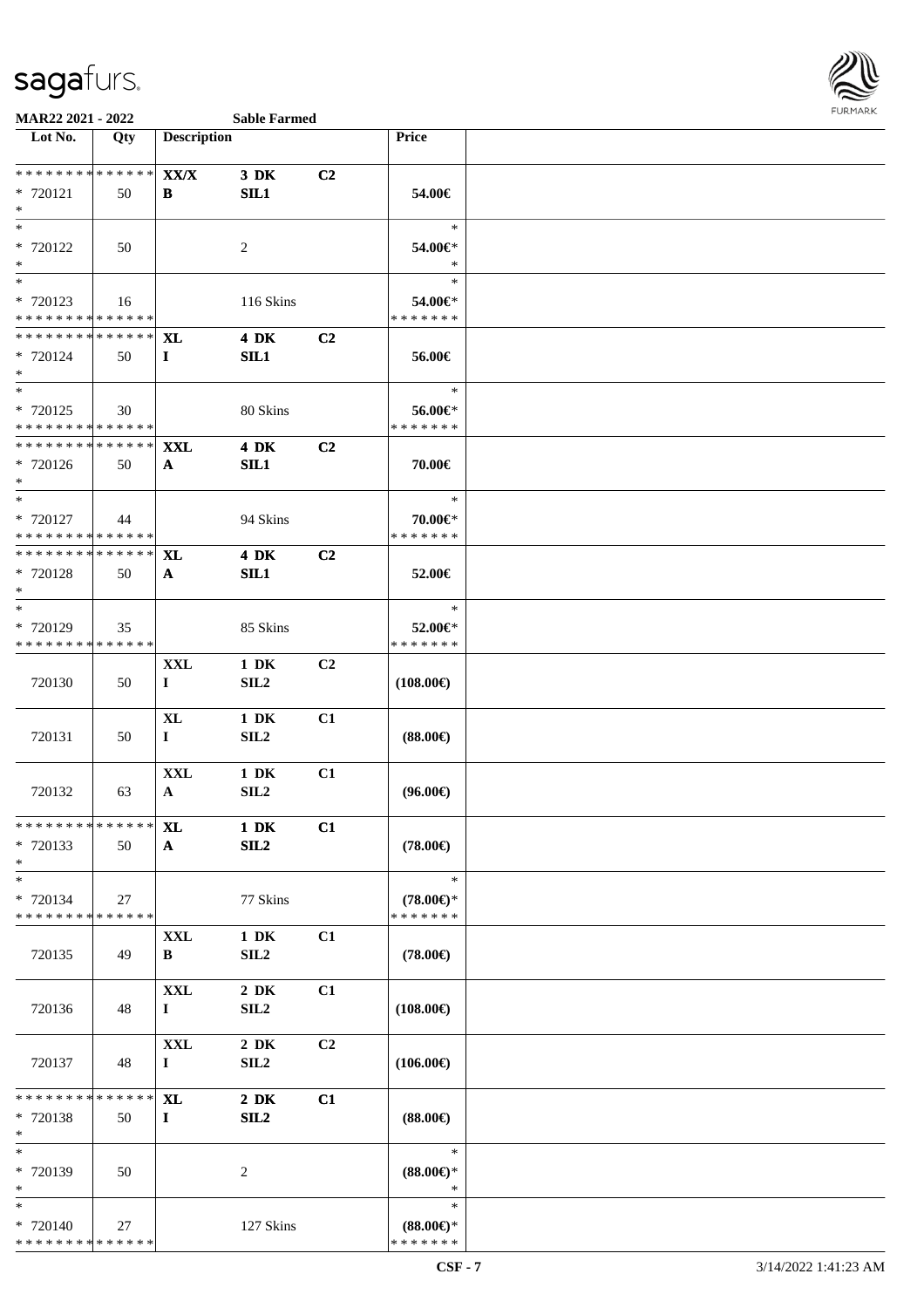

| Lot No.                                 | Qty    | <b>Description</b>        |                              |                | Price                                |  |
|-----------------------------------------|--------|---------------------------|------------------------------|----------------|--------------------------------------|--|
| * * * * * * * * * * * * * *             |        |                           |                              |                |                                      |  |
| * 720141<br>$*$                         | 50     | <b>XL</b><br>$\mathbf{I}$ | $2\,$ DK<br>SL2              | C2             | $(86.00\epsilon)$                    |  |
| $*$                                     |        |                           |                              |                | $\ast$                               |  |
| * 720142                                | 14     |                           | 64 Skins                     |                | $(86.00\epsilon)$ *<br>* * * * * * * |  |
| * * * * * * * * * * * * * *             |        | 23                        | $2\,$ DK                     | C1             |                                      |  |
| 720143                                  | 65     | $\bf{I}$                  | SLL2                         |                | $(62.00\epsilon)$                    |  |
|                                         |        | <b>XXL</b>                | $2$ PL                       | C1             |                                      |  |
| 720144                                  | 60     | $\mathbf{A}$              | SLL2                         |                | $(96.00\epsilon)$                    |  |
| * * * * * * * *                         | ****** | XL                        | $2\,$ DK                     | C1             |                                      |  |
| * 720145<br>$\ast$                      | 50     | $\mathbf{A}$              | SL2                          |                | $(78.00\epsilon)$                    |  |
| $\overline{\ast}$                       |        |                           |                              |                | $\ast$                               |  |
| * 720146<br>* * * * * * * * * * * * * * | 34     |                           | 84 Skins                     |                | $(78.00\epsilon)$ *<br>* * * * * * * |  |
|                                         |        | 23                        | $2\,$ DK                     | C1             |                                      |  |
| 720147                                  | 37     | $\mathbf{A}$              | SL2                          |                | $(56.00\epsilon)$                    |  |
|                                         |        | $\mathbf{XXL}$            | $2\,$ DK                     | C1             |                                      |  |
| 720148                                  | 56     | B                         | SL2                          |                | $(78.00\epsilon)$                    |  |
|                                         |        | $\bold{X}\bold{L}$        | $2\,$ DK                     | C1             |                                      |  |
| 720149                                  | 46     | B                         | SL2                          |                | $(64.00\epsilon)$                    |  |
|                                         |        | <b>XXL</b>                | 3 DK                         | C1             |                                      |  |
| 720150                                  | 63     | $\mathbf I$               | SL2                          |                | $(106.00\epsilon)$                   |  |
| ******** <mark>******</mark>            |        | <b>XL</b>                 | $3\,$ DK                     | C1             |                                      |  |
| * 720151<br>$*$                         | 50     | $\mathbf{I}$              | SL2                          |                | $(86.00\epsilon)$                    |  |
| $*$                                     |        |                           |                              |                | $\ast$                               |  |
| * 720152<br>* * * * * * * * * * * * * * | 40     |                           | 90 Skins                     |                | $(86.00\epsilon)$ *<br>* * * * * * * |  |
|                                         |        | $\mathbf{XL}$             | $3\,$ DK                     | C <sub>2</sub> |                                      |  |
| 720153                                  | 56     | $\mathbf{I}$              | SL2                          |                | $(84.00\epsilon)$                    |  |
|                                         |        | 23                        | 3 DK                         | C1             |                                      |  |
| 720154                                  | 49     | $\mathbf I$               | SL2                          |                | $(62.00\epsilon)$                    |  |
| * * * * * * * * * * * * * *             |        | <b>XXL</b>                | 3 PL                         | C2             |                                      |  |
| * 720155<br>$*$                         | 50     | $\mathbf{A}$              | SL2                          |                | $(96.00\epsilon)$                    |  |
| $\ast$                                  |        |                           |                              |                | $\ast$                               |  |
| * 720156<br>* * * * * * * * * * * * * * | 59     |                           | 109 Skins                    |                | $(96.00\epsilon)$ *<br>* * * * * * * |  |
| * * * * * * * * * * * * * *             |        | <b>XL</b>                 | $3\,$ DK                     | C1             |                                      |  |
| * 720157                                | 50     | $\mathbf{A}$              | SL2                          |                | $(78.00\epsilon)$                    |  |
| $\ast$<br>$*$                           |        |                           |                              |                | $\ast$                               |  |
| * 720158                                | 21     |                           | 71 Skins                     |                | $(78.00\epsilon)$ *                  |  |
| * * * * * * * * * * * * * *             |        |                           |                              |                | * * * * * * *                        |  |
|                                         |        | 23                        | 3 DK                         | C1             |                                      |  |
| 720159                                  | 35     | $\mathbf{A}$              | SL2                          |                | $(56.00\epsilon)$                    |  |
|                                         |        | <b>XXL</b>                | 3 DK                         | C2             |                                      |  |
| 720160                                  | 16     | B                         | $\ensuremath{\mathrm{SIL2}}$ |                | $(78.00\epsilon)$                    |  |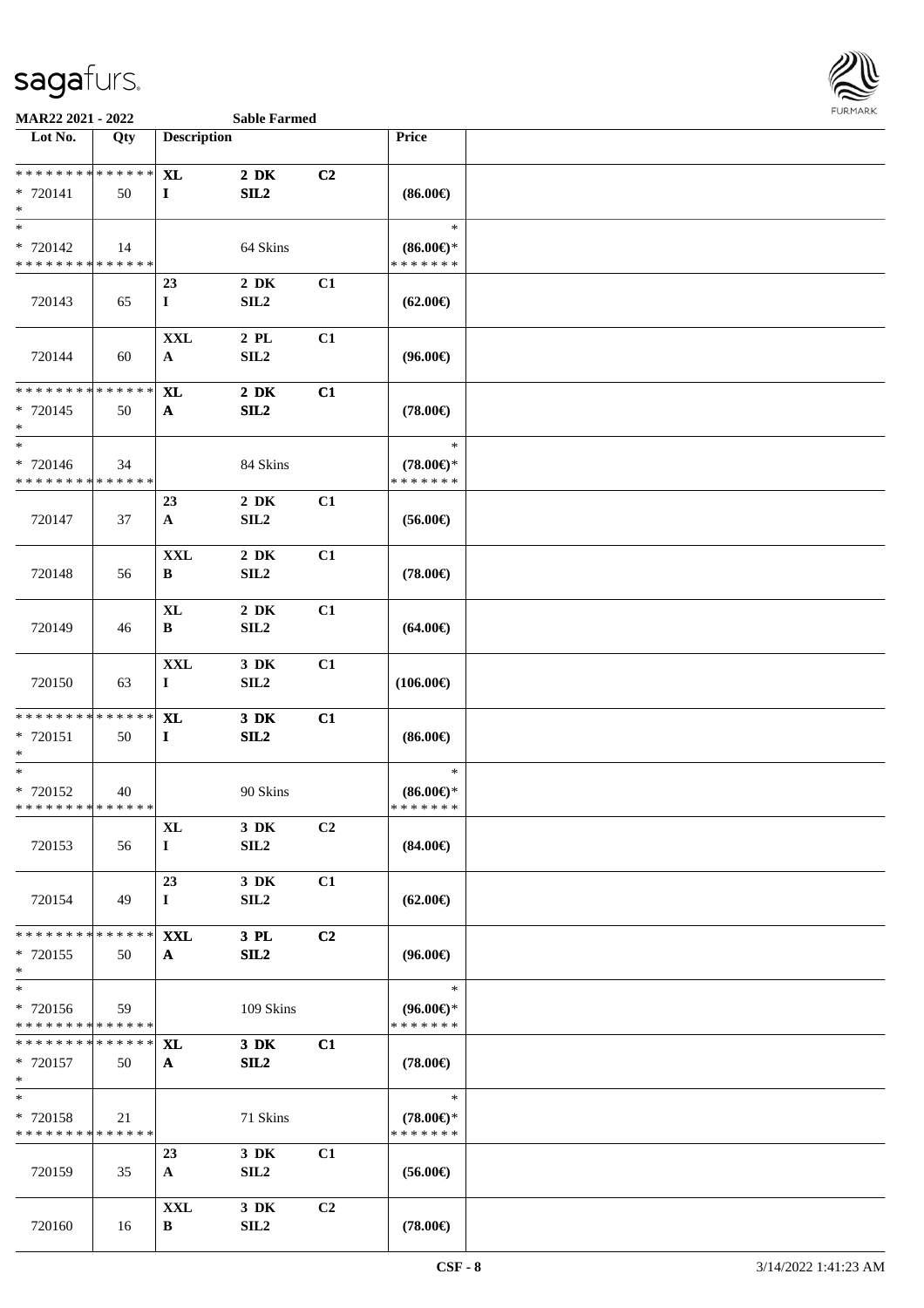

| Lot No. | Qty | <b>Description</b> |                                 |                | <b>Price</b>       |  |
|---------|-----|--------------------|---------------------------------|----------------|--------------------|--|
| 720161  | 31  | <b>XL</b><br>B     | $3\,$ DK<br>SIL <sub>2</sub>    | C <sub>2</sub> | $(64.00\epsilon)$  |  |
| 720162  | 20  | 23<br>B            | 3 DK<br>SIL <sub>2</sub>        | C <sub>2</sub> | 46.00€             |  |
| 720163  | 48  | XXL<br>I           | <b>4 DK</b><br>SIL <sub>2</sub> | C <sub>2</sub> | $(102.00\epsilon)$ |  |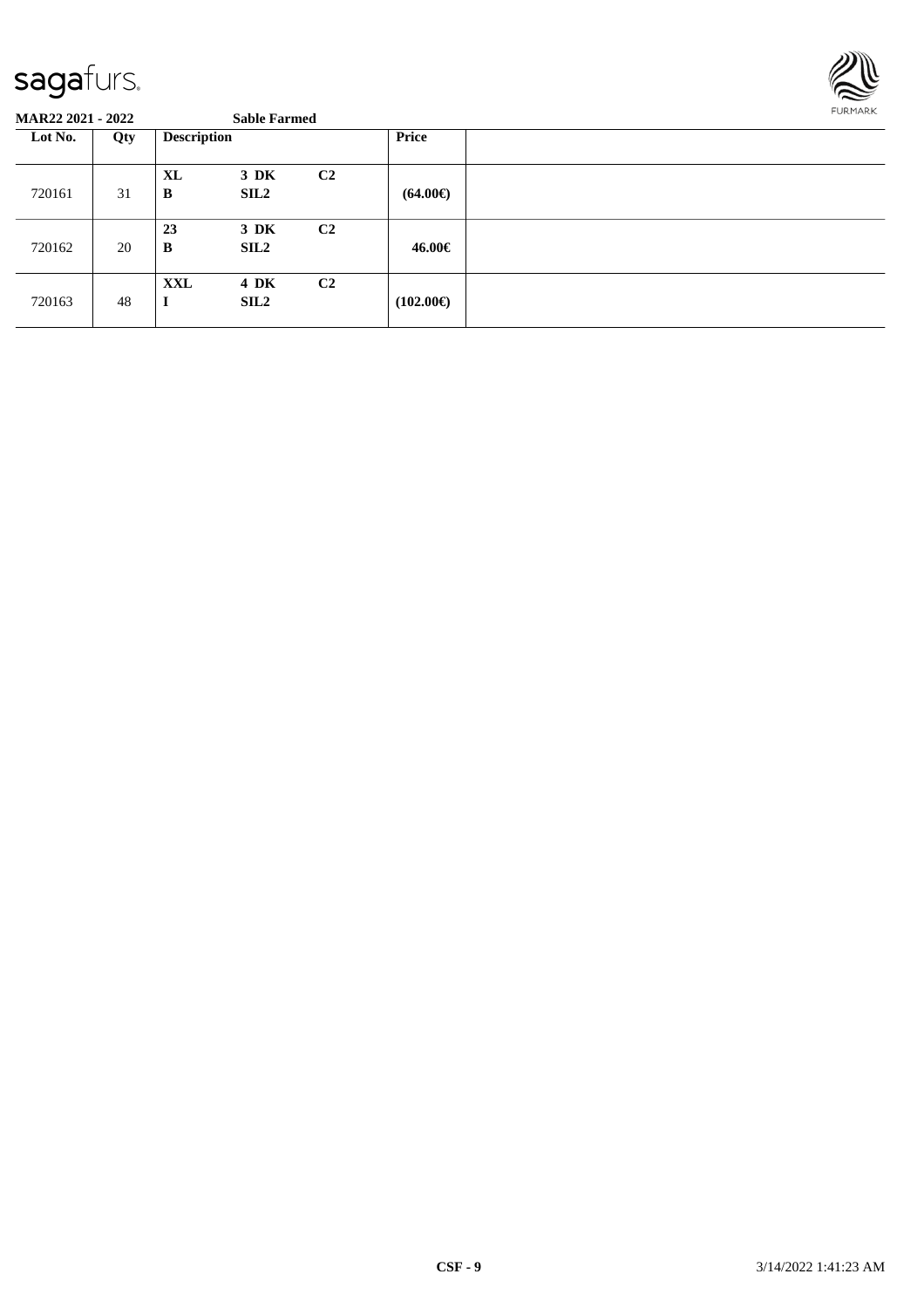

#### **MAR22 2021 - 2022 Sable Farmed**

|  | <b>Sable Farm</b> |
|--|-------------------|

| Lot No.                      | Qty | <b>Description</b> |                  |                | <b>Price</b>        |  |
|------------------------------|-----|--------------------|------------------|----------------|---------------------|--|
|                              |     |                    |                  |                |                     |  |
| **************               |     | <b>XXL</b>         | $1\ \mathrm{DK}$ | C1             |                     |  |
| * 720181                     | 50  | $\mathbf I$        |                  |                | $(82.00\epsilon)$   |  |
| $\ast$                       |     |                    |                  |                |                     |  |
| $\ast$                       |     |                    |                  |                | $\ast$              |  |
| * 720182                     | 25  |                    | 75 Skins         |                | $(82.00\epsilon)$ * |  |
| * * * * * * * * * * * * * *  |     |                    |                  |                | * * * * * * *       |  |
| ******** <mark>******</mark> |     | XL                 | $1\ \mathrm{DK}$ | C1             |                     |  |
| * 720183                     | 50  | $\bf{I}$           |                  |                | $60.00 \in$         |  |
| $*$                          |     |                    |                  |                |                     |  |
| $\ast$                       |     |                    |                  |                | $\ast$              |  |
| * 720184                     | 45  |                    | 95 Skins         |                | $60.00 \in$         |  |
| ******** <mark>******</mark> |     |                    |                  |                | * * * * * * *       |  |
|                              |     | $\bold{X}\bold{L}$ | 1 PL             | C <sub>2</sub> |                     |  |
| 720185                       | 20  | $\bf{I}$           |                  |                | $(58.00\epsilon)$   |  |
|                              |     |                    |                  |                |                     |  |
| ******** <mark>******</mark> |     | 12                 | $1$ PL           | C1             |                     |  |
| * 720186                     | 50  | $\bf{I}$           |                  |                | 46.00€              |  |
| $*$                          |     |                    |                  |                |                     |  |
| $\ast$                       |     |                    |                  |                | $\ast$              |  |
| * 720187                     | 15  |                    | 65 Skins         |                | 46.00€*             |  |
| * * * * * * * * * * * * * *  |     |                    |                  |                | * * * * * * *       |  |
|                              |     | 12                 | $1$ PL           | C <sub>2</sub> |                     |  |
| 720188                       | 45  | $\bf{I}$           |                  |                | 46.00€              |  |
|                              |     |                    |                  |                |                     |  |
| ******** <mark>******</mark> |     | <b>XXL</b>         | $2\,$ DK         | C1             |                     |  |
| * 720189                     | 50  | $\bf{I}$           |                  |                | $(82.00\epsilon)$   |  |
| $\ast$                       |     |                    |                  |                |                     |  |
| $\ast$                       |     |                    |                  |                | $\ast$              |  |
| * 720190                     | 50  |                    | $\sqrt{2}$       |                | $(82.00\epsilon)$ * |  |
| $\ast$                       |     |                    |                  |                | $\ast$              |  |
| $\ast$                       |     |                    |                  |                | $\ast$              |  |
| * 720191                     | 50  |                    | $\mathfrak{Z}$   |                | $(82.00\epsilon)$ * |  |
| $\ast$                       |     |                    |                  |                | ∗                   |  |
| $\ast$                       |     |                    |                  |                | $\ast$              |  |
| * 720192                     | 25  |                    | 175 Skins        |                | $(82.00\epsilon)$ * |  |
| * * * * * * * * * * * * * *  |     |                    |                  |                | * * * * * * *       |  |
| ************** <b>XL</b>     |     |                    | $2\,$ DK         | $\bf C1$       |                     |  |
| * 720193                     | 50  | $\bf{I}$           |                  |                | $60.00 \in$         |  |
| $*$                          |     |                    |                  |                |                     |  |
| $\ast$                       |     |                    |                  |                | $\ast$              |  |
| * 720194                     | 50  |                    | $\overline{c}$   |                | $60.00 \in$         |  |
| $*$                          |     |                    |                  |                | $\ast$              |  |
| $\overline{\phantom{1}}$     |     |                    |                  |                | $\ast$              |  |
| * 720195                     | 50  |                    | 3                |                | $60.00 \in$         |  |
| $*$                          |     |                    |                  |                | $\ast$              |  |
| $\ast$                       |     |                    |                  |                | $\ast$              |  |
| * 720196                     | 60  |                    | 210 Skins        |                | $60.00 \in$         |  |
| * * * * * * * * * * * * * *  |     |                    |                  |                | * * * * * * *       |  |
| * * * * * * * * * * * * * *  |     | <b>XL</b>          | $2\ \mathrm{DK}$ | C2             |                     |  |
| * 720197                     | 50  | $\mathbf{I}$       |                  |                | 58.00€              |  |
| $*$                          |     |                    |                  |                |                     |  |
| $\ast$                       |     |                    |                  |                | $\ast$              |  |
| * 720198                     | 50  |                    | $\sqrt{2}$       |                | 58.00€*             |  |
| $\ast$                       |     |                    |                  |                | $\ast$              |  |
| $\ast$                       |     |                    |                  |                | $\ast$              |  |
| * 720199                     | 50  |                    | $\mathfrak{Z}$   |                | 58.00€*             |  |
| $\ast$                       |     |                    |                  |                | $\ast$              |  |
| $\ast$                       |     |                    |                  |                | $\ast$              |  |
| * 720200                     | 50  |                    | 4                |                | $58.00 \in$ *       |  |
| $*$                          |     |                    |                  |                | $\ast$              |  |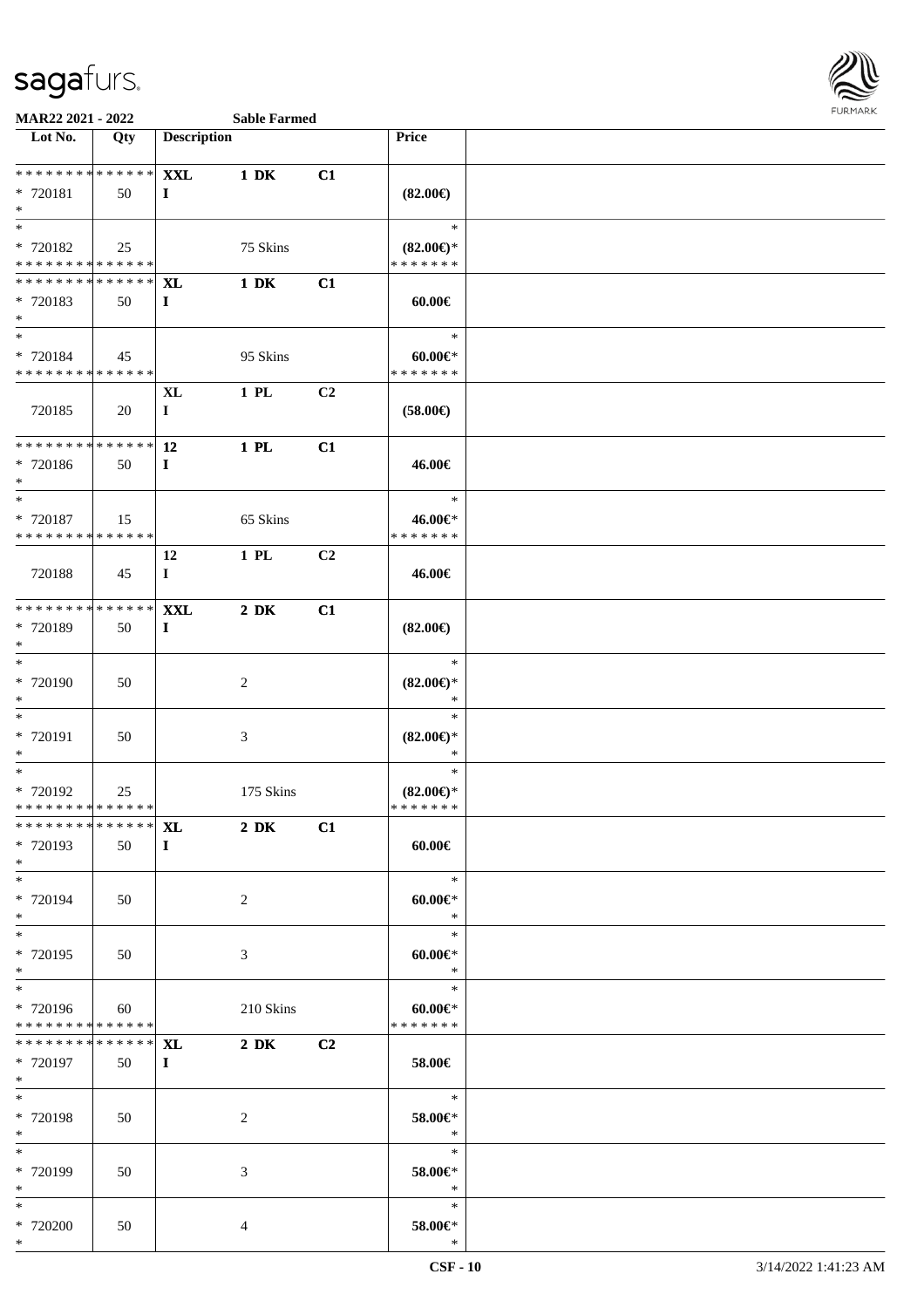

| Lot No.                                                         | $\overline{Q}$ ty | <b>Description</b>            |                  |    | Price                                          |  |
|-----------------------------------------------------------------|-------------------|-------------------------------|------------------|----|------------------------------------------------|--|
|                                                                 |                   |                               |                  |    |                                                |  |
| $*$<br>$* 720201$<br>$*$                                        | 50                | $\mathbf{XL}$<br>$\mathbf{I}$ | 2 DK             | C2 | $\ast$<br>58.00€*<br>$\ast$                    |  |
| $*$<br>* 720202<br>$*$                                          | 50                |                               | 6                |    | $\ast$<br>$(58.00\in)^\ast$<br>$\ast$          |  |
| $*$<br>* 720203<br>* * * * * * * * * * * * * *                  | 55                |                               | 355 Skins        |    | $\ast$<br>$(58.00\epsilon)$ *<br>* * * * * * * |  |
| * 720204<br>$*$                                                 | 50                | $\bf{I}$                      | $2\ \mathrm{DK}$ | C2 | 42.00€                                         |  |
| $*$<br>$* 720205$<br>* * * * * * * * <mark>* * * * * * *</mark> | 15                |                               | 65 Skins         |    | $\ast$<br>39.00€*<br>*******                   |  |
| ************** 12<br>* 720206<br>$*$                            | 50                | $\bf{I}$                      | $2\,$ DK         | C1 | 48.00€                                         |  |
| $*$<br>* 720207<br>$*$                                          | 50                |                               | 2                |    | $\ast$<br>48.00€*<br>$\ast$                    |  |
| $*$<br>$* 720208$<br>$*$                                        | 50                |                               | 3                |    | $\ast$<br>48.00€*<br>$\ast$                    |  |
| $\overline{\phantom{0}}$<br>* 720209<br>$*$                     | 50                |                               | $\overline{4}$   |    | $\ast$<br>48.00€*<br>$\ast$                    |  |
| $*$<br>* 720210<br>$*$                                          | 50                |                               | $5\,$            |    | $\ast$<br>48.00€*<br>$\ast$                    |  |
| $*$<br>$* 720211$<br>$*$                                        | 50                |                               | $\sqrt{6}$       |    | $\ast$<br>48.00€*<br>$\ast$                    |  |
| $\overline{\ast}$<br>* 720212<br>$*$                            | 50                |                               | 7                |    | $\ast$<br>48.00€*<br>$\ast$                    |  |
| $*$<br>* 720213<br>* * * * * * * * * * * * * *                  | 40                |                               | 390 Skins        |    | $\ast$<br>48.00€*<br>* * * * * * *             |  |
| * * * * * * * * * * * * * * *<br>* 720214<br>$*$                | 50                | <b>12</b><br>$\bf{I}$         | $2\ \mathrm{DK}$ | C2 | 48.00€                                         |  |
| $*$<br>* 720215<br>$*$                                          | 50                |                               | $\overline{2}$   |    | $\ast$<br>48.00€*<br>$\ast$                    |  |
| * 720216<br>$*$                                                 | 50                |                               | 3                |    | $\ast$<br>48.00€*<br>$\ast$                    |  |
| $*$<br>* 720217<br>$*$                                          | 50                |                               | 4                |    | $\ast$<br>48.00€*<br>$\ast$                    |  |
| $*$<br>* 720218<br>$*$                                          | 50                |                               | 5                |    | $\ast$<br>48.00€*<br>$\ast$                    |  |
| $*$<br>* 720219<br>* * * * * * * * * * * * * *                  | 25                |                               | 275 Skins        |    | $\ast$<br>48.00€*<br>* * * * * * *             |  |
| * * * * * * * * * * * * * * *<br>* 720220<br>$*$                | 50                | <b>XXL</b><br>$\mathbf{A}$    | $2\,$ DK         | C1 | $(72.00\in)$                                   |  |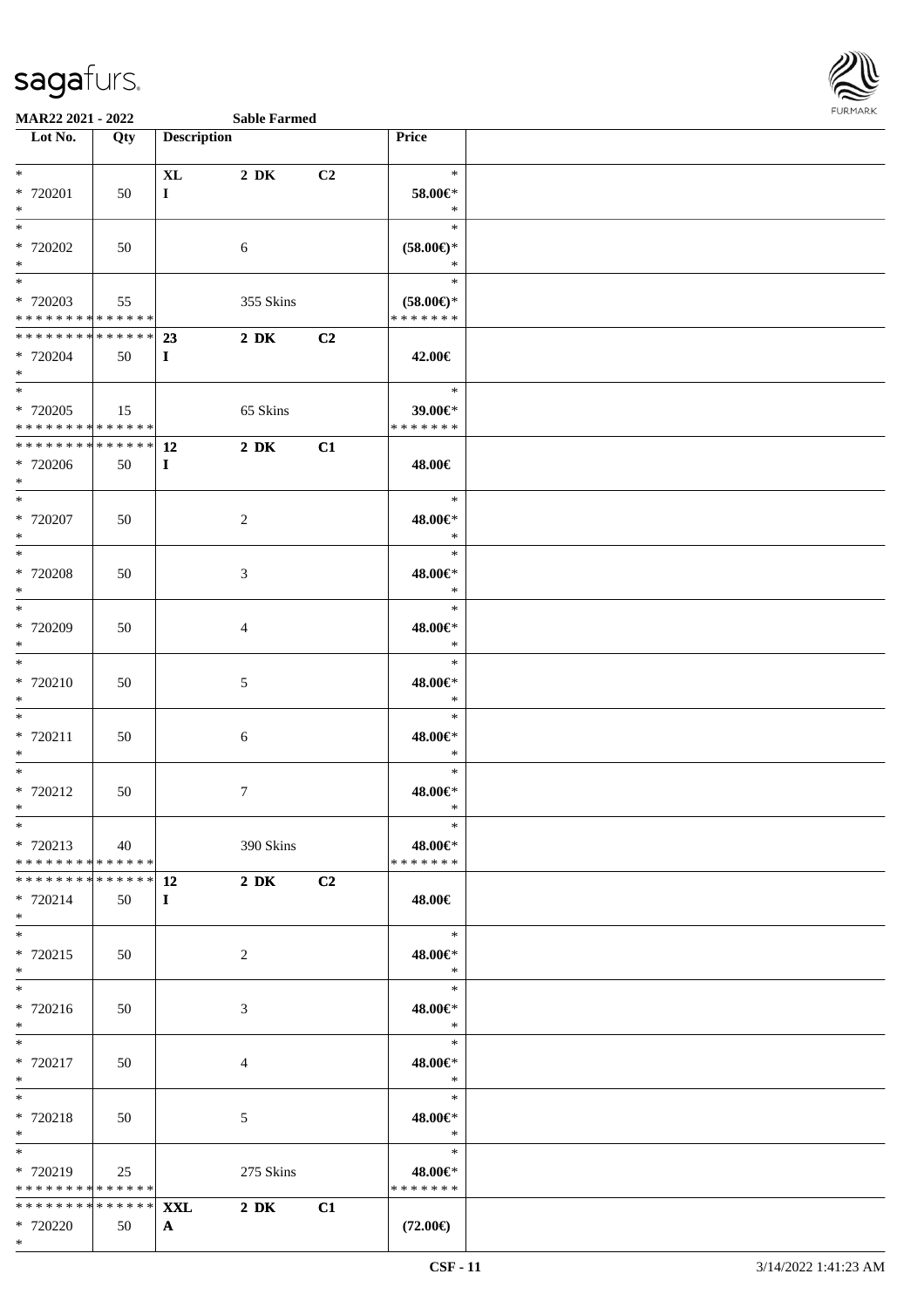

| Lot No.                                    | Qty | <b>Description</b> |                  |                | Price               |  |
|--------------------------------------------|-----|--------------------|------------------|----------------|---------------------|--|
|                                            |     |                    |                  |                |                     |  |
| $*$                                        |     | <b>XXL</b>         | $2\,$ DK         | C1             | $\ast$              |  |
| * 720221                                   | 25  | $\mathbf{A}$       |                  |                | $(72.00\epsilon)$ * |  |
| * * * * * * * * * * * * * *                |     |                    |                  |                | * * * * * * *       |  |
| ******** <mark>******</mark>               |     | <b>XXL</b>         | $2\,$ DK         | C <sub>2</sub> |                     |  |
| * 720222                                   | 50  | $\mathbf{A}$       |                  |                | 70.00€              |  |
| $*$                                        |     |                    |                  |                |                     |  |
| $\ddot{x}$                                 |     |                    |                  |                | $\ast$              |  |
| * 720223                                   | 45  |                    | 95 Skins         |                | 70.00€*             |  |
| * * * * * * * * <mark>* * * * * * *</mark> |     |                    |                  |                | * * * * * * *       |  |
| * * * * * * * * <mark>* * * * * * *</mark> |     |                    |                  |                |                     |  |
|                                            |     | XL                 | $2\,$ DK         | C1             |                     |  |
| * 720224                                   | 50  | $\mathbf{A}$       |                  |                | 55.00€              |  |
| $*$                                        |     |                    |                  |                |                     |  |
| $*$ $-$                                    |     |                    |                  |                | $\ast$              |  |
| * 720225                                   | 50  |                    | 2                |                | 55.00€*             |  |
| $*$                                        |     |                    |                  |                | $\ast$              |  |
| $*$ $*$                                    |     |                    |                  |                | $\ast$              |  |
| * 720226                                   | 50  |                    | 3                |                | 55.00€*             |  |
| $*$                                        |     |                    |                  |                | $\ast$              |  |
| $*$ $*$                                    |     |                    |                  |                | $\ast$              |  |
| * 720227                                   |     |                    |                  |                |                     |  |
|                                            | 50  |                    | 4                |                | 54.00€*             |  |
| $*$                                        |     |                    |                  |                | $\ast$              |  |
|                                            |     |                    |                  |                | $\ast$              |  |
| * 720228                                   | 20  |                    | 220 Skins        |                | 54.00€*             |  |
| * * * * * * * * * * * * * *                |     |                    |                  |                | * * * * * * *       |  |
| ******** <mark>******</mark>               |     | <b>XL</b>          | $2\,$ DK         | C <sub>2</sub> |                     |  |
| * 720229                                   | 50  | $\mathbf{A}$       |                  |                | 52.00€              |  |
| $*$                                        |     |                    |                  |                |                     |  |
| $*$                                        |     |                    |                  |                | $\ast$              |  |
| * 720230                                   | 50  |                    | 2                |                | 52.00€*             |  |
| $*$                                        |     |                    |                  |                | $\ast$              |  |
|                                            |     |                    |                  |                |                     |  |
| $*$ $-$                                    |     |                    |                  |                | $\ast$              |  |
| * 720231                                   | 15  |                    | 115 Skins        |                | 52.00€*             |  |
| * * * * * * * * <mark>* * * * * * *</mark> |     |                    |                  |                | * * * * * * *       |  |
| * * * * * * * * <mark>* * * * * * *</mark> |     | 23                 | $2\,$ DK         | C <sub>2</sub> |                     |  |
| * 720232                                   | 50  | $\mathbf{A}$       |                  |                | 41.00€              |  |
| $*$                                        |     |                    |                  |                |                     |  |
| $\ast$                                     |     |                    |                  |                | $\ast$              |  |
| * 720233                                   | 20  |                    | 70 Skins         |                | 41.00€*             |  |
| * * * * * * * * * * * * * *                |     |                    |                  |                | * * * * * * *       |  |
| * * * * * * * * * * * * * * *              |     | 12                 | $2\,$ DK         | C1             |                     |  |
|                                            |     |                    |                  |                |                     |  |
| * 720234                                   | 50  | $\mathbf{A}$       |                  |                | 45.00€              |  |
| $\ast$                                     |     |                    |                  |                |                     |  |
| $\ast$                                     |     |                    |                  |                | $\ast$              |  |
| * 720235                                   | 25  |                    | 75 Skins         |                | 45.00€*             |  |
| * * * * * * * * * * * * * *                |     |                    |                  |                | * * * * * * *       |  |
| * * * * * * * * <mark>* * * * * * *</mark> |     | 12                 | $2\ \mathrm{DK}$ | C2             |                     |  |
| * 720236                                   | 50  | $\mathbf{A}$       |                  |                | 48.00€              |  |
| $*$                                        |     |                    |                  |                |                     |  |
| $*$                                        |     |                    |                  |                | $\ast$              |  |
| * 720237                                   | 20  |                    | 70 Skins         |                | 48.00€*             |  |
| * * * * * * * * <mark>* * * * * *</mark>   |     |                    |                  |                | * * * * * * *       |  |
| * * * * * * * * * * * * * * *              |     |                    |                  |                |                     |  |
|                                            |     | <b>XXL</b>         | $2\,$ DK         | C1             |                     |  |
| * 720238                                   | 50  | B                  |                  |                | $(62.00\epsilon)$   |  |
| $\ast$                                     |     |                    |                  |                |                     |  |
| $\ast$                                     |     |                    |                  |                | $\ast$              |  |
| * 720239                                   | 15  |                    | 65 Skins         |                | $(62.00\epsilon)$ * |  |
| * * * * * * * * * * * * * *                |     |                    |                  |                | * * * * * * *       |  |
|                                            |     | XXL                | $2\,$ DK         | C <sub>2</sub> |                     |  |
| 720240                                     | 40  | B                  |                  |                | (60.00)             |  |
|                                            |     |                    |                  |                |                     |  |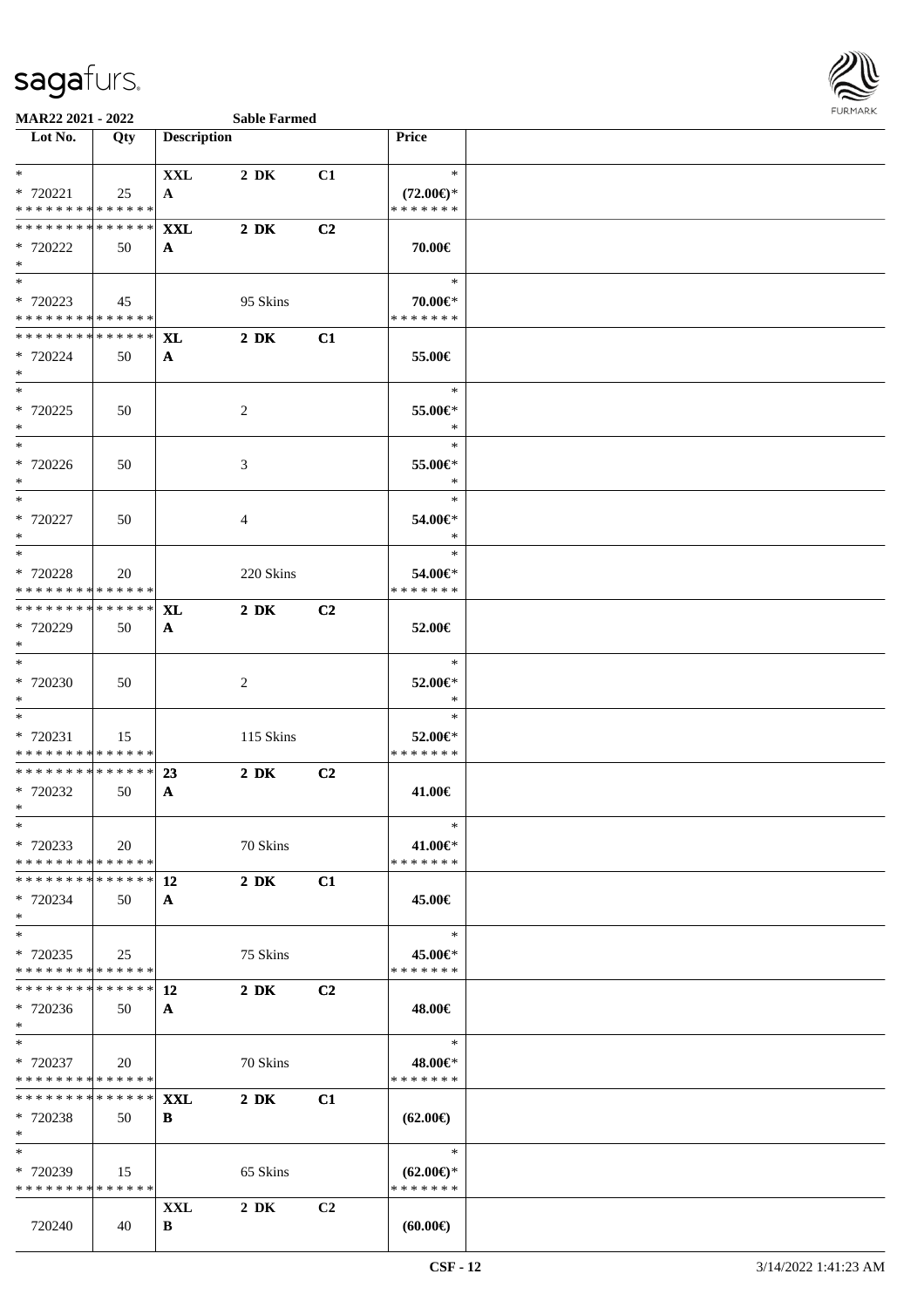

| Lot No.                                                               | Qty               | <b>Description</b>     |                  |                | <b>Price</b>                                   |  |
|-----------------------------------------------------------------------|-------------------|------------------------|------------------|----------------|------------------------------------------------|--|
| **************<br>* 720241<br>$\ast$                                  | 50                | XL<br>B                | $2\,$ DK         | C1             | 46.00€                                         |  |
| $\ast$<br>* 720242<br>* * * * * * * * * * * * * *                     | 30                |                        | 80 Skins         |                | $\ast$<br>46.00€*<br>* * * * * * *             |  |
| 720243                                                                | 55                | XL<br>B                | $2\,$ DK         | C <sub>2</sub> | 46.00€                                         |  |
| * * * * * * * * * * * * * *<br>* 720244<br>$\ast$                     | 50                | 12<br>B                | $2\ \mathrm{DK}$ | C2             | 38.00€                                         |  |
| $\overline{\phantom{1}}$<br>* 720245<br>$*$                           | 50                |                        | $\overline{2}$   |                | $\ast$<br>38.00€*<br>$\ast$                    |  |
| $\overline{\phantom{0}}$<br>* 720246<br>* * * * * * * * * * * * * * * | 35                |                        | 135 Skins        |                | $\ast$<br>38.00€*<br>* * * * * * *             |  |
| * * * * * * * * *<br>* 720247<br>$\ast$                               | * * * * * *<br>50 | <b>XXL</b><br>$\bf{I}$ | $2$ PL           | C2             | $(82.00\epsilon)$                              |  |
| $\overline{\phantom{1}}$<br>* 720248<br>$\ast$                        | 50                |                        | $\overline{2}$   |                | $\ast$<br>$(82.00\epsilon)$ *<br>$\ast$        |  |
| $*$<br>* 720249<br>$\ast$                                             | 50                |                        | $\mathfrak{Z}$   |                | $\ast$<br>$(82.00\epsilon)$ *<br>$\ast$        |  |
| $\ast$<br>* 720250<br>$\ast$                                          | 50                |                        | $\overline{4}$   |                | $\ast$<br>$(82.00\epsilon)$ *<br>$\ast$        |  |
| $\ast$<br>* 720251<br>* * * * * * * * * * * * * *                     | 15                |                        | 215 Skins        |                | $\ast$<br>$(82.00\epsilon)$ *<br>* * * * * * * |  |
| ******** <mark>******</mark><br>* 720252<br>$*$                       | 50                | <b>XXL</b><br>$\bf{I}$ | $3\,$ DK         | C1             | $(82.00\epsilon)$                              |  |
| $*$<br>* 720253<br>* * * * * * * * * * * * * * *                      | 40                |                        | 90 Skins         |                | $*$<br>$(82.00\epsilon)$ *<br>* * * * * * *    |  |
| **************<br>* 720254<br>$\ast$                                  | 50                | <b>XXL</b><br>$\bf{I}$ | $3\,$ DK         | C2             | $(82.00\epsilon)$                              |  |
| $\ast$<br>$*720255$<br>$\ast$                                         | 50                |                        | $\overline{2}$   |                | $\ast$<br>$(82.00\epsilon)$ *<br>$\ast$        |  |
| $\ast$<br>* 720256<br>* * * * * * * * * * * * * *                     | 20                |                        | 120 Skins        |                | $\ast$<br>$(82.00\epsilon)$ *<br>* * * * * * * |  |
| * * * * * * * * * * * * * * *<br>* 720257<br>$*$                      | 50                | <b>XL</b><br>$\bf{I}$  | 3 DK             | C1             | $60.00 \in$                                    |  |
| $\ast$<br>* 720258<br>$*$                                             | 50                |                        | $\overline{2}$   |                | $\ast$<br>$60.00 \in$<br>$\ast$                |  |
| $\ast$<br>* 720259<br>$\ast$                                          | 50                |                        | $\mathfrak{Z}$   |                | $\ast$<br>$60.00 \in$<br>$\ast$                |  |
| $\ast$<br>* 720260<br>$*$                                             | 50                |                        | $\overline{4}$   |                | $\ast$<br>$60.00 \in$<br>$\ast$                |  |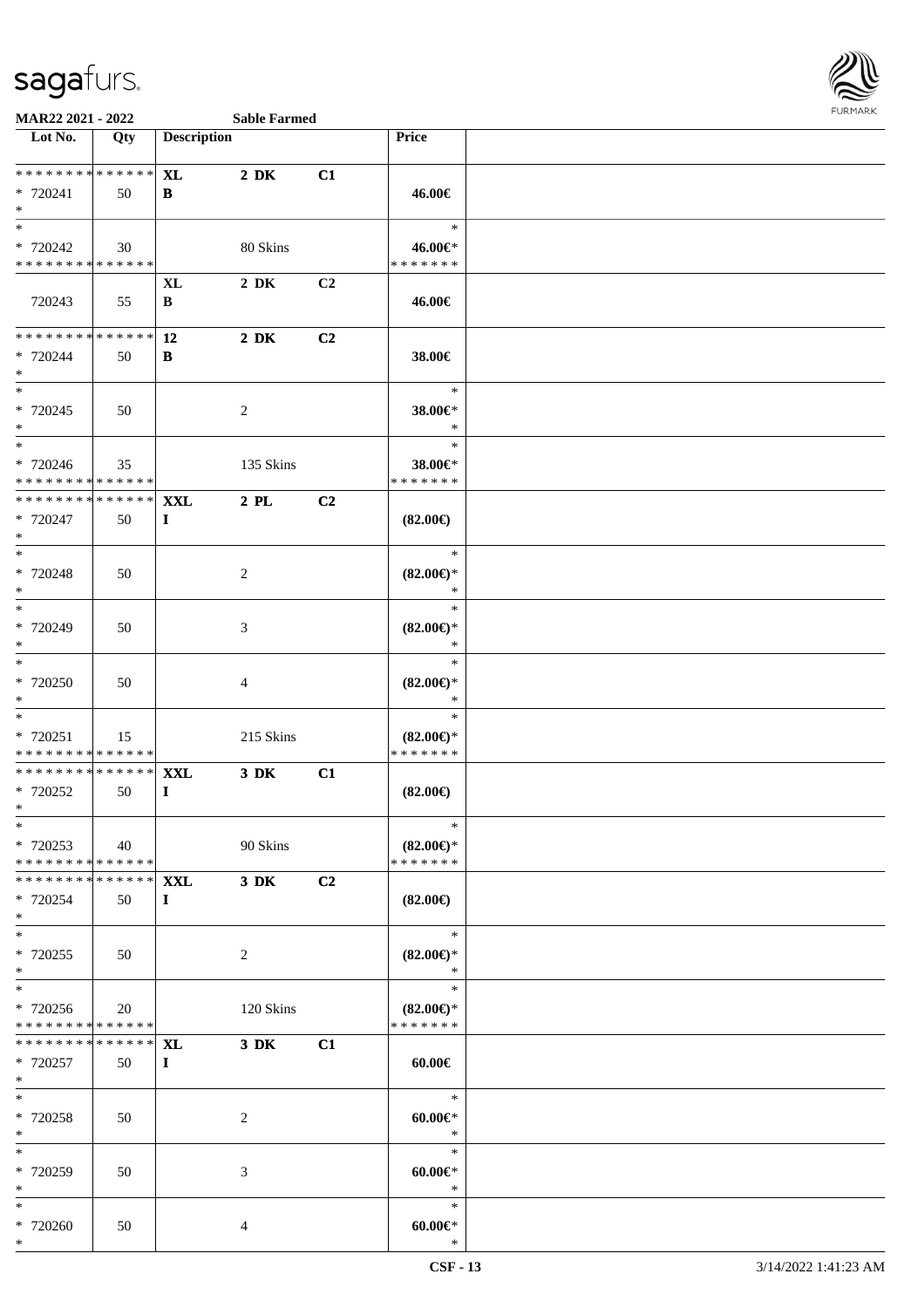

| Lot No.                                                                     | Qty | <b>Description</b>         |                |                | Price                                          |  |
|-----------------------------------------------------------------------------|-----|----------------------------|----------------|----------------|------------------------------------------------|--|
| $*$ $-$<br>$* 720261$<br>* * * * * * * * <mark>* * * * * *</mark> *         | 50  | <b>XL</b><br>$\bf{I}$      | $3\,$ DK       | C1             | $\ast$<br>$(60.00\epsilon)$ *<br>* * * * * * * |  |
| * * * * * * * * * * * * * * *<br>* 720262<br>$*$                            | 50  | XL<br>$\bf{I}$             | $3\,$ DK       | C2             | $(58.00\in)$                                   |  |
| $*$<br>* 720263<br>$*$                                                      | 50  |                            | 2              |                | $\ast$<br>$(58.00\epsilon)$ *<br>$\ast$        |  |
| $\ddot{x}$<br>* 720264<br>$*$                                               | 50  |                            | 3              |                | $\ast$<br>$(58.00\epsilon)$ *<br>$\ast$        |  |
| $\ast$<br>* 720265<br>$*$                                                   | 50  |                            | $\overline{4}$ |                | $\ast$<br>$(58.00\epsilon)$ *<br>$\ast$        |  |
| $*$<br>* 720266<br>$*$                                                      | 50  |                            | 5              |                | $\ast$<br>$(58.00\epsilon)$ *<br>$\ast$        |  |
| $\overline{\ast}$<br>* 720267<br>* * * * * * * * <mark>* * * * * * *</mark> | 50  |                            | 300 Skins      |                | $\ast$<br>$(58.00\epsilon)$ *<br>* * * * * * * |  |
| ************** 12<br>* 720268<br>$*$                                        | 50  | $\bf{I}$                   | $3\,$ DK       | C1             | 48.00€                                         |  |
| $*$<br>* 720269<br>$*$                                                      | 50  |                            | 2              |                | $\ast$<br>48.00€*<br>$\ast$                    |  |
| $*$<br>* 720270<br>$\ast$                                                   | 50  |                            | 3              |                | $\ast$<br>48.00€*<br>$\ast$                    |  |
| $*$<br>* 720271<br>$*$                                                      | 50  |                            | $\overline{4}$ |                | $\ast$<br>48.00€*<br>$\ast$                    |  |
| * 720272<br>$\ast$                                                          | 50  |                            | 5              |                | $\ast$<br>48.00€*<br>$\ast$                    |  |
| $\overline{\ast}$<br>* 720273<br>* * * * * * * * <mark>* * * * * *</mark>   | 25  |                            | 275 Skins      |                | $\ast$<br>48.00€*<br>* * * * * * *             |  |
| * 720274<br>$*$                                                             | 50  | $\bf{I}$                   | $3$ DK         | C2             | 48.00€                                         |  |
| $\ast$<br>* 720275<br>$*$                                                   | 50  |                            | 2              |                | $\ast$<br>48.00€*<br>$\ast$                    |  |
| $\overline{\ast}$<br>* 720276<br>$*$                                        | 50  |                            | 3              |                | $\ast$<br>48.00€*<br>$\ast$                    |  |
| * 720277<br>* * * * * * * * <mark>* * * * * * *</mark>                      | 20  |                            | 170 Skins      |                | $\ast$<br>48.00€*<br>* * * * * * *             |  |
| * * * * * * * * <mark>* * * * * * *</mark><br>* 720278<br>$\ast$            | 50  | <b>XXL</b><br>$\mathbf{A}$ | $3$ DK         | C1             | $(72.00\epsilon)$                              |  |
| $\ast$<br>* 720279<br>* * * * * * * * <mark>* * * * * *</mark> *            | 15  |                            | 65 Skins       |                | $\ast$<br>$(72.00\epsilon)$ *<br>* * * * * * * |  |
| * * * * * * * * * * * * * * <mark>*</mark><br>* 720280<br>$\ast$            | 50  | <b>XXL</b><br>$\mathbf{A}$ | $3\,$ DK       | C <sub>2</sub> | $(70.00\in)$                                   |  |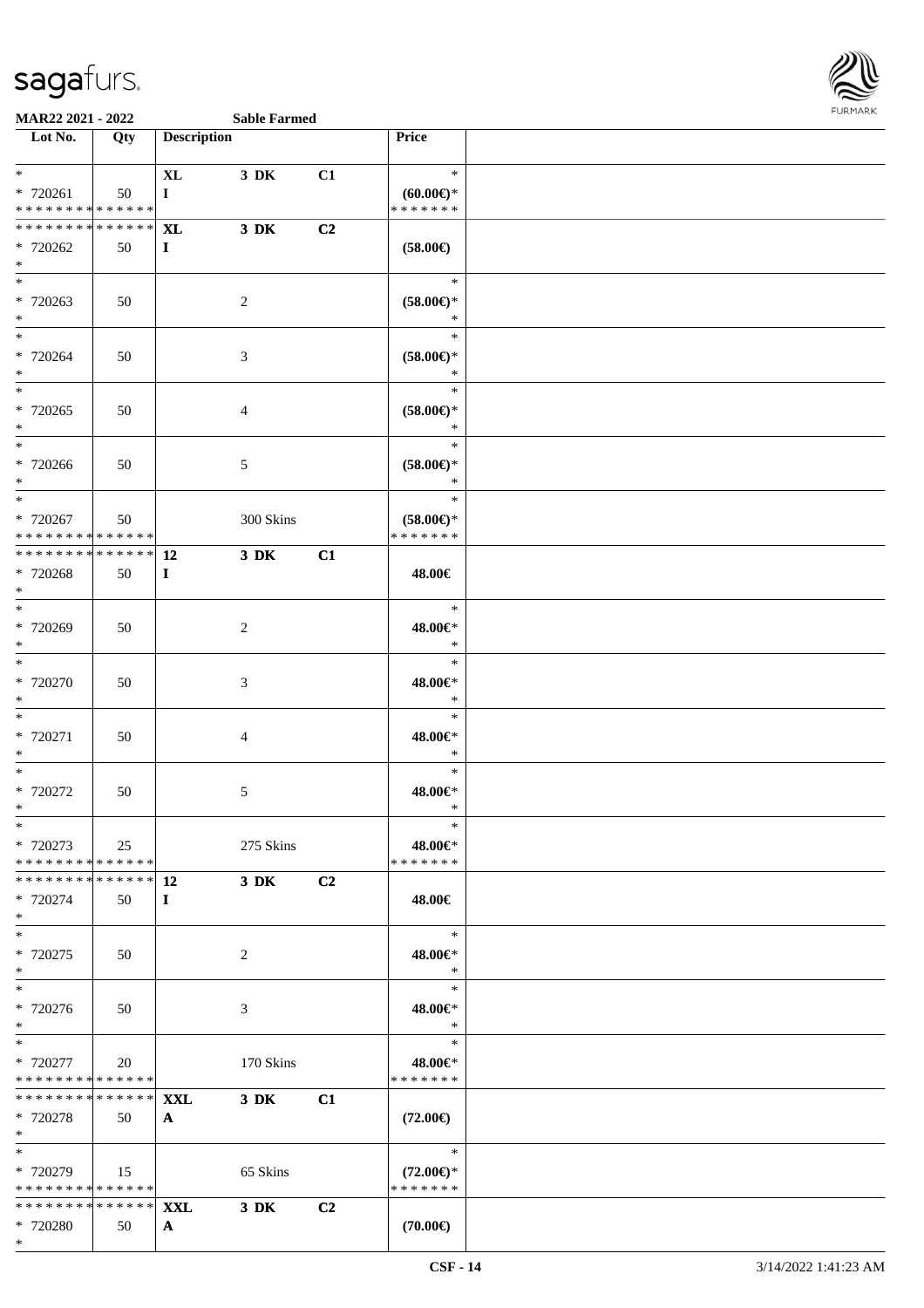

| Lot No.                       | Qty         | <b>Description</b> |                |                | Price               |  |
|-------------------------------|-------------|--------------------|----------------|----------------|---------------------|--|
| $*$                           |             | <b>XXL</b>         | 3 DK           | C2             | $\ast$              |  |
| * 720281                      | 15          | A                  |                |                | $(70.00\epsilon)$ * |  |
| * * * * * * * * * * * * * *   |             |                    |                |                | * * * * * * *       |  |
| * * * * * * * * * * * * * *   |             | <b>XL</b>          | 3 DK           | C1             |                     |  |
| * 720282                      | 50          | $\mathbf{A}$       |                |                | 54.00€              |  |
| $*$                           |             |                    |                |                |                     |  |
| $*$                           |             |                    |                |                | $\ast$              |  |
| * 720283                      | 50          |                    | $\overline{2}$ |                | 54.00€*             |  |
| $*$                           |             |                    |                |                | $\ast$              |  |
| $*$                           |             |                    |                |                | $\ast$              |  |
| * 720284                      | 60          |                    | 160 Skins      |                | 54.00€*             |  |
| * * * * * * * * * * * * * *   |             |                    |                |                | * * * * * * *       |  |
| * * * * * * * * * * * * * *   |             | <b>XL</b>          | $3$ DK         | C2             |                     |  |
| * 720285                      | 50          | $\mathbf{A}$       |                |                | 52.00€              |  |
| $*$                           |             |                    |                |                |                     |  |
| $*$                           |             |                    |                |                | $\ast$              |  |
| $* 720286$                    | 50          |                    | $\overline{2}$ |                | 52.00€*             |  |
| $*$                           |             |                    |                |                | $\ast$              |  |
|                               |             |                    |                |                | $\ast$              |  |
| * 720287                      |             |                    |                |                | 52.00€*             |  |
| * * * * * * * * * * * * * *   | 45          |                    | 145 Skins      |                | * * * * * * *       |  |
| * * * * * * * * * * * * * * * |             | 12                 | 3 DK           | C <sub>2</sub> |                     |  |
|                               |             |                    |                |                |                     |  |
| * 720288<br>$*$               | 50          | $\mathbf{A}$       |                |                | 48.00€              |  |
| $*$                           |             |                    |                |                | $\ast$              |  |
| * 720289                      | 50          |                    |                |                | 47.00€*             |  |
| $*$                           |             |                    | $\overline{2}$ |                | $\ast$              |  |
| $*$                           |             |                    |                |                | $\ast$              |  |
| * 720290                      | 50          |                    |                |                | 48.00€*             |  |
| $*$                           |             |                    | 3              |                | $\ast$              |  |
| $\ast$                        |             |                    |                |                | $\ast$              |  |
| * 720291                      | 30          |                    | 180 Skins      |                | 48.00€*             |  |
| * * * * * * * * * * * * * *   |             |                    |                |                | * * * * * * *       |  |
| ******** <mark>******</mark>  |             | <b>XXL</b>         | <b>4 DK</b>    | C2             |                     |  |
| $* 720292$                    | 50          | $\bf{I}$           |                |                | $(78.00\in)$        |  |
| $*$                           |             |                    |                |                |                     |  |
| $*$                           |             |                    |                |                | $\ast$              |  |
| * 720293                      | 50          |                    | 100 Skins      |                | $(78.00\epsilon)$ * |  |
| * * * * * * * * * * * * * *   |             |                    |                |                | * * * * * * *       |  |
| * * * * * * * *               | * * * * * * | <b>XL</b>          | <b>4 DK</b>    | C2             |                     |  |
|                               | 50          |                    |                |                | $(58.00\epsilon)$   |  |
| * 720294<br>$*$               |             | $\mathbf{I}$       |                |                |                     |  |
| $*$                           |             |                    |                |                | $\ast$              |  |
| * 720295                      | 50          |                    | 2              |                | $(58.00ε)$ *        |  |
| $*$                           |             |                    |                |                | $\ast$              |  |
| $*$                           |             |                    |                |                | $\ast$              |  |
| * 720296                      | 50          |                    | 3              |                | $(58.00ε)$ *        |  |
| $*$                           |             |                    |                |                | $\ast$              |  |
| $\ast$                        |             |                    |                |                | $\ast$              |  |
| * 720297                      | 25          |                    | 175 Skins      |                | $(58.00ε)$ *        |  |
| * * * * * * * * * * * * * *   |             |                    |                |                | * * * * * * *       |  |
|                               |             |                    |                |                |                     |  |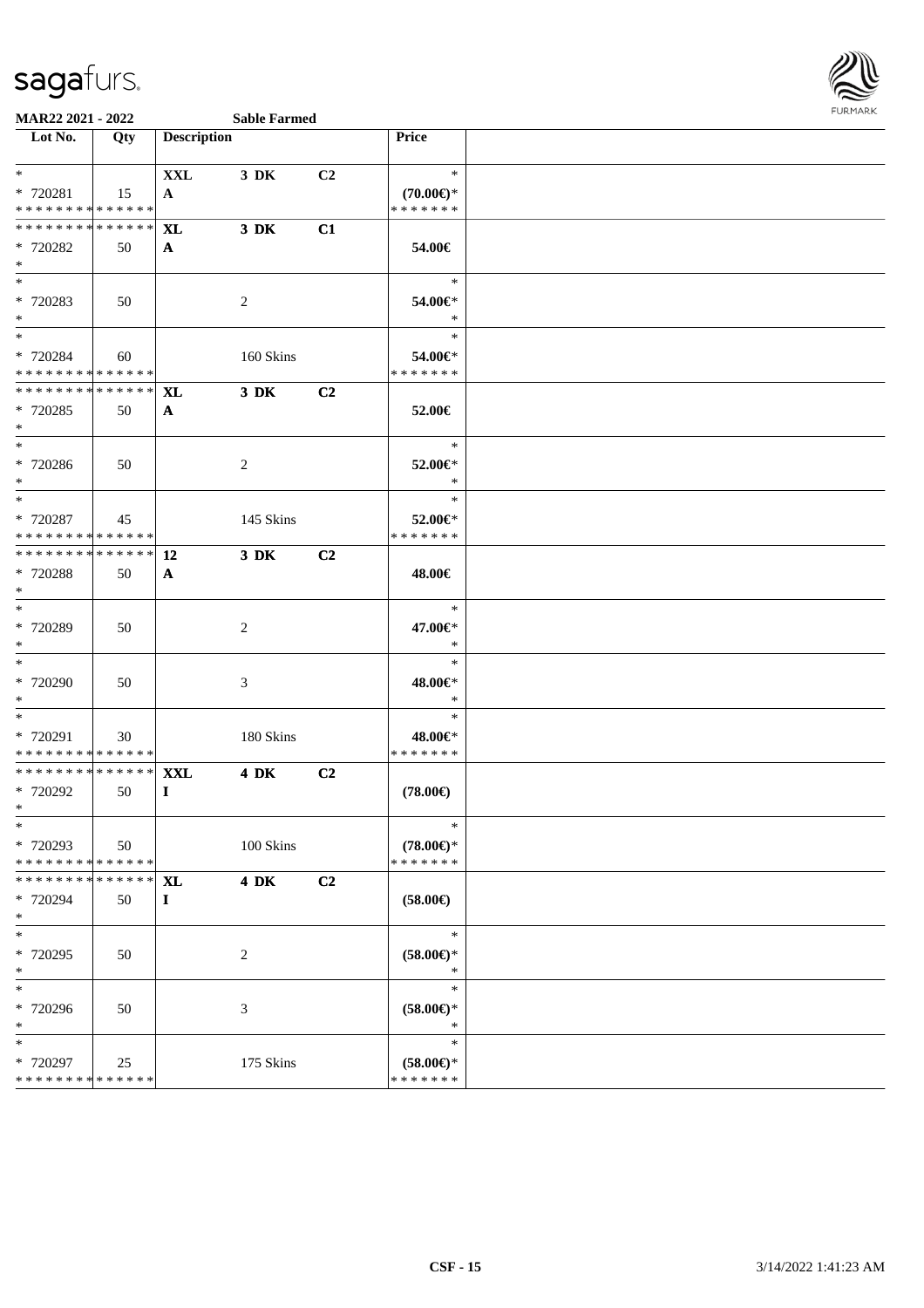

| Lot No.                                                                               | Qty | <b>Description</b>         |                     |    | Price                                      |  |
|---------------------------------------------------------------------------------------|-----|----------------------------|---------------------|----|--------------------------------------------|--|
| 720301                                                                                | 50  | $\mathbf{XXL}$<br>$\bf{I}$ | $2$ PL              | C2 | (80.00)                                    |  |
| * * * * * * * * <mark>* * * * * * *</mark><br>* 720302<br>$*$                         | 50  | <b>XL</b><br>$\bf{I}$      | $2\,$ DK            | C1 | (60.00)                                    |  |
| * 720303<br>$*$                                                                       | 50  |                            | $\overline{2}$      |    | $\ast$<br>$(60.00ε)$ *<br>$\ast$           |  |
| $\overline{\ast}$<br>* 720304<br>$*$                                                  | 50  |                            | 3                   |    | $\ast$<br>$(60.00\epsilon)$ *<br>$\ast$    |  |
| $\overline{\ }$<br>* 720305<br>$*$                                                    | 50  |                            | $\overline{4}$      |    | $\ast$<br>$(60.00\epsilon)$ *<br>$\ast$    |  |
| * 720306<br>$*$<br>$\overline{\ast}$                                                  | 50  |                            | 5                   |    | $\ast$<br>$(60.00\epsilon)$ *<br>$\ast$    |  |
| * 720307<br>$\ast$<br>$\overline{\phantom{0}}$                                        | 50  |                            | 6                   |    | $\ast$<br>$(60.00\varepsilon)$ *<br>$\ast$ |  |
| * 720308<br>$*$<br>$*$                                                                | 50  |                            | $\tau$              |    | $\ast$<br>$(60.00\varepsilon)$ *<br>$\ast$ |  |
| * 720309<br>$*$<br>$\overline{\ }$                                                    | 50  |                            | $\,8\,$             |    | $\ast$<br>$(60.00ε)$ *<br>$\ast$<br>$\ast$ |  |
| * 720310<br>* * * * * * * * * * * * * *<br>* * * * * * * * * * * * * * <mark>*</mark> | 14  |                            | 414 Skins           |    | $(60.00ε)$ *<br>* * * * * * *              |  |
| * 720311<br>$*$<br>$*$                                                                | 50  | <b>XL</b><br>$\bf{I}$      | $2$ PL              | C2 | $(58.00\in)$<br>$\ast$                     |  |
| * 720312<br>$*$                                                                       | 50  |                            | $\overline{c}$      |    | $(58.00\epsilon)^\ast$<br>$\ast$           |  |
| $*$<br>* 720313<br>* * * * * * * * <mark>* * * * * * *</mark><br>************** 12    | 55  |                            | 155 Skins           |    | $\ast$<br>$(58.00ε)$ *<br>* * * * * * *    |  |
| * 720314<br>$*$<br>$*$                                                                | 50  | $\bf{I}$                   | 2 PL                | C1 | 47.00€<br>$\ast$                           |  |
| * 720315<br>$*$<br>$*$                                                                | 50  |                            | 2                   |    | 47.00€*<br>$\ast$<br>$\ast$                |  |
| * 720316<br>$*$<br>$*$                                                                | 50  |                            | 3                   |    | 47.00€*<br>$\ast$<br>$\ast$                |  |
| * 720317<br>* * * * * * * * <mark>* * * * * *</mark><br>************** 12             | 15  |                            | 165 Skins<br>$2$ PL | C2 | 47.00€*<br>* * * * * * *                   |  |
| * 720318<br>$*$<br>$*$ $*$                                                            | 50  | $\bf{I}$                   |                     |    | 47.00€<br>$\ast$                           |  |
| * 720319<br>$*$<br>$*$                                                                | 50  |                            | 2                   |    | 47.00€*<br>$\ast$<br>$\ast$                |  |
| * 720320<br>$*$                                                                       | 50  |                            | 3                   |    | 47.00€*<br>$\ast$                          |  |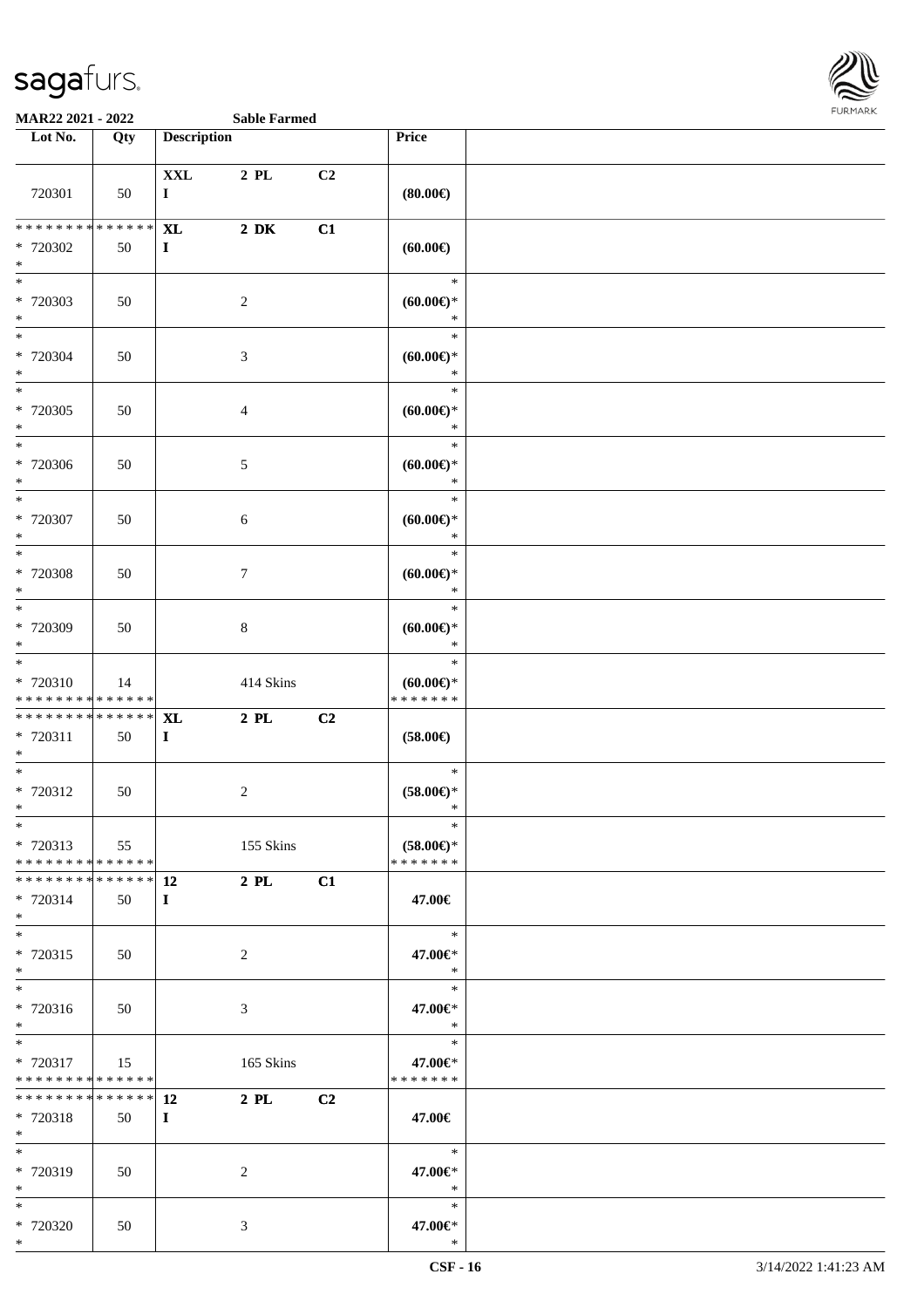

| $\overline{\phantom{1}}$ Lot No.                            | Qty         | <b>Description</b> |                  |          | Price                    |  |
|-------------------------------------------------------------|-------------|--------------------|------------------|----------|--------------------------|--|
| $*$ $-$                                                     |             |                    |                  |          | $\ast$                   |  |
| * 720321                                                    | 50          | 12<br>$\bf{I}$     | 2 PL             | C2       | 47.00€*                  |  |
| $*$                                                         |             |                    |                  |          | $\ast$                   |  |
| $*$                                                         |             |                    |                  |          | $\ast$                   |  |
| * 720322                                                    | 40          |                    | 240 Skins        |          | 47.00€*                  |  |
| * * * * * * * * * * * * * *                                 |             |                    |                  |          | * * * * * * *            |  |
| ******** <sup>*</sup> ****** <mark>XXL</mark><br>* 720323   | 50          | A                  | $2\ \mathrm{DK}$ | C1       | $(70.00\epsilon)$        |  |
| $*$ $-$                                                     |             |                    |                  |          |                          |  |
| $*$ $*$                                                     |             |                    |                  |          | $\ast$                   |  |
| * 720324                                                    | 45          |                    | 95 Skins         |          | $(70.00\epsilon)$ *      |  |
| * * * * * * * * * * * * * *                                 |             |                    |                  |          | * * * * * * *            |  |
| * * * * * * * * * * * * * * *<br>* 720325                   | 50          | XXL                | $2$ PL           | C1       | $(70.00\epsilon)$        |  |
| $*$                                                         |             | $\mathbf{A}$       |                  |          |                          |  |
| $*$                                                         |             |                    |                  |          | $\ast$                   |  |
| * 720326                                                    | 29          |                    | 79 Skins         |          | $(70.00\epsilon)$ *      |  |
| * * * * * * * * * * * * * *<br>******** <mark>******</mark> |             |                    |                  |          | * * * * * * *            |  |
| * 720327                                                    | 50          | <b>XL</b>          | $2\ \mathrm{DK}$ | C1       | 54.00€                   |  |
| $*$                                                         |             | $\mathbf{A}$       |                  |          |                          |  |
| $*$                                                         |             |                    |                  |          | $\ast$                   |  |
| * 720328                                                    | 45          |                    | 95 Skins         |          | 54.00€*                  |  |
| * * * * * * * * * * * * * *                                 |             |                    |                  |          | * * * * * * *            |  |
| ******** <mark>******</mark><br>* 720329                    | 50          | <b>XL</b>          | $2\ \mathrm{DK}$ | C2       | 52.00€                   |  |
| $*$                                                         |             | $\mathbf{A}$       |                  |          |                          |  |
| $*$                                                         |             |                    |                  |          | $\ast$                   |  |
| * 720330                                                    | 30          |                    | 80 Skins         |          | 52.00€*                  |  |
| * * * * * * * * * * * * * *<br>******** <mark>******</mark> |             |                    |                  |          | * * * * * * *            |  |
| * 720331                                                    | 50          | XL<br>$\mathbf{A}$ | $2$ PL           | C1       | 52.00€                   |  |
| $*$                                                         |             |                    |                  |          |                          |  |
| $*$                                                         |             |                    |                  |          | $\ast$                   |  |
| * 720332                                                    | 33          |                    | 83 Skins         |          | 52.00€*                  |  |
| * * * * * * * * * * * * * * *<br>*************** XL         |             |                    | $2$ PL           |          | * * * * * * *            |  |
| * 720333                                                    | 50          | $\mathbf{A}$       |                  | $\bf C2$ | 52.00€                   |  |
| $*$                                                         |             |                    |                  |          |                          |  |
| $*$                                                         |             |                    |                  |          | $\ast$                   |  |
| * 720334<br>* * * * * * * * * * * * * *                     | 48          |                    | 98 Skins         |          | 52.00€*<br>* * * * * * * |  |
| * * * * * * * *                                             | ******      | 123                | $2$ PL           | C1       |                          |  |
| * 720335                                                    | 50          | $\mathbf{A}$       |                  |          | 38.00€                   |  |
| $*$                                                         |             |                    |                  |          |                          |  |
| $*$                                                         |             |                    |                  |          | $\ast$                   |  |
| * 720336<br>$*$                                             | 50          |                    | 2                |          | 38.00€*<br>$\ast$        |  |
| $*$                                                         |             |                    |                  |          | $\ast$                   |  |
| * 720337                                                    | 21          |                    | 121 Skins        |          | 38.00€*                  |  |
| * * * * * * * * * * * * * *                                 |             |                    |                  |          | * * * * * * *            |  |
| * * * * * * * *                                             | * * * * * * | <b>XXL</b>         | $2\ \mathrm{DK}$ | C1       |                          |  |
| * 720338<br>$*$                                             | 50          | B                  |                  |          | $(62.00\epsilon)$        |  |
| $*$                                                         |             |                    |                  |          | $\ast$                   |  |
| * 720339                                                    | 27          |                    | 77 Skins         |          | $(62.00\epsilon)$ *      |  |
| * * * * * * * * * * * * * *                                 |             |                    |                  |          | * * * * * * *            |  |
|                                                             |             | <b>XL</b>          | $2\,$ DK         | C1       |                          |  |
| 720340                                                      | 54          | B                  |                  |          | 44.00€                   |  |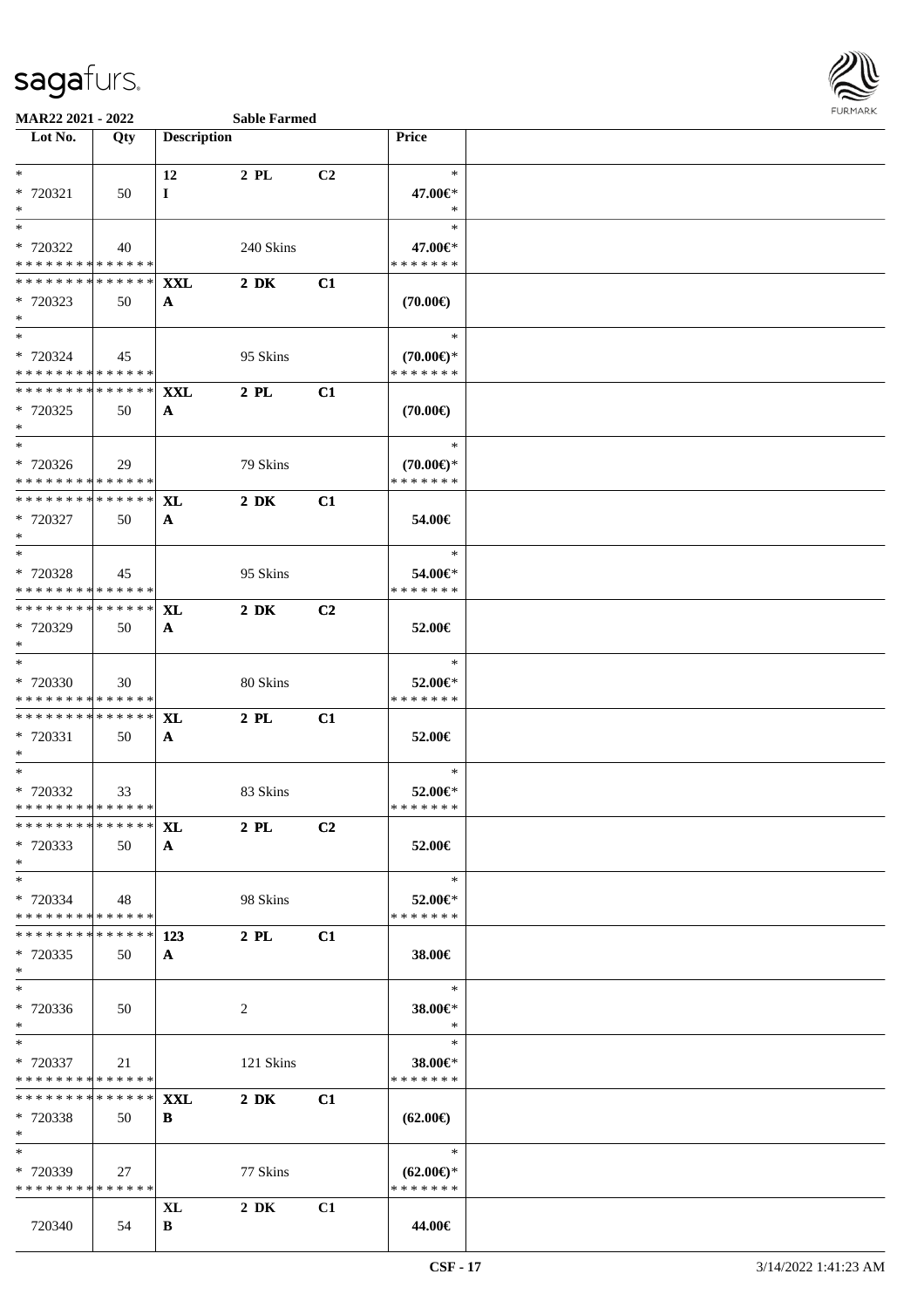

| Lot No.                                    | Qty | <b>Description</b> |           |                | <b>Price</b>                            |  |
|--------------------------------------------|-----|--------------------|-----------|----------------|-----------------------------------------|--|
| * * * * * * * * * * * * * * *              |     |                    |           |                |                                         |  |
|                                            |     | <b>XL</b>          | 3 DK      | C1             |                                         |  |
| * 720341<br>$*$                            | 50  | $\bf{I}$           |           |                | (60.00)                                 |  |
| $*$                                        |     |                    |           |                | $\ast$                                  |  |
| * 720342                                   | 25  |                    | 75 Skins  |                | $(60.00\varepsilon)$ *                  |  |
| * * * * * * * * * * * * * *                |     |                    |           |                | * * * * * * *                           |  |
| * * * * * * * * * * * * * * *              |     | <b>XL</b>          | 3 DK      | C <sub>2</sub> |                                         |  |
| * 720343                                   | 50  | $\mathbf{I}$       |           |                | $(58.00\epsilon)$                       |  |
| $*$                                        |     |                    |           |                |                                         |  |
| $*$                                        |     |                    |           |                | $\ast$                                  |  |
| * 720344                                   | 37  |                    | 87 Skins  |                | $(58.00\epsilon)$ *                     |  |
| * * * * * * * * <mark>* * * * * * *</mark> |     |                    |           |                | * * * * * * *                           |  |
| ************** 123                         |     |                    | 3 DK      | C2             |                                         |  |
| * 720345<br>$*$                            | 50  | $\bf{I}$           |           |                | 42.00€                                  |  |
| $*$                                        |     |                    |           |                | $\ast$                                  |  |
| * 720346                                   | 21  |                    | 71 Skins  |                | 42.00€*                                 |  |
| * * * * * * * * * * * * * *                |     |                    |           |                | * * * * * * *                           |  |
| * * * * * * * * * * * * * * *              |     | 123                | 3 DK      | C1             |                                         |  |
| * 720347                                   | 50  | $\mathbf{A}$       |           |                | 41.00€                                  |  |
| $\ast$                                     |     |                    |           |                |                                         |  |
| $*$                                        |     |                    |           |                | $\ast$                                  |  |
| * 720348                                   | 20  |                    | 70 Skins  |                | 41.00€*                                 |  |
| * * * * * * * * * * * * * *                |     |                    |           |                | * * * * * * *                           |  |
|                                            |     | XL                 | 3 DK      | C2             |                                         |  |
| 720349                                     | 49  | B                  |           |                | 44.00€                                  |  |
|                                            |     |                    |           |                |                                         |  |
| 720350                                     | 40  | 123                | 3 DK      | C1             | 35.00€                                  |  |
|                                            |     | B                  |           |                |                                         |  |
|                                            |     | XL                 | $2\,$ DK  | C1             |                                         |  |
| 720351                                     | 50  | $\bf{I}$           | SL1       |                | (60.00)                                 |  |
|                                            |     |                    |           |                |                                         |  |
| * * * * * * * * * * * * * *                |     | <b>XL</b>          | $2$ PL    | C1             |                                         |  |
| * 720352                                   | 50  | $\mathbf{I}$       | SL1       |                | (60.00)                                 |  |
| $*$                                        |     |                    |           |                |                                         |  |
| $*$                                        |     |                    |           |                | $\ast$                                  |  |
| * 720353<br>* * * * * * * * * * * * * *    | 10  |                    | 60 Skins  |                | $(60.00\varepsilon)$ *<br>* * * * * * * |  |
| * * * * * * * * * * * * * * *              |     | XL                 | $2$ PL    | C <sub>2</sub> |                                         |  |
| * 720354                                   | 50  | $\mathbf{I}$       | SIL1      |                | $(58.00\epsilon)$                       |  |
| $*$                                        |     |                    |           |                |                                         |  |
| $*$                                        |     |                    |           |                | $\ast$                                  |  |
| * 720355                                   | 30  |                    | 80 Skins  |                | $(58.00\epsilon)$ *                     |  |
| * * * * * * * * * * * * * *                |     |                    |           |                | * * * * * * *                           |  |
| * * * * * * * * * * * * * *                |     | 12                 | $2$ PL    | C2             |                                         |  |
| * 720356                                   | 50  | $\bf{I}$           | SIL1      |                | 48.00€                                  |  |
| $*$                                        |     |                    |           |                |                                         |  |
| $*$                                        |     |                    |           |                | $\ast$                                  |  |
| * 720357<br>* * * * * * * * * * * * * *    | 50  |                    | 100 Skins |                | 48.00€*<br>* * * * * * *                |  |
|                                            |     | XL                 | $2\,$ DK  | C1             |                                         |  |
| 720358                                     | 45  | $\mathbf{A}$       | SL1       |                | 54.00€                                  |  |
|                                            |     |                    |           |                |                                         |  |
|                                            |     | XX/X               | $3\,$ DK  | C1             |                                         |  |
| 720359                                     | 45  | $\bf{I}$           | SIL1      |                | $(74.00\epsilon)$                       |  |
|                                            |     |                    |           |                |                                         |  |
| * * * * * * * * * * * * * *                |     | 12                 | $3\,$ DK  | C <sub>2</sub> |                                         |  |
| * 720360                                   | 50  | $\bf{I}$           | SL1       |                | 48.00€                                  |  |
| $*$                                        |     |                    |           |                |                                         |  |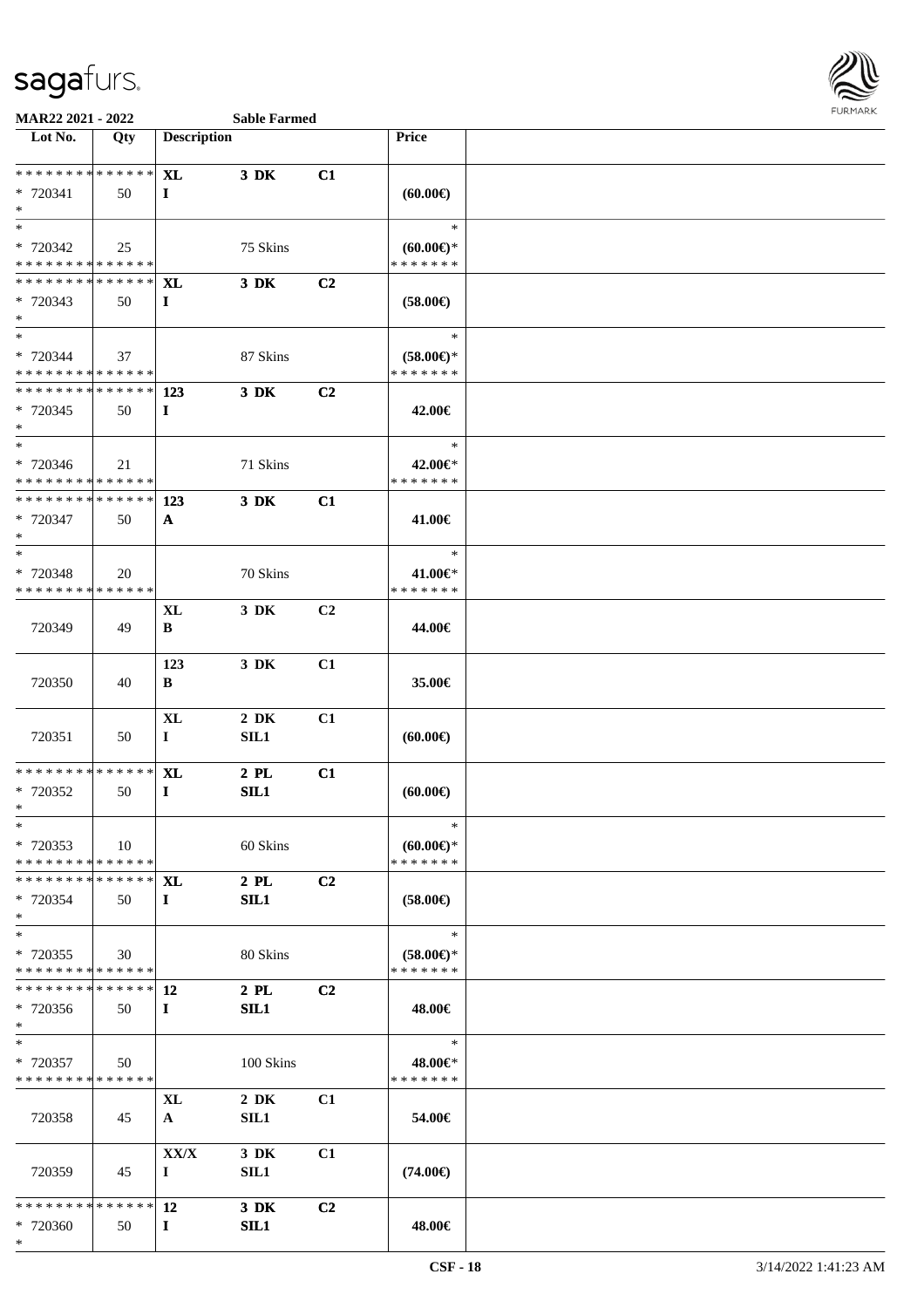

#### **MAR22 2021 - 2022 Sable Farmed**

| Lot No.                     | Qty         | <b>Description</b>            |                              |                | Price               |  |
|-----------------------------|-------------|-------------------------------|------------------------------|----------------|---------------------|--|
|                             |             |                               |                              |                |                     |  |
| $\ast$<br>* 720361          | 20          | 12                            | 3 DK                         | C2             | $\ast$<br>48.00€*   |  |
| * * * * * * * * * * * * * * |             | $\bf{I}$                      | SIL1                         |                | *******             |  |
|                             |             | ${\bf XX/ X}$                 | $3\,$ DK                     | C1             |                     |  |
| 720362                      | 33          | $\mathbf{A}$                  | SIL1                         |                | $(66.00\epsilon)$   |  |
|                             |             |                               |                              |                |                     |  |
|                             |             | 12                            | $3\,$ DK                     | C1             |                     |  |
| 720363                      | 35          | ${\bf A}$                     | SL1                          |                | 46.00€              |  |
|                             |             | ${\bf XX/ X}$                 | $1\,$ DK                     | C1             |                     |  |
| 720364                      | 25          | $\bf{I}$                      | SL2                          |                | $(98.00\epsilon)$   |  |
|                             |             |                               |                              |                |                     |  |
|                             |             | <b>XXL</b>                    | $2\,$ DK                     | C2             |                     |  |
| 720365                      | 45          | $\mathbf I$                   | SL2                          |                | $(108.00\epsilon)$  |  |
|                             |             | <b>XL</b>                     | $2\,$ DK                     | C1             |                     |  |
| 720366                      | 35          | $\mathbf{I}$                  | SL2                          |                | $(88.00\epsilon)$   |  |
|                             |             |                               |                              |                |                     |  |
| * * * * * * * *             | * * * * * * | <b>XL</b>                     | $2\,$ PL                     | C1             |                     |  |
| * 720367                    | 50          | $\bf{I}$                      | SL2                          |                | $(88.00\epsilon)$   |  |
| $\ast$<br>$\ast$            |             |                               |                              |                | $\ast$              |  |
| * 720368                    | 15          |                               | 65 Skins                     |                | $(88.00\epsilon)$ * |  |
| * * * * * * * *             | * * * * * * |                               |                              |                | * * * * * * *       |  |
|                             |             | 23                            | $2\,$ DK                     | C1             |                     |  |
| 720369                      | 55          | $\bf{I}$                      | SL2                          |                | $(66.00\epsilon)$   |  |
|                             |             | <b>XL</b>                     | $2\,$ DK                     | C1             |                     |  |
| 720370                      | 25          | $\mathbf{A}$                  | SL2                          |                | $(68.00\epsilon)$   |  |
|                             |             |                               |                              |                |                     |  |
|                             |             | 12                            | $2\,$ DK                     | C1             |                     |  |
| 720371                      | 50          | $\mathbf{A}$                  | SL2                          |                | $(64.00\epsilon)$   |  |
|                             |             | $\bold{X}\bold{L}$            | $2\,$ DK                     | C2             |                     |  |
| 720372                      | 40          | $\, {\bf B}$                  | SL2                          |                | (60.00)             |  |
|                             |             |                               |                              |                |                     |  |
|                             |             | 12                            | $2\,$ DK                     | C <sub>2</sub> |                     |  |
| 720373                      | 37          | $\, {\bf B}$                  | SL2                          |                | $(54.00\epsilon)$   |  |
|                             |             |                               |                              |                |                     |  |
| 720374                      | 45          | ${\bf XX/ X}$<br>$\bf{I}$     | $3\,$ DK<br>SL2              | C1             | $(96.00\epsilon)$   |  |
|                             |             |                               |                              |                |                     |  |
|                             |             | ${\bf XX/ X}$                 | $3\,$ DK                     | C1             |                     |  |
| 720375                      | 41          | $\mathbf{A}$                  | SL2                          |                | $(88.00\epsilon)$   |  |
|                             |             |                               |                              |                |                     |  |
| 720376                      | $25\,$      | ${\bf XX/ X}$<br>$\, {\bf B}$ | $2\,$ DK<br>SIL <sub>3</sub> | C2             | (90.00)             |  |
|                             |             |                               |                              |                |                     |  |
|                             |             | 23                            | $2\,$ DK                     | C2             |                     |  |
| 720377                      | 16          | $\, {\bf B}$                  | SIL <sub>3</sub>             |                | $(66.00\epsilon)$   |  |
|                             |             |                               |                              |                |                     |  |
| 720378                      | $40\,$      | 12                            | $3\,$ DK<br>SIL3             | C1             | $(76.00\in)$        |  |
|                             |             | $\mathbf A$                   |                              |                |                     |  |
|                             |             |                               |                              |                |                     |  |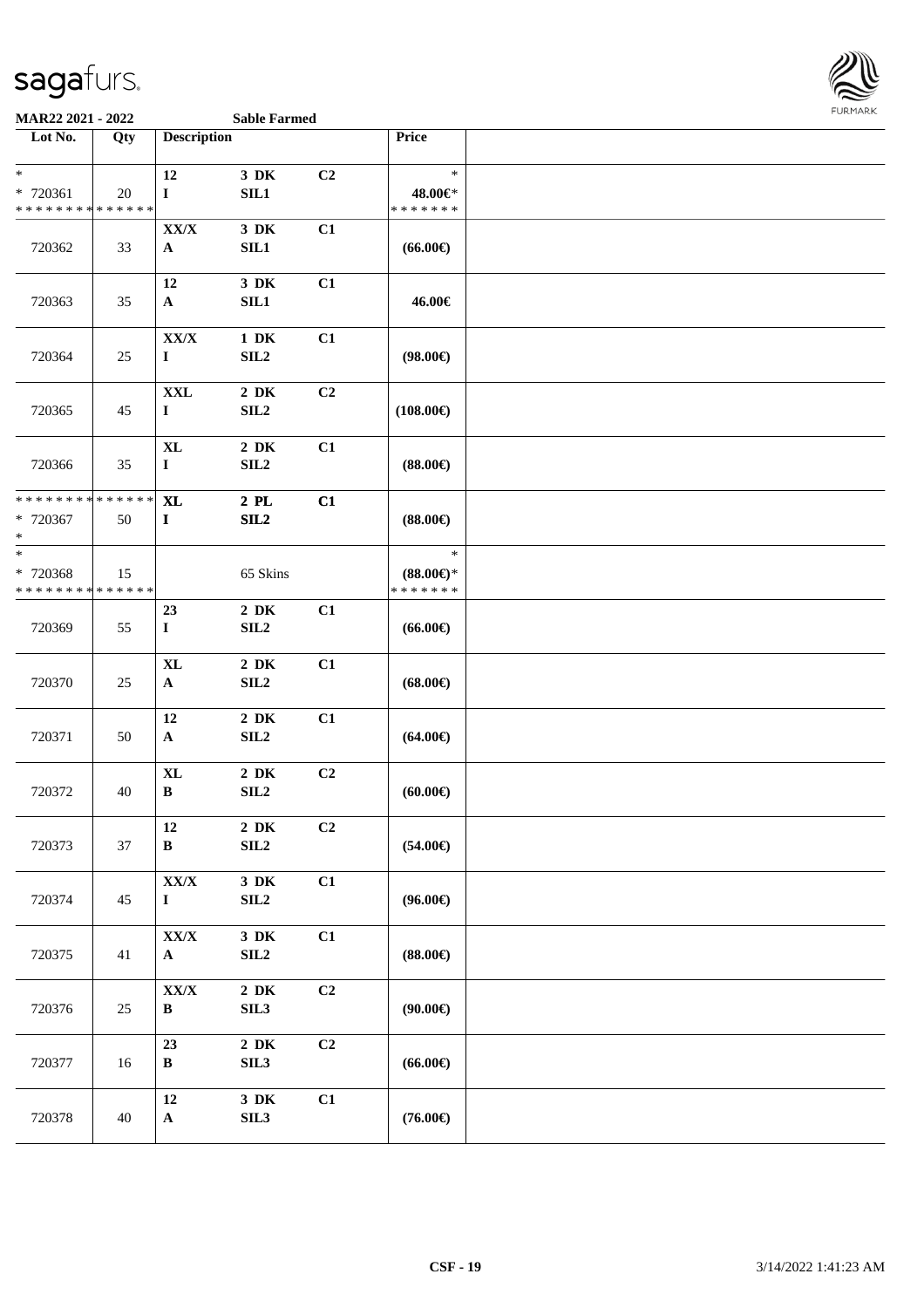

| Lot No.                                                             | Qty               | <b>Description</b>         |                  |                | Price                                          |  |
|---------------------------------------------------------------------|-------------------|----------------------------|------------------|----------------|------------------------------------------------|--|
|                                                                     |                   |                            |                  |                |                                                |  |
| 720381                                                              | 40                | <b>XXL</b><br>$\mathbf I$  | 1 PL             | C1             | $(82.00\epsilon)$                              |  |
| ******** <mark>******</mark><br>* 720382<br>$\ast$                  | 50                | <b>XXL</b><br>$\mathbf{I}$ | 1 PL             | C2             | $(82.00\epsilon)$                              |  |
| $\overline{\phantom{0}}$<br>* 720383<br>* * * * * * * * * * * * * * | 45                |                            | 95 Skins         |                | $\ast$<br>$(82.00\epsilon)$ *<br>* * * * * * * |  |
| 720384                                                              | 60                | $\mathbf{XL}$<br>$\bf{I}$  | 1 PL             | C1             | (60.00)                                        |  |
| * * * * * * * * * * * * * *<br>* 720385<br>$\ast$                   | 50                | <b>XXL</b><br>$\mathbf{A}$ | 1 PL             | C2             | $(72.00\epsilon)$                              |  |
| $\overline{\phantom{0}}$<br>* 720386<br>* * * * * * * * * * * * * * | 15                |                            | 65 Skins         |                | $\ast$<br>$(72.00\epsilon)$ *<br>* * * * * * * |  |
| ************** <b>XXL</b><br>* 720387<br>$\ast$                     | 50                | $\bf{I}$                   | $2\ \mathrm{DK}$ | C1             | $(82.00\epsilon)$                              |  |
| $\ast$<br>* 720388<br>$\ast$                                        | 50                |                            | $\overline{c}$   |                | $\ast$<br>$(82.00\epsilon)$ *<br>$\ast$        |  |
| $\overline{\phantom{0}}$<br>* 720389<br>$\ast$<br>$\ast$            | 50                |                            | $\mathfrak{Z}$   |                | $\ast$<br>$(82.00\epsilon)$ *<br>$\ast$        |  |
| * 720390<br>* * * * * * * * * * * * * *                             | 30                |                            | 180 Skins        |                | $\ast$<br>$(82.00\epsilon)$ *<br>* * * * * * * |  |
| **************<br>* 720391<br>$\ast$                                | 50                | <b>XXL</b><br>$\mathbf I$  | $2\ \mathrm{DK}$ | C <sub>2</sub> | (80.00)                                        |  |
| $\overline{\phantom{a}^*}$<br>* 720392<br>$*$                       | 50                |                            | $\sqrt{2}$       |                | $\ast$<br>(80.00)<br>$\ast$                    |  |
| $\ast$<br>* 720393<br>$\ast$                                        | 50                |                            | 3                |                | $\ast$<br>(80.00)<br>$\ast$                    |  |
| $\ast$<br>* 720394<br>$\ast$                                        | 50                |                            | $\overline{4}$   |                | $\ast$<br>$(80.00\in)^\ast$<br>$\ast$          |  |
| $_{\ast}$<br>* 720395<br>$\ast$                                     | 50                |                            | $\sqrt{5}$       |                | $\ast$<br>$(80.00\epsilon)$ *<br>$\ast$        |  |
| $\overline{\ast}$<br>* 720396<br>$\ast$                             | 50                |                            | $\sqrt{6}$       |                | $\ast$<br>$(80.00\epsilon)$ *<br>$\ast$        |  |
| $\ast$<br>* 720397<br>$\ast$                                        | 50                |                            | $\boldsymbol{7}$ |                | $\ast$<br>$(80.00 \in )^*$<br>$\ast$           |  |
| $\ast$<br>* 720398<br>* * * * * * * * * * * * * *                   | 35                |                            | 385 Skins        |                | $\ast$<br>$(80.00\epsilon)$ *<br>* * * * * * * |  |
| * * * * * * * *<br>* 720399<br>$\ast$                               | * * * * * *<br>50 | <b>XL</b><br>$\mathbf{I}$  | $2\,$ DK         | C2             | $(58.00\in)$                                   |  |
| $\ast$<br>* 720400<br>$*$                                           | 50                |                            | $\sqrt{2}$       |                | $\ast$<br>$(58.00\in)\!\!^*$<br>$\ast$         |  |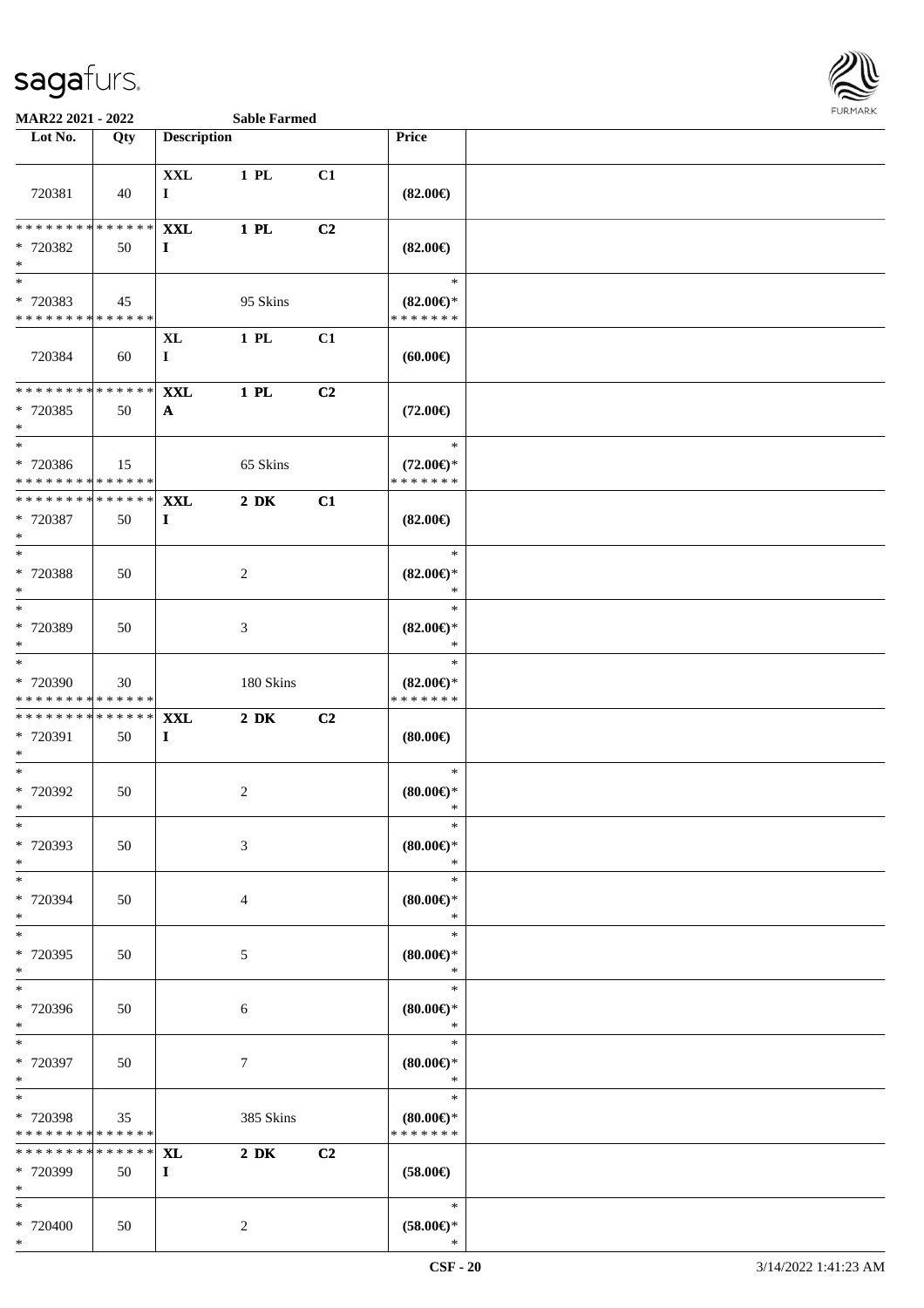

| Lot No.                                                     | Qty | <b>Description</b> |                  |    | Price                         |  |
|-------------------------------------------------------------|-----|--------------------|------------------|----|-------------------------------|--|
| $*$                                                         |     | $\mathbf{XL}$      | $2\,$ DK         | C2 | $\ast$                        |  |
| $* 720401$<br>$\ast$                                        | 50  | $\bf{I}$           |                  |    | $(58.00\epsilon)$ *<br>$\ast$ |  |
| $\ast$                                                      |     |                    |                  |    | $\ast$                        |  |
| * 720402                                                    | 25  |                    | 175 Skins        |    | $(58.00\epsilon)$ *           |  |
| **************                                              |     |                    |                  |    | * * * * * * *                 |  |
| 720403                                                      |     | 12                 | $2\,$ DK         | C2 |                               |  |
|                                                             | 60  | $\bf{I}$           |                  |    | 47.00€                        |  |
| ******** <mark>******</mark>                                |     | <b>XXL</b>         | $2\ \mathrm{DK}$ | C1 |                               |  |
| * 720404<br>$*$                                             | 50  | $\mathbf{A}$       |                  |    | 72.00€                        |  |
| $*$                                                         |     |                    |                  |    | $\ast$                        |  |
| * 720405                                                    | 50  |                    | 100 Skins        |    | 72.00€*                       |  |
| * * * * * * * * * * * * * *<br>******** <mark>******</mark> |     |                    |                  |    | * * * * * * *                 |  |
|                                                             |     | <b>XXL</b>         | $2\ \mathrm{DK}$ | C2 |                               |  |
| * 720406<br>$*$                                             | 50  | $\mathbf{A}$       |                  |    | 70.00€                        |  |
| $*$                                                         |     |                    |                  |    | $\ast$                        |  |
| * 720407                                                    | 50  |                    | $\overline{c}$   |    | $70.00 \in$ *                 |  |
| $\ast$                                                      |     |                    |                  |    | $\ast$                        |  |
| $\overline{\ast}$                                           |     |                    |                  |    | $*$                           |  |
| * 720408<br>* * * * * * * * * * * * * * *                   | 40  |                    | 140 Skins        |    | 70.00€*<br>* * * * * * *      |  |
| ******** <mark>******</mark>                                |     | <b>XXL</b>         | $2$ PL           | C3 |                               |  |
| * 720409                                                    | 50  | $\mathbf{A}$       |                  |    | $68.00 \in$                   |  |
| $*$                                                         |     |                    |                  |    |                               |  |
| $*$                                                         |     |                    |                  |    | $\ast$                        |  |
| * 720410                                                    | 15  |                    | 65 Skins         |    | $68.00 \in$                   |  |
| * * * * * * * * * * * * * *                                 |     |                    |                  |    | * * * * * * *                 |  |
|                                                             |     | <b>XL</b>          | $2$ PL           | C2 |                               |  |
| 720411                                                      | 40  | $\mathbf{A}$       |                  |    | 54.00€                        |  |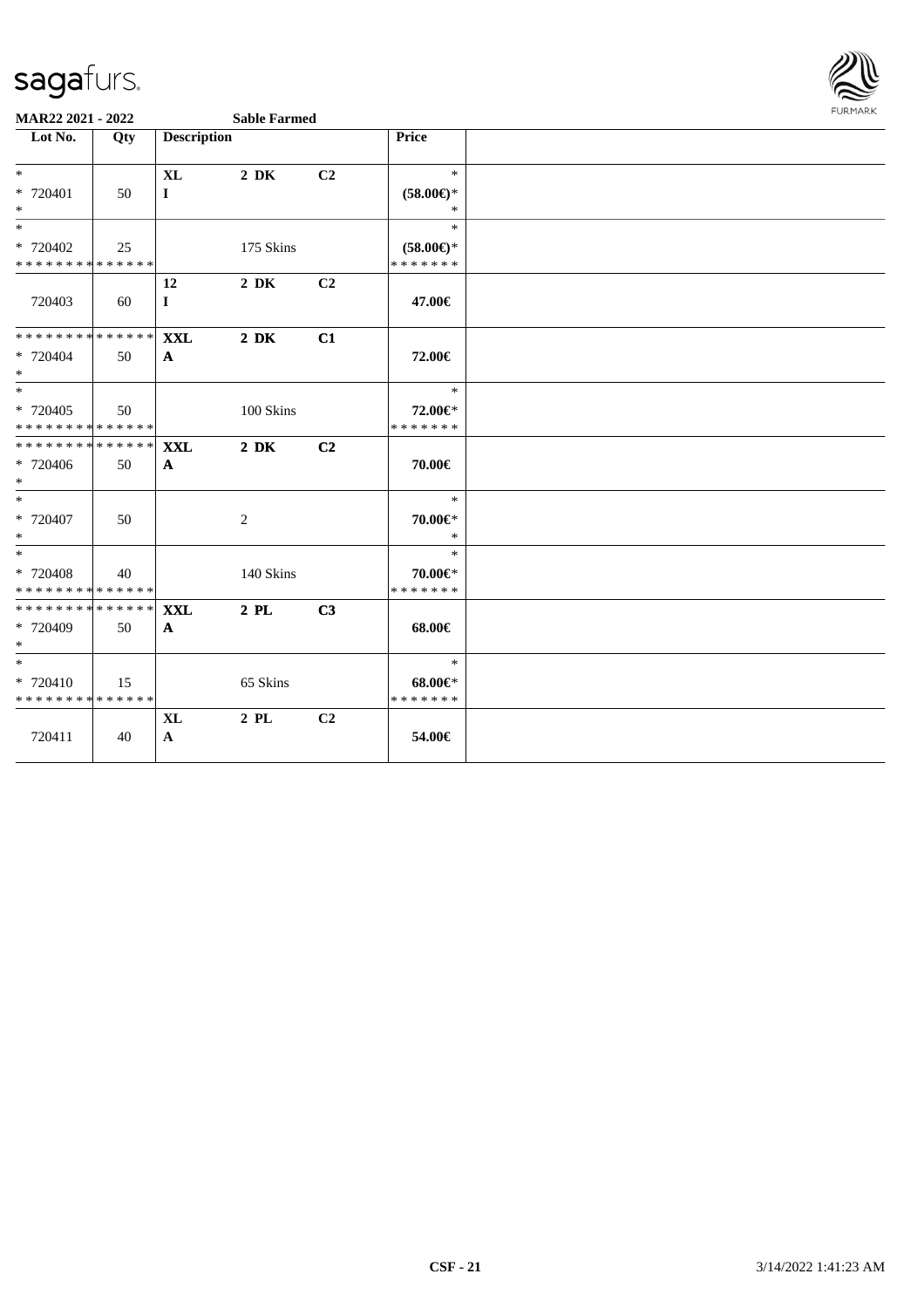

| Lot No.                                  | Qty | <b>Description</b>       |                  |                | Price                          |  |
|------------------------------------------|-----|--------------------------|------------------|----------------|--------------------------------|--|
| **************                           |     | XX/X                     | $3\,$ DK         | C1             |                                |  |
| * 720421                                 | 50  | $\mathbf{A}$             |                  |                | 62.00€                         |  |
| $*$<br>$*$                               |     |                          |                  |                | $*$                            |  |
| * 720422                                 | 50  |                          | $\overline{2}$   |                | $62.00 \in$ *                  |  |
| $*$<br>$*$                               |     |                          |                  |                | $\ast$<br>$\ast$               |  |
| * 720423                                 | 50  |                          | 3                |                | $62.00 \in$ *                  |  |
| $*$<br>$*$                               |     |                          |                  |                | $*$                            |  |
| * 720424                                 | 50  |                          | $\overline{4}$   |                | $\ast$<br>$62.00 \in$ *        |  |
| $*$                                      |     |                          |                  |                | $*$                            |  |
| $\overline{\phantom{0}}$<br>* 720425     |     |                          |                  |                | $\ast$                         |  |
| $*$                                      | 50  |                          | 5                |                | $62.00 \in$ *<br>$*$           |  |
| $*$                                      |     |                          |                  |                | $\ast$                         |  |
| * 720426<br>******** <mark>******</mark> | 50  |                          | 300 Skins        |                | $62.00 \in$ *<br>* * * * * * * |  |
| **************                           |     | $\mathbf{XX}/\mathbf{X}$ | $3$ DK           | C <sub>2</sub> |                                |  |
| * 720427<br>$*$                          | 50  | $\mathbf{A}$             |                  |                | $60.00 \in$                    |  |
| $\overline{\phantom{0}}$                 |     |                          |                  |                | $\ast$                         |  |
| * 720428                                 | 50  |                          | $\overline{2}$   |                | $60.00 \in$                    |  |
| $*$<br>$*$                               |     |                          |                  |                | $\ast$<br>$\ast$               |  |
| * 720429                                 | 50  |                          | $\mathfrak{Z}$   |                | $60.00 \text{eV}$              |  |
| $*$<br>$*$                               |     |                          |                  |                | $\ast$<br>$\ast$               |  |
| * 720430                                 | 50  |                          | $\overline{4}$   |                | $60.00 \in$                    |  |
| $*$<br>$*$                               |     |                          |                  |                | $\ast$                         |  |
| * 720431                                 | 50  |                          | $\mathfrak{S}$   |                | $\ast$<br>$60.00 \in$          |  |
| $*$                                      |     |                          |                  |                | $\ast$                         |  |
| $*$<br>* 720432                          | 44  |                          | 294 Skins        |                | $\ast$<br>$60.00 \in$          |  |
| ******** <mark>******</mark>             |     |                          |                  |                | * * * * * * *                  |  |
|                                          |     | XX/X                     | 4 DK C1          |                |                                |  |
| 720433                                   | 60  | $\mathbf{A}$             |                  |                | 58.00€                         |  |
|                                          |     | $\bf XX/X$               | 4 DK             | C2             |                                |  |
| 720434                                   | 50  | $\mathbf{A}$             |                  |                | 56.00€                         |  |
| * * * * * * * * * * * * * * *            |     | $\mathbf{XX}/\mathbf{X}$ | $1\ \mathrm{DK}$ | C1             |                                |  |
| $* 720435$<br>$*$                        | 50  | $\bf{I}$                 | SL1              |                | $(68.00\epsilon)$              |  |
| $\ast$                                   |     |                          |                  |                | $\ast$                         |  |
| * 720436                                 | 60  |                          | 110 Skins        |                | $(68.00\epsilon)$ *            |  |
| * * * * * * * * * * * * * *              |     | ${\bf XX/ X}$            | 1 DK             | C2             | * * * * * * *                  |  |
| 720437                                   | 45  | $\mathbf{I}$             | SIL1             |                | $(66.00\epsilon)$              |  |
| * * * * * * * * * * * * * * *            |     | $\mathbf{XX}/\mathbf{X}$ |                  | C1             |                                |  |
| * 720438                                 | 50  | $\bf{I}$                 | $2\,$ DK<br>SL1  |                | $(68.00\epsilon)$              |  |
| $*$                                      |     |                          |                  |                |                                |  |
| $*$<br>* 720439                          | 55  |                          | 105 Skins        |                | $\ast$<br>$(68.00\epsilon)$ *  |  |
| * * * * * * * * * * * * * * *            |     |                          |                  |                | * * * * * * *                  |  |
| ************** XX/X                      |     |                          | 3 DK<br>SL1      | C2             | $(66.00\epsilon)$              |  |
| * 720440<br>$*$                          | 50  | $\bf{I}$                 |                  |                |                                |  |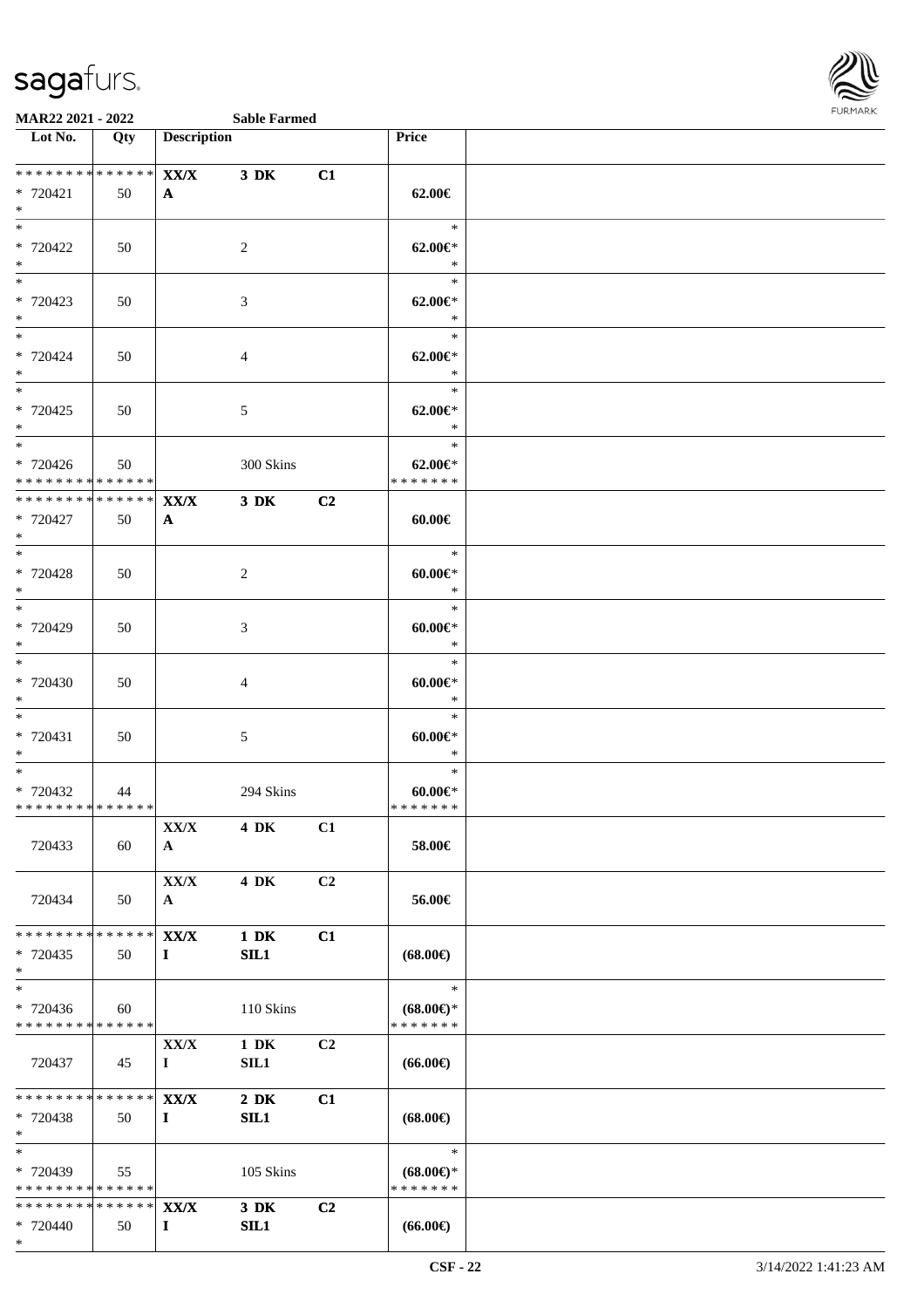

| Lot No.                                                      | Qty                 | <b>Description</b>                       |                          |    | Price                                          |  |
|--------------------------------------------------------------|---------------------|------------------------------------------|--------------------------|----|------------------------------------------------|--|
| $*$<br>* 720441<br>$\ast$                                    | 50                  | ${\bf XX/ X}$<br>$\bf{I}$                | 3 DK<br>SL1              | C2 | $\ast$<br>$(66.00ε)$ *<br>$\ast$               |  |
| $\overline{\phantom{0}}$<br>* 720442<br>**************       | 44                  |                                          | 144 Skins                |    | $\ast$<br>$(66.00\epsilon)$ *<br>* * * * * * * |  |
| * * * * * * * *<br>* 720443<br>$*$                           | * * * * * *  <br>50 | $\mathbf{XX}/\mathbf{X}$<br>$\mathbf{A}$ | $3$ DK<br>SL1            | C1 | 63.00€                                         |  |
| $\ast$<br>$* 720444$<br>$\ast$                               | 50                  |                                          | $\sqrt{2}$               |    | $\ast$<br>$63.00 \in$ *<br>$\ast$              |  |
| $\overline{\ast}$<br>* 720445<br>* * * * * * * * * * * * * * | 35                  |                                          | 135 Skins                |    | $\ast$<br>$63.00 \in$ *<br>* * * * * * *       |  |
| * * * * * * * * * * * * * *<br>* 720446<br>$*$               | 50                  | $\mathbf{XX}/\mathbf{X}$<br>A            | $3\,$ DK<br>SL1          | C2 | $62.00 \in$                                    |  |
| $\overline{\phantom{0}}$<br>* 720447<br>$*$                  | 50                  |                                          | $\overline{c}$           |    | $\ast$<br>$62.00 \in$ *<br>$\ast$              |  |
| $\ast$<br>* 720448<br>* * * * * * * * * * * * * *            | 45                  |                                          | 145 Skins                |    | $\ast$<br>$62.00 \in$<br>* * * * * * *         |  |
| 720449                                                       | 43                  | ${\bf XX/ X}$<br>$\mathbf{I}$            | <b>4 DK</b><br>SL1       | C2 | 64.00€                                         |  |
| 720450                                                       | 40                  | ${\bf XX/ X}$<br>$\mathbf{A}$            | <b>4 DK</b><br>SIL1      | C2 | 59.00€                                         |  |
| 720451                                                       | 41                  | <b>XXL</b><br>B                          | 3 DK<br>SIL <sub>3</sub> | C1 | $(82.00\epsilon)$                              |  |
| 720452                                                       | 35                  | $\mathbf{XL}$<br>$\bf{B}$                | 3 PL<br>SIL <sub>3</sub> | C2 | $(66.00\epsilon)$                              |  |
| 720453                                                       | 14                  | $\mathbf{XXL}$<br>B                      | 3 PL<br>SIL <sub>4</sub> | C2 | $(76.00\epsilon)$                              |  |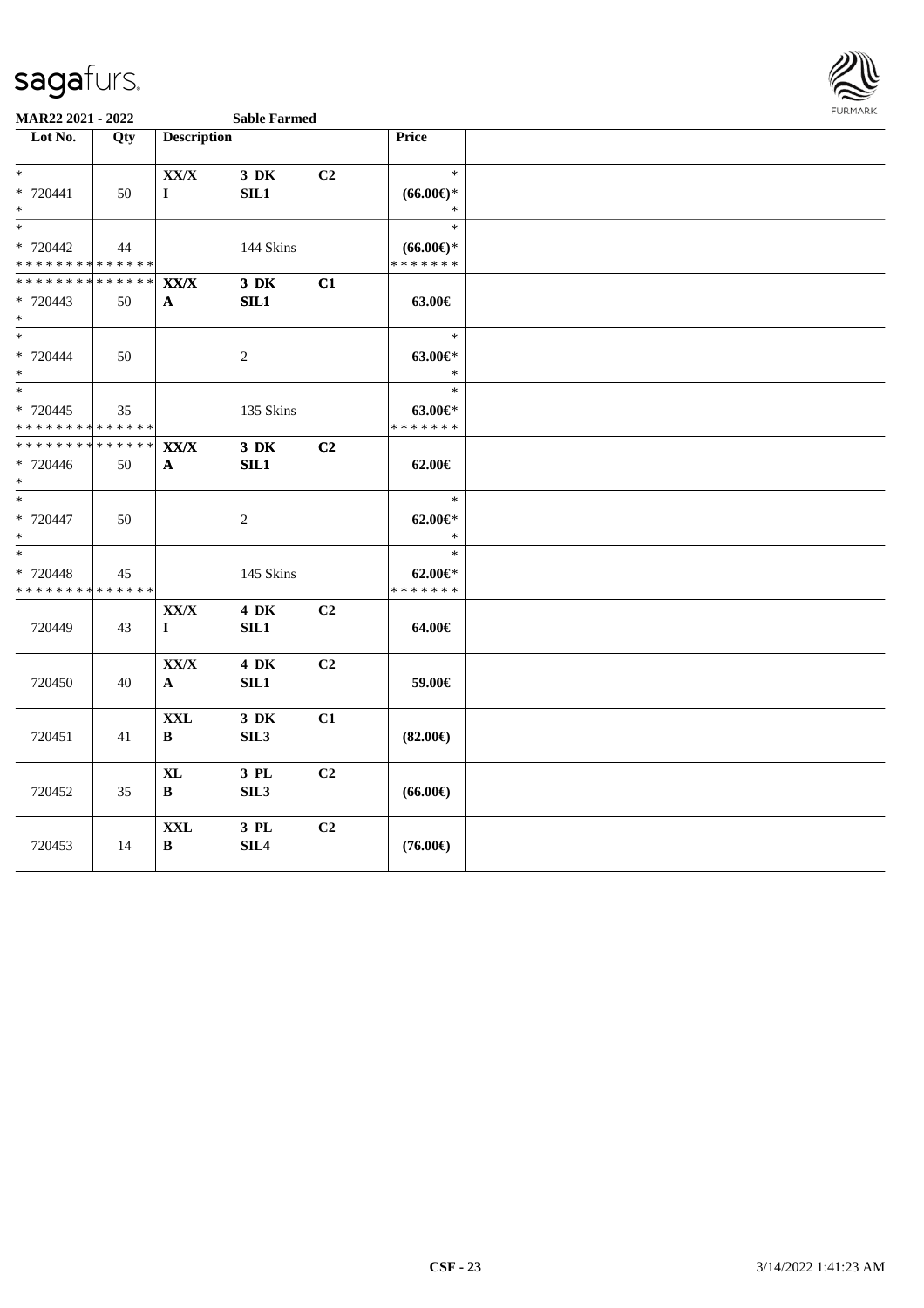

| Lot No.                                                              | Qty                                | <b>Description</b>   |                  |    | <b>Price</b>                                                   |  |
|----------------------------------------------------------------------|------------------------------------|----------------------|------------------|----|----------------------------------------------------------------|--|
| ******** <mark>******</mark><br>* 720461<br>$\ast$                   | 50                                 | XX/X<br>$\bf{I}$     | $2$ PL           | C2 | $(68.00\epsilon)$                                              |  |
| $\ast$<br>$* 720462$<br>* * * * * * * * * * * * * *                  | 15                                 |                      | 65 Skins         |    | $\ast$<br>$(68.00\epsilon)$ *<br>* * * * * * *                 |  |
| * * * * * * * * * * * * * * *<br>* 720463<br>$*$                     | 50                                 | XX/X<br>$\mathbf{A}$ | $2\ \mathrm{DK}$ | C2 | $60.00 \in$                                                    |  |
| * 720464<br>$*$                                                      | 50                                 |                      | $\overline{c}$   |    | $\ast$<br>$60.00 \in$<br>$\ast$                                |  |
| $\overline{\phantom{0}}$<br>* 720465<br>******** <mark>******</mark> | 50                                 |                      | 150 Skins        |    | $\ast$<br>$60.00 \in$<br>* * * * * * *                         |  |
| ******** <mark>******</mark><br>* 720466<br>$*$                      | 50                                 | XX/X<br>$\mathbf I$  | $3\,$ DK         | C1 | $(68.00\epsilon)$                                              |  |
| * 720467<br>$*$<br>$\overline{\ast}$                                 | 50                                 |                      | $\overline{c}$   |    | $\ast$<br>$(68.00\epsilon)$ *<br>$\ast$<br>$\ast$              |  |
| $* 720468$<br>$*$<br>$*$                                             | 50                                 |                      | $\mathfrak{Z}$   |    | $(68.00\epsilon)$ *<br>$\ast$<br>$\ast$                        |  |
| * 720469<br>$\ast$<br>$*$                                            | 50                                 |                      | 4                |    | $(68.00\epsilon)$ *<br>$\ast$<br>$\ast$                        |  |
| * 720470<br>$\ast$<br>$\ast$                                         | 50                                 |                      | $\mathfrak{S}$   |    | $(68.00\epsilon)$ *<br>$\ast$<br>$\ast$                        |  |
| $* 720471$<br>$*$<br>$*$                                             | 50                                 |                      | 6                |    | $(68.00\epsilon)$ *<br>$\ast$<br>$\ast$                        |  |
| $* 720472$<br>$*$<br>$*$                                             | 50                                 |                      | $\overline{7}$   |    | $(68.00\epsilon)$ *<br>$\ast$<br>$\ast$                        |  |
| * 720473<br>$\ast$<br>$\ast$                                         | 50                                 |                      | $\,8\,$          |    | $(68.00\epsilon)$ *<br>$\ast$<br>$\ast$                        |  |
| * 720474<br>$*$<br>$*$                                               | 50                                 |                      | 9                |    | $(68.00\epsilon)$ *<br>$\ast$<br>$\ast$                        |  |
| $*720475$<br>$*$<br>$*$                                              | 50                                 |                      | 10               |    | $(68.00\epsilon)$ *<br>$\ast$<br>$\ast$                        |  |
| * 720476<br>$*$<br>$\ast$<br>* 720477                                | 50<br>45                           |                      | 11<br>595 Skins  |    | $(68.00\epsilon)$ *<br>$\ast$<br>$\ast$<br>$(68.00\epsilon)$ * |  |
| * * * * * * * *<br>* * * * * * * *<br>* 720478                       | * * * * * *<br>* * * * * *  <br>50 | XX/X<br>$\bf{I}$     | $3\,$ DK         | C2 | * * * * * * *<br>$(66.00\epsilon)$                             |  |
| $*$<br>$*$<br>* 720479                                               | 50                                 |                      | $\overline{c}$   |    | $\ast$<br>$(66.00ε)$ *                                         |  |
| $*$<br>$\ast$<br>* 720480                                            | 50                                 |                      | 3                |    | $\ast$<br>$\ast$<br>$(66.00ε)$ *                               |  |
| $*$                                                                  |                                    |                      |                  |    | $\ast$                                                         |  |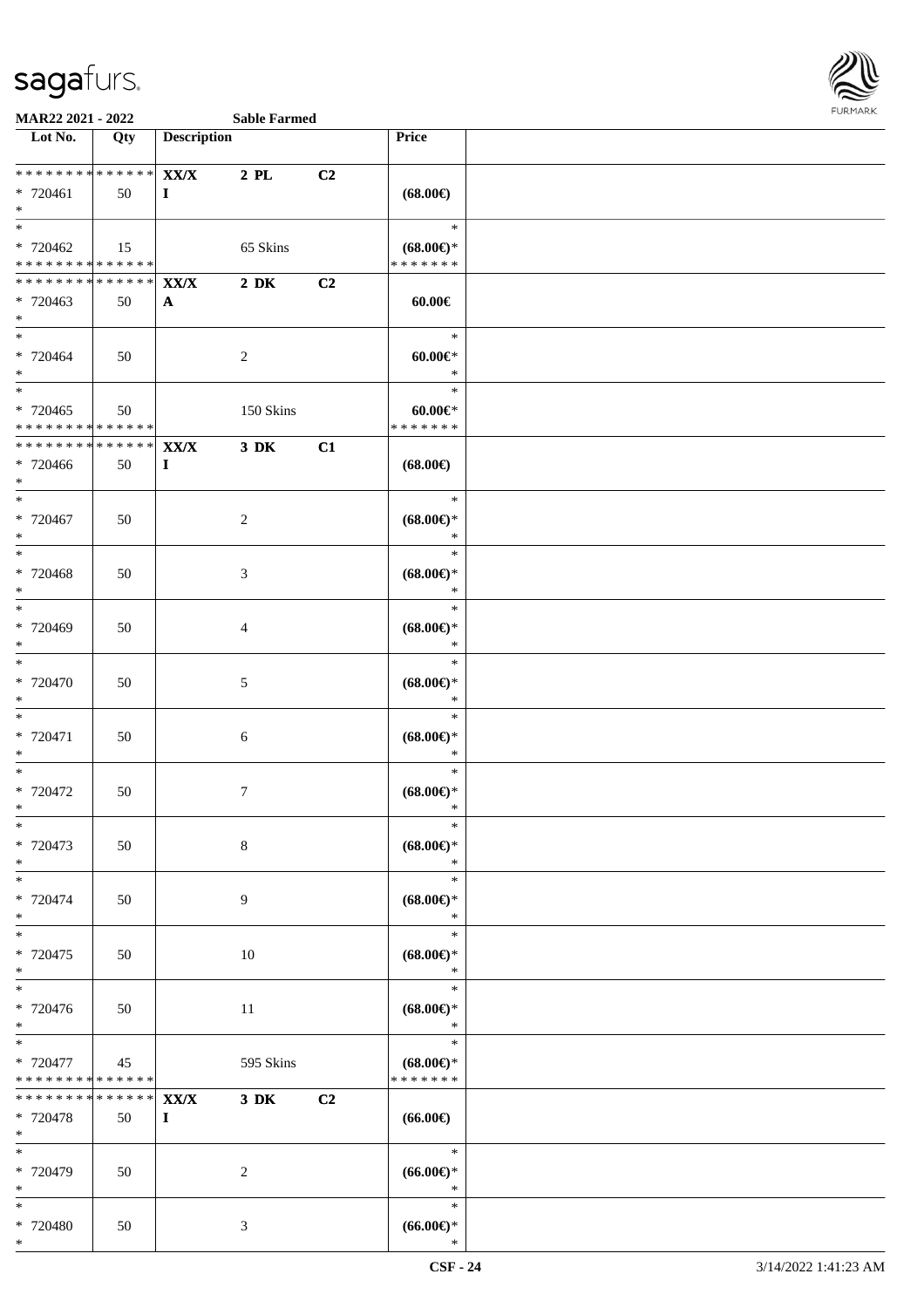

**MAR22 2021 - 2022 Sable Farmed**

| Lot No.                                                       | Qty               | <b>Description</b>                       |            |    | Price                                   |  |
|---------------------------------------------------------------|-------------------|------------------------------------------|------------|----|-----------------------------------------|--|
| $*$<br>* 720481<br>$*$                                        | 50                | XX/X<br>$\bf{I}$                         | $3\,$ DK   | C2 | $\ast$<br>$(66.00ε)$ *<br>$\ast$        |  |
| $*$<br>* 720482<br>$*$                                        | 50                |                                          | 5          |    | $\ast$<br>$(66.00ε)$ *<br>$\ast$        |  |
| $*$<br>* 720483<br>$*$                                        | 50                |                                          | 6          |    | $\ast$<br>$(66.00ε)$ *<br>$\ast$        |  |
| * 720484<br>$*$                                               | 50                |                                          | $\tau$     |    | $\ast$<br>$(66.00ε)$ *<br>$\ast$        |  |
| $\overline{\ast}$<br>$* 720485$<br>$*$                        | 50                |                                          | $\,8\,$    |    | $\ast$<br>$(66.00ε)$ *<br>$\ast$        |  |
| $*$<br>$* 720486$<br>$*$                                      | 50                |                                          | 9          |    | $\ast$<br>$(66.00ε)$ *<br>$\ast$        |  |
| $\ast$<br>* 720487<br>$*$                                     | 50                |                                          | 10         |    | $\ast$<br>$(66.00ε)$ *<br>$\ast$        |  |
| $\overline{\ast}$<br>* 720488<br>$*$                          | 50                |                                          | 11         |    | $\ast$<br>$(66.00ε)$ *<br>$\ast$        |  |
| $*$<br>* 720489<br>$*$                                        | 50                |                                          | 12         |    | $\ast$<br>$(66.00ε)$ *<br>$\ast$        |  |
| $*$<br>* 720490<br>* * * * * * * * * * * * * *                | 30                |                                          | 630 Skins  |    | $\ast$<br>$(66.00ε)$ *<br>* * * * * * * |  |
| * * * * * * * * <mark>* * * * * * *</mark><br>* 720491<br>$*$ | 50                | $\mathbf{XX}/\mathbf{X}$<br>$\mathbf{A}$ | $3$ DK     | C1 | $60.00 \in$                             |  |
| $*$<br>* 720492<br>$*$                                        | 50                |                                          | $\sqrt{2}$ |    | $\ast$<br>$60.00 \in$<br>$\ast$         |  |
| $*$<br>* 720493<br>* * * * * * * * * * * * * *                | 25                |                                          | 125 Skins  |    | $\ast$<br>$60.00 \in$<br>* * * * * * *  |  |
| * * * * * * * *<br>* 720494<br>$*$                            | * * * * * *<br>50 | $\mathbf{XX}/\mathbf{X}$<br>$\mathbf{A}$ | $3\,$ DK   | C2 | 58.00€                                  |  |
| $*$<br>* 720495<br>$*$                                        | 50                |                                          | 2          |    | $\ast$<br>58.00€*<br>$\ast$             |  |
| $*$<br>* 720496<br>* * * * * * * * * * * * * *                | $30\,$            |                                          | 130 Skins  |    | $\ast$<br>58.00€*<br>* * * * * * *      |  |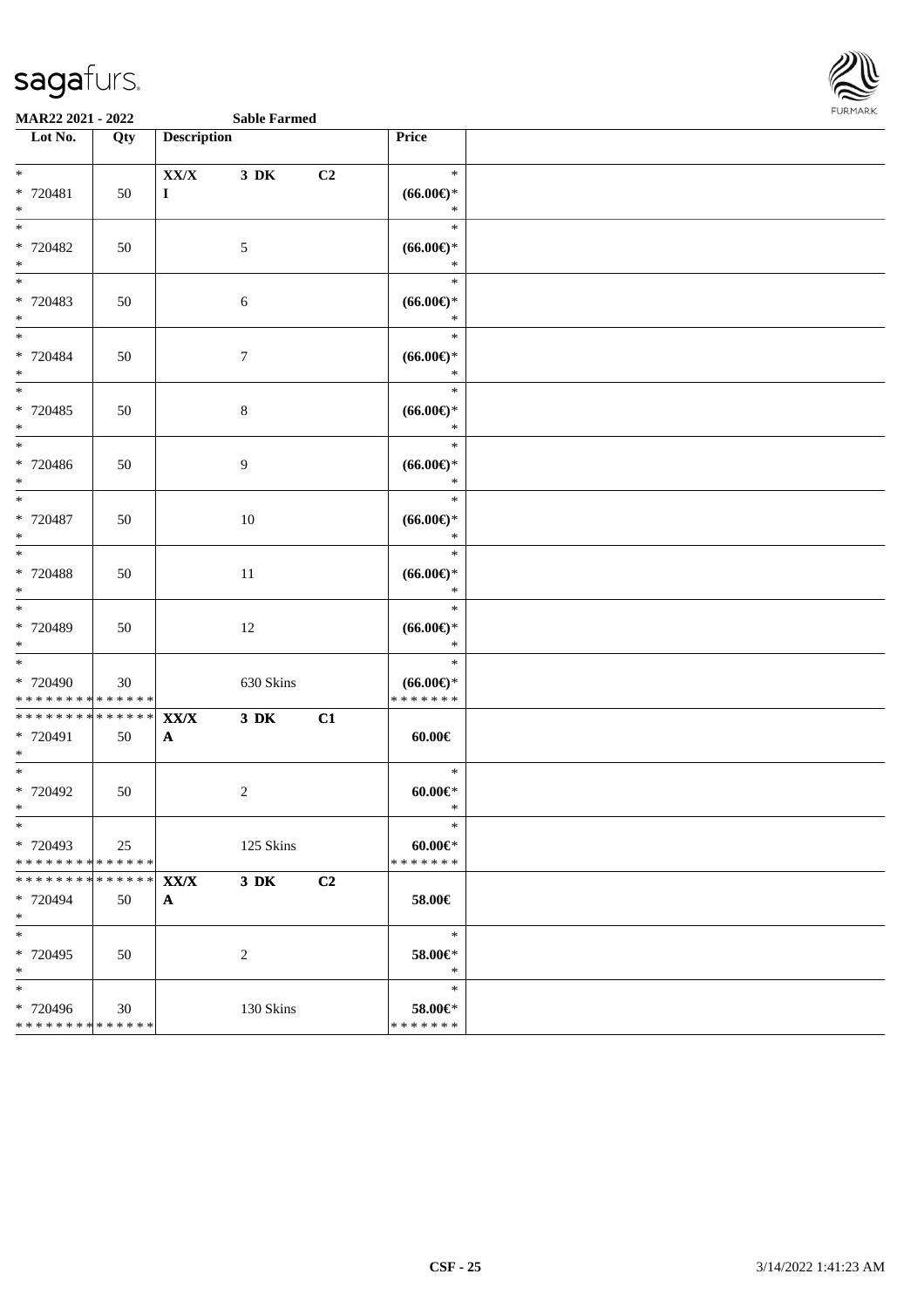

| Lot No.                                           | Qty               | <b>Description</b>                |                              |                | Price                                          |  |
|---------------------------------------------------|-------------------|-----------------------------------|------------------------------|----------------|------------------------------------------------|--|
| 720501                                            | 25                | $\bold{X}\bold{L}$<br>$\mathbf I$ | $1$ PL                       | C <sub>2</sub> | $(56.00\epsilon)$                              |  |
| 720502                                            | 25                | $\mathbf{XXL}$<br>$\mathbf A$     | $2$ PL<br>SL1                | C1             | 68.00€                                         |  |
| 720503                                            | 37                | $\mathbf{XXL}$<br>$\mathbf{A}$    | 3 PL<br>SL1                  | C2             | 66.00€                                         |  |
| * * * * * * * *<br>* 720504<br>$*$                | * * * * * *<br>50 | <b>XXL</b><br>$\mathbf I$         | $2\,$ DK<br>SL2              | C1             | $(98.00\epsilon)$                              |  |
| $\ast$<br>* 720505<br>* * * * * * * * * * * * * * | 35                |                                   | 85 Skins                     |                | $\ast$<br>$(98.00\epsilon)$ *<br>* * * * * * * |  |
| 720506                                            | 46                | <b>XL</b><br>$\mathbf{I}$         | $2\,$ DK<br>SIL <sub>2</sub> | C1             | (80.00)                                        |  |
| 720507                                            | 47                | <b>XXL</b><br>$\mathbf I$         | 3 DK<br>SIL <sub>2</sub>     | C1             | $(96.00\epsilon)$                              |  |
| 720508                                            | 27                | $\mathbf{XL}$<br>$\mathbf A$      | $2\;\mathrm{DK}$<br>SL3      | C1             | (80.00)                                        |  |
| 720509                                            | 27                | <b>XL</b><br>$\, {\bf B}$         | $2\,$ DK<br>SIL <sub>3</sub> | C1             | $(70.00\epsilon)$                              |  |
| 720510                                            | $28\,$            | <b>XXL</b><br>$\mathbf I$         | 3 DK<br>SIL <sub>3</sub>     | C1             | $(108.00\epsilon)$                             |  |
| 720511                                            | 35                | $\mathbf{XL}$<br>$\mathbf I$      | $3\,$ DK<br>SIL <sub>3</sub> | C1             | $(92.00\epsilon)$                              |  |
| 720512                                            | 42                | <b>XXL</b><br>$\mathbf{A}$        | $3\,$ DK<br>SIL <sub>3</sub> | C1             | $(92.00\epsilon)$                              |  |
| * * * * * * * *<br>* 720513<br>$\ast$             | * * * * * *<br>50 | <b>XL</b><br>$\mathbf{A}$         | $3$ DK<br>SL3                | C1             | $(82.00\epsilon)$                              |  |
| $\ast$<br>* 720514<br>* * * * * * * * * * * * * * | 27                |                                   | 77 Skins                     |                | $\ast$<br>$(82.00\epsilon)$ *<br>* * * * * * * |  |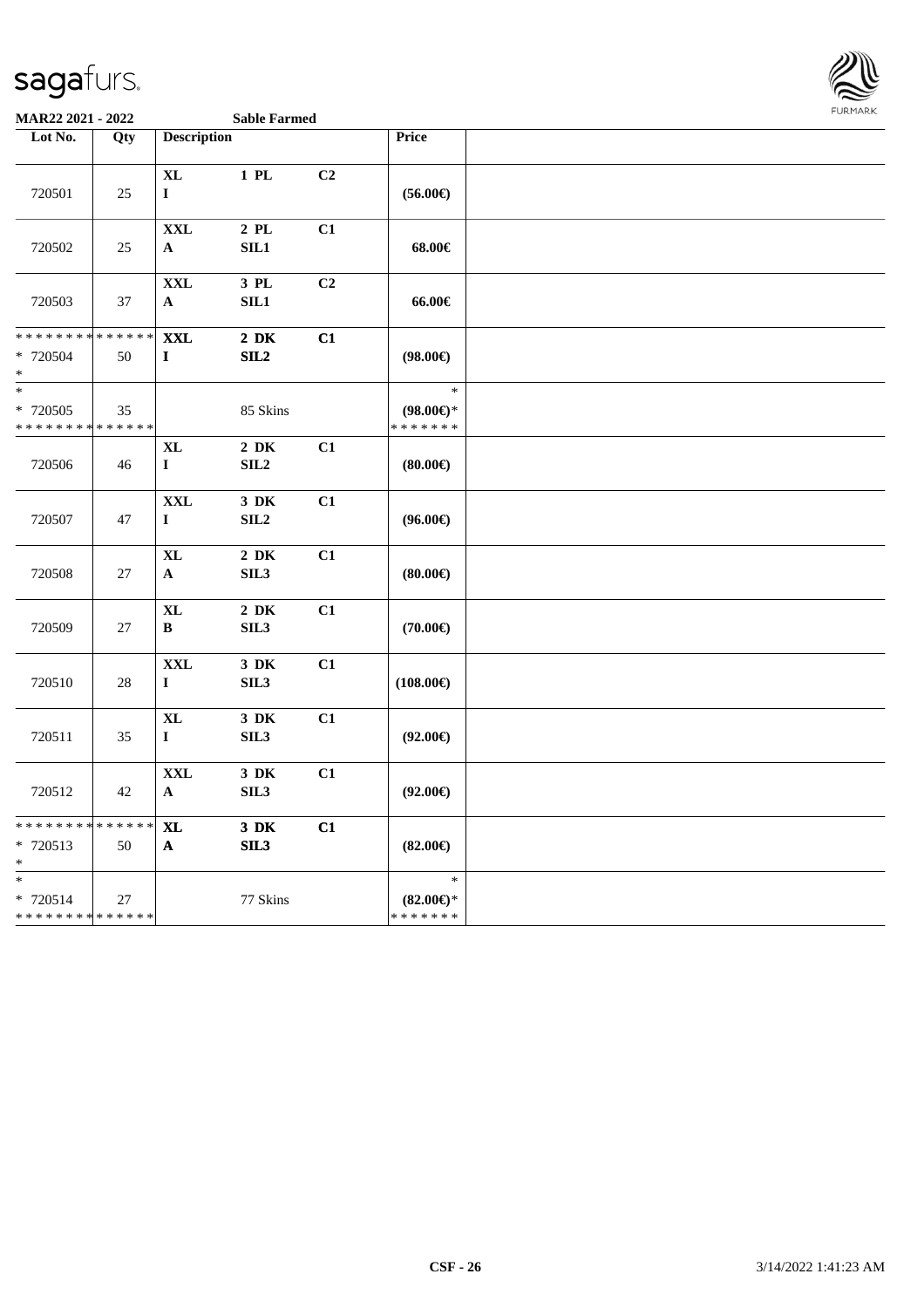

**MAR22 2021 - 2022 Sable Farmed Lowgrades**

| Lot No. | Qty    | <b>Description</b>                 |                              |                        | Price             |  |
|---------|--------|------------------------------------|------------------------------|------------------------|-------------------|--|
| 720521  | $40\,$ | $\mathbf{XXL}$<br>${\bf LOWG}$     | $1\,$ DK<br>DMG1             | C1                     | 45.00€            |  |
| 720522  | $42\,$ | $\mathbf{XXL}$<br><b>LOWG</b>      | $1$ PL<br>DMG1               | C1                     | 45.00€            |  |
| 720523  | $20\,$ | $\mathbf{XL}$<br><b>LOWG</b>       | $1\,$ DK<br>DMG1             | C1                     | 35.00€            |  |
| 720524  | $21\,$ | 23<br><b>LOWG</b>                  | $1\,$ DK<br>DMG1             | C2                     | 26.50€            |  |
| 720525  | $60\,$ | $\mathbf{XXL}$<br>${\bf LOWG}$     | $2\,$ DK<br>DMG1             | C2                     | 46.00€            |  |
| 720526  | 33     | $\mathbf{XL}$<br><b>LOWG</b>       | $2\,$ DK<br>DMG1             | C <sub>2</sub>         | 37.00€            |  |
| 720527  | $30\,$ | $\mathbf{XXL}$<br><b>LOWG</b>      | $3$ PL $\,$<br>DMG1          | C2                     | 43.00€            |  |
| 720528  | $20\,$ | $\mathbf{XL}$<br><b>LOWG</b>       | $3\,$ DK<br>DMG1             | C <sub>2</sub>         | 34.00€            |  |
| 720529  | 35     | $\mathbf{XL}$<br>LOWG              | $3\,$ DK<br>DMG1             | C <sub>2</sub>         | 34.00€            |  |
| 720530  | 33     | 23<br>${\bf LOWG}$                 | 3 DK<br>DMG1                 | C <sub>2</sub>         | 28.00€            |  |
| 720531  | $32\,$ | $\mathbf{XL}$<br><b>LOWG</b>       | 4 DK<br>DMG1                 | C <sub>2</sub>         | 37.00€            |  |
| 720532  | $32\,$ | $\mathbf{XL}$<br>${\bf LOWG}$      | $1\,$ DK<br>DMG <sub>2</sub> | C1                     | 22.50€            |  |
| 720533  | 49     | XXL<br>${\bf LOWG}$                | $3\,$ DK<br>DMG <sub>2</sub> | C1                     | 23.50€            |  |
| 720534  | 31     | $\mathbf{XXL}$<br><b>LOWG</b>      | 3 DK<br>DMG <sub>2</sub>     | C2                     | 20.00€            |  |
| 720535  | 21     | 23<br><b>LOWG</b>                  | 4 DK<br>DMG <sub>2</sub>     | C <sub>2</sub>         | 11.50€            |  |
| 720536  | 42     | $\mathbf{XXL}$<br>${\bf LOWG}$     | $2\,$ DK<br>DMG1             | C2<br>SLL2             | $50.00\in$        |  |
| 720537  | 28     | $\mathbf{XL}$<br>${\bf LOWG}$      | $2\;\mathrm{DK}$<br>DMG1     | C2<br>SLL2             | 44.00€            |  |
| 720538  | $10\,$ | $\bold{X}\bold{L}$<br><b>LOWG</b>  | $2\,$ DK<br>DMG2             | C1<br>SLL2             | 29.50€            |  |
| 720539  | 30     | $\bold{X}\bold{L}$<br>${\bf LOWG}$ | 3 PL<br>DMG2                 | C2<br>SIL <sub>2</sub> | $(28.00\epsilon)$ |  |
| 720540  | 40     | $\mathbf{XXL}$<br>${\bf LOWG}$     | $1$ PL<br>DMG1               | C2<br>SL13             | $51.00\in$        |  |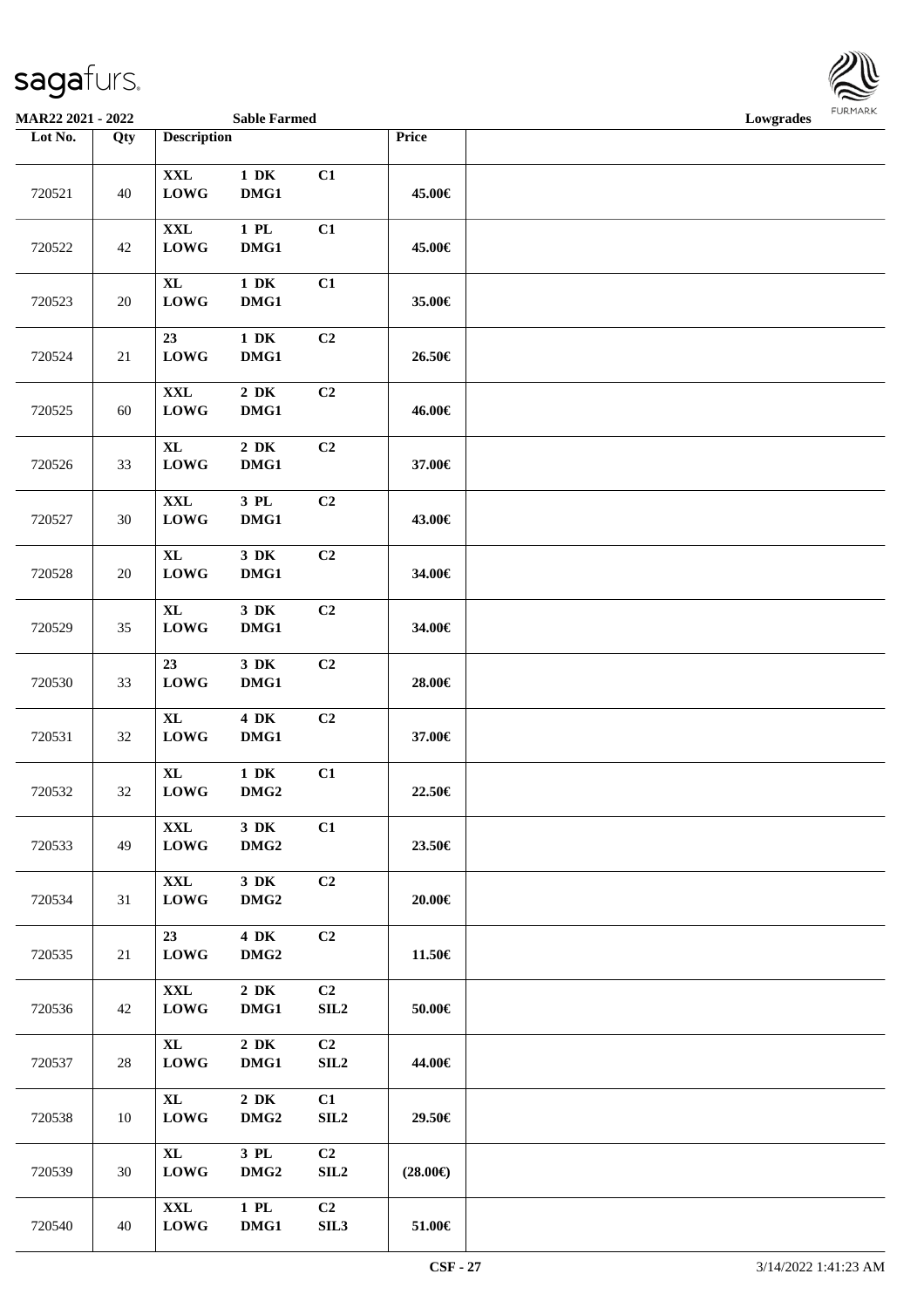

| <b>MAR22 2021 - 2022</b> |     |                          | <b>Sable Farmed</b> |                                    |        | Lowgrades |
|--------------------------|-----|--------------------------|---------------------|------------------------------------|--------|-----------|
| Lot No.                  | Qty | <b>Description</b>       |                     |                                    | Price  |           |
| 720541                   | 41  | <b>XL</b><br><b>LOWG</b> | 1 PL<br>DMG1        | C <sub>2</sub><br>SIL3             | 36.00€ |           |
| 720542                   | 31  | XL<br><b>LOWG</b>        | $2\,$ DK<br>DMG1    | C <sub>2</sub><br><b>SIL4</b>      | 56.00€ |           |
| 720543                   | 17  | <b>XL</b><br><b>LOWG</b> | $2\,$ DK<br>DMG1    | C <sub>2</sub><br>SIL <sub>5</sub> | 45.00€ |           |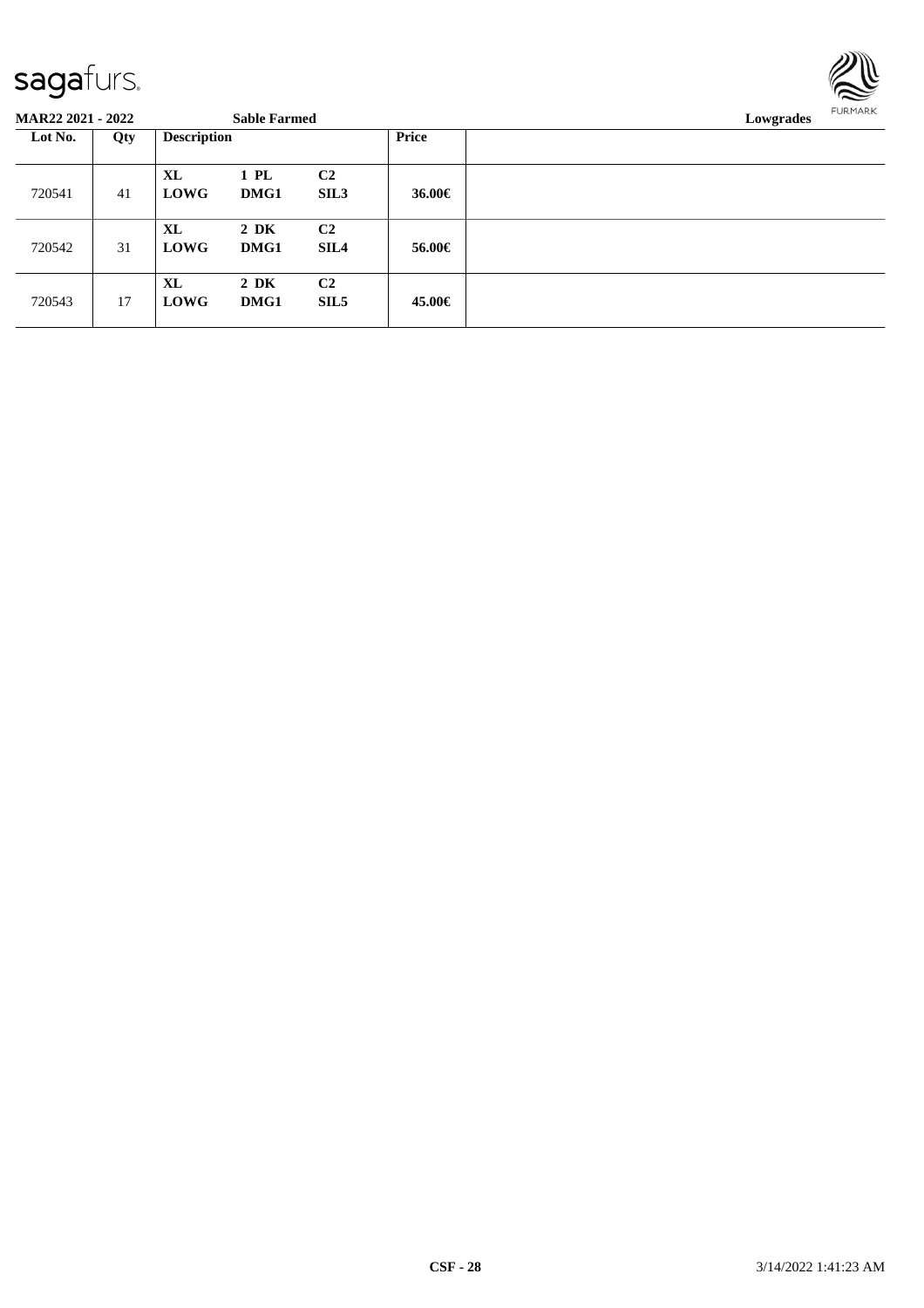

**MAR22 2021 - 2022 Sable Farmed Lowgrades**

| ********** #V#1                  |        |                          | $0400$ cm $0400$ |                  |                   | powstance |
|----------------------------------|--------|--------------------------|------------------|------------------|-------------------|-----------|
| $\overline{\phantom{1}}$ Lot No. | Qty    | <b>Description</b>       |                  |                  | Price             |           |
| * * * * * * * * * * * * * *      |        | $\mathbf{XX}/\mathbf{X}$ | $2\,$ DK         | C2               |                   |           |
| $* 720561$                       | 50     | ${\bf LOWG}$             | DMG1             |                  | 40.00€            |           |
| $\ast$                           |        |                          |                  |                  |                   |           |
| $\overline{\ast}$                |        |                          |                  |                  | $\ast$            |           |
|                                  |        |                          |                  |                  |                   |           |
| * 720562                         | 12     |                          | 62 Skins         |                  | 40.00€*           |           |
| * * * * * * * * * * * * * *      |        |                          |                  |                  | * * * * * * *     |           |
|                                  |        | $12\,$                   | $2\,$ DK         | C <sub>2</sub>   |                   |           |
| 720563                           | 27     | <b>LOWG</b>              | DMG1             |                  | 25.50€            |           |
|                                  |        |                          |                  |                  |                   |           |
|                                  |        | XX/X                     | $3\,$ DK         | C2               |                   |           |
| 720564                           | 47     | ${\bf LOWG}$             | DMG1             |                  | 40.00€            |           |
|                                  |        |                          |                  |                  |                   |           |
|                                  |        | 12                       | $3\,$ DK         | C <sub>2</sub>   |                   |           |
| 720565                           | 30     | <b>LOWG</b>              | DMG1             |                  | 24.00€            |           |
|                                  |        |                          |                  |                  |                   |           |
|                                  |        | XL1                      | $2\,$ DK         | C2               |                   |           |
| 720566                           | 35     | <b>LOWG</b>              | DMG <sub>2</sub> |                  | $21.50\in$        |           |
|                                  |        |                          |                  |                  |                   |           |
|                                  |        | $\mathbf{XXL}$           | $3\,$ DK         | C2               |                   |           |
| 720567                           | 30     | <b>LOWG</b>              | DMG <sub>2</sub> |                  | 23.50€            |           |
|                                  |        |                          |                  |                  |                   |           |
|                                  |        | XL1                      | $3\,$ DK         | C2               |                   |           |
| 720568                           | $32\,$ | <b>LOWG</b>              | DMG <sub>2</sub> |                  | $20.50\in$        |           |
|                                  |        |                          |                  |                  |                   |           |
|                                  |        | 123                      | 4 DK             | C2               |                   |           |
| 720569                           | 43     | <b>LOWG</b>              | DMG <sub>2</sub> |                  | $(14.00\epsilon)$ |           |
|                                  |        |                          |                  |                  |                   |           |
|                                  |        | $\mathbf{XL}$            | $2\,$ PL $\,$    | C2               |                   |           |
|                                  |        |                          |                  |                  |                   |           |
| 720570                           | 43     | LOWG                     | DMG3             |                  | 12.50€            |           |
|                                  |        |                          |                  |                  |                   |           |
|                                  |        | 12                       | $2\,$ DK         | C2               |                   |           |
| 720571                           | 17     | ${\bf LOWG}$             | DMG <sub>2</sub> | SIL3             | 26.00€            |           |
|                                  |        |                          |                  |                  |                   |           |
|                                  |        | 12                       | $2\,$ PL         | C <sub>2</sub>   |                   |           |
| 720572                           | $20\,$ | <b>LOWG</b>              | DMG1             | SIL <sub>4</sub> | 44.00€            |           |
|                                  |        |                          |                  |                  |                   |           |
|                                  |        | $\mathbf{XL}$            | $2\,$ DK         | C1               |                   |           |
| 720573                           | 23     | <b>LOWG</b>              | DMG <sub>2</sub> | SL4              | 36.00€            |           |
|                                  |        |                          |                  |                  |                   |           |